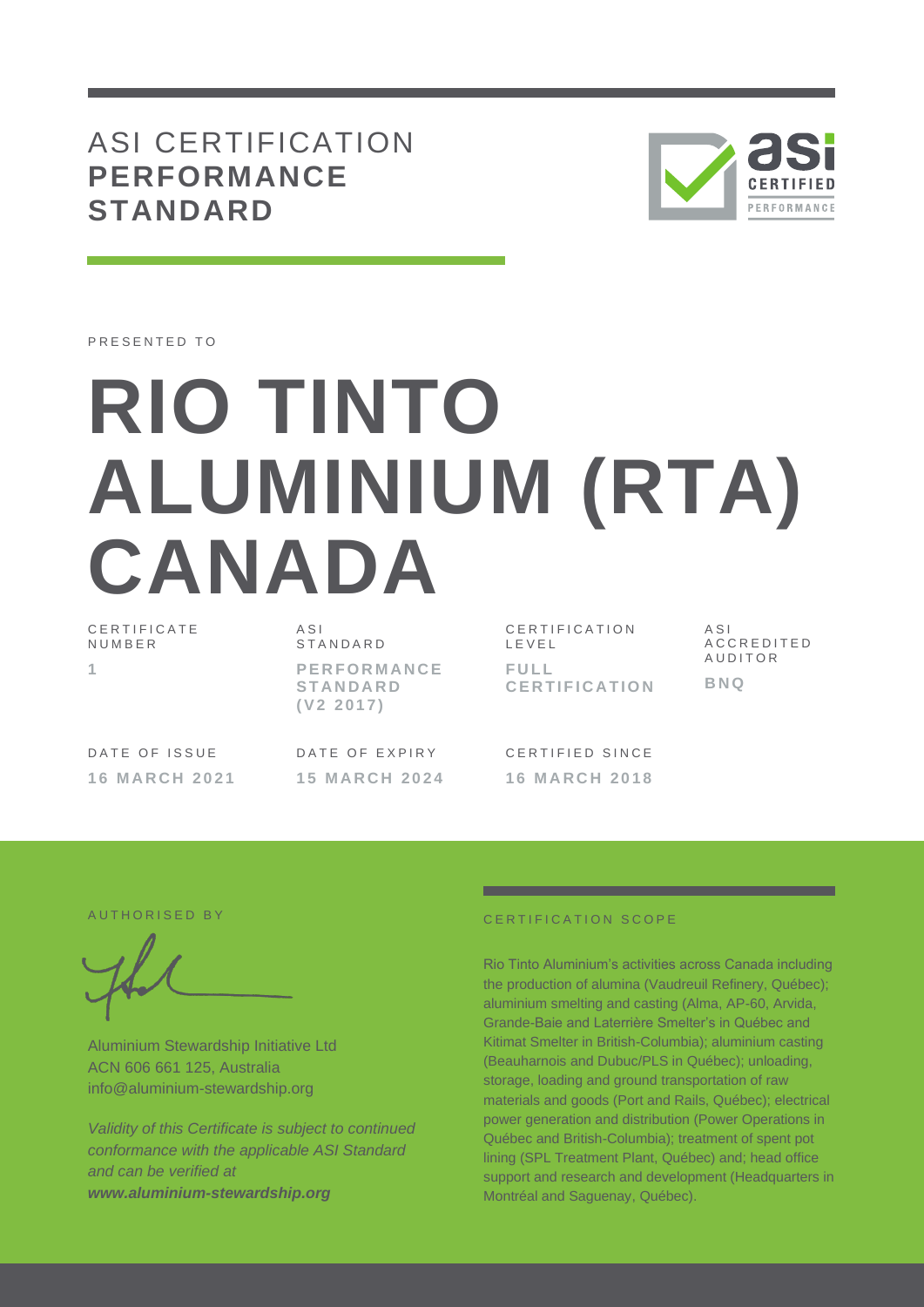# SUMMARY AUDIT REPORT **PERFORMANCE STANDARD**

## **OVERVIEW**

| MEMBER NAME                | Rio Tinto                                                                                                                                                                                                                                                                                                                                                                                                                                                                                                                                                                                                                                                                                                                        |  |  |  |  |
|----------------------------|----------------------------------------------------------------------------------------------------------------------------------------------------------------------------------------------------------------------------------------------------------------------------------------------------------------------------------------------------------------------------------------------------------------------------------------------------------------------------------------------------------------------------------------------------------------------------------------------------------------------------------------------------------------------------------------------------------------------------------|--|--|--|--|
| ENTITY NAME                | Rio Tinto Aluminium (RTA) Canada                                                                                                                                                                                                                                                                                                                                                                                                                                                                                                                                                                                                                                                                                                 |  |  |  |  |
| CERTIFICATION<br>SCOPE     | Rio Tinto Aluminium's activities across Canada including the production of<br>alumina (Vaudreuil Refinery, Québec); aluminium smelting and casting<br>(Alma, AP-60, Arvida, Grande-Baie and Laterrière Smelter's in Québec and<br>Kitimat Smelter in British-Columbia); aluminium casting (Beauharnois and<br>Dubuc/PLS in Québec); unloading, storage, loading and ground<br>transportation of raw materials and goods (Port and Rails, Québec);<br>electrical power generation and distribution (Power Operations in Québec<br>and British-Columbia); treatment of spent pot lining (SPL Treatment Plant,<br>Québec) and; head office support and research and development<br>(Headquarters in Montréal and Saguenay, Québec). |  |  |  |  |
| SUPPLY CHAIN<br>ACTIVITIES | Alumina Refining<br><b>Aluminium Smelting</b><br>$\bullet$<br>Aluminium Re-melting / Refining<br>Casthouses<br>Semi-Fabrication                                                                                                                                                                                                                                                                                                                                                                                                                                                                                                                                                                                                  |  |  |  |  |
| ASI STANDARD               | Performance Standard V2                                                                                                                                                                                                                                                                                                                                                                                                                                                                                                                                                                                                                                                                                                          |  |  |  |  |
| AUDIT TYPE                 | Initial Certification Audit (9 - 26 January 2018)<br>Scope Change Audit (4 September - 4 October 2018)<br>Surveillance Audit (30 September - 28 February 2020)<br>0<br>Re-Certification Audit (6 October 2020 - 16 February 2021)                                                                                                                                                                                                                                                                                                                                                                                                                                                                                                |  |  |  |  |
| AUDIT FIRM                 | <b>BNQ</b>                                                                                                                                                                                                                                                                                                                                                                                                                                                                                                                                                                                                                                                                                                                       |  |  |  |  |
| AUDIT DATE                 | 9 - 26 January 2018 (Initial Certification Audit)<br>4 September - 4 October 2018 (Scope Change Audit)<br>30 September 2019 - 28 February 2020 (Surveillance Audit)<br>6 October 2020 - 16 February 2021 (Re-Certification Audit)                                                                                                                                                                                                                                                                                                                                                                                                                                                                                                |  |  |  |  |
| AUDIT REPORT<br>SUBMISSION | 7 March 2018 (Initial Certification Audit)<br>26 November 2018 (Scope Change Audit)                                                                                                                                                                                                                                                                                                                                                                                                                                                                                                                                                                                                                                              |  |  |  |  |

and the control of the control of the control of the control of the control of the control of the control of the control of the control of the control of the control of the control of the control of the control of the cont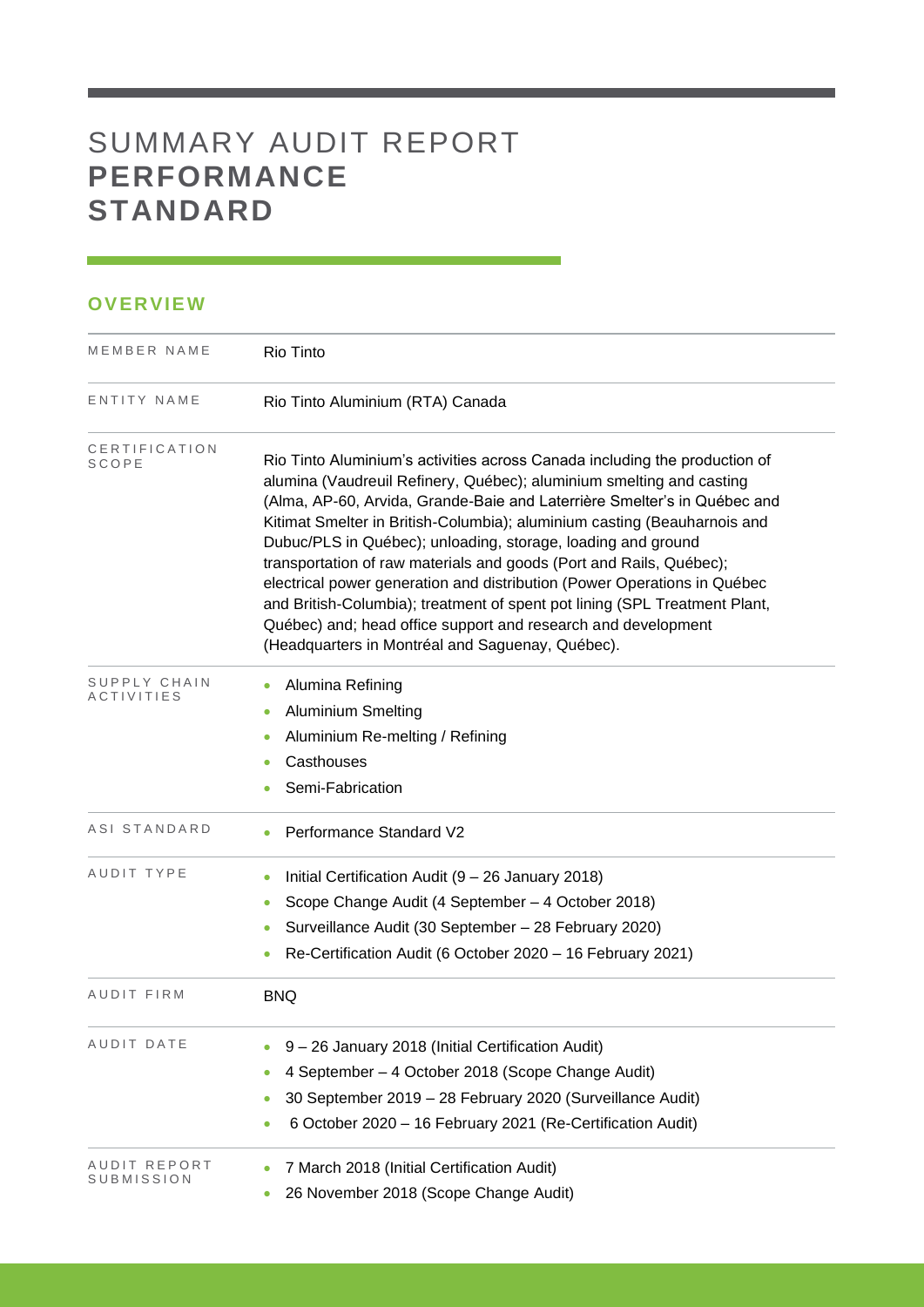|             | 21 August 2020 (Surveillance Audit)                                                                                     |
|-------------|-------------------------------------------------------------------------------------------------------------------------|
|             | 28 February 2021 (Re-Certification Audit)<br>$\bullet$                                                                  |
| AUDIT SCOPE | Initial Certification Audit (9 - 26 January 2018)                                                                       |
|             | Vaudreuil Alumina Refinery (Saguenay QC, Canada)                                                                        |
|             | Alma Smelter (Alma QC, Canada)<br>$\bullet$                                                                             |
|             | AP-60 Smelter (Saguenay QC, Canada)                                                                                     |
|             | Arvida Smelter (Saguenay QC, Canada)<br>$\bullet$                                                                       |
|             | Grande-Baie Smelter (Saguenay QC, Canada)<br>$\bullet$                                                                  |
|             | Beauharnois (Beauharnois QC, Canada)<br>$\bullet$                                                                       |
|             | Laterrière Smelter (Saguenay QC, Canada)<br>$\bullet$                                                                   |
|             | Dubuc / PLS (Saguenay QC, Canada)<br>$\bullet$                                                                          |
|             | Spent Pot Lining Treatment Plant (Saguenay QC, Canada)<br>$\bullet$                                                     |
|             | Québec Power Operations (Saguenay QC, Canada)<br>$\bullet$                                                              |
|             | IPSF (Port and Rails) (Saguenay QC, Canada)<br>۰                                                                        |
|             | Headquarters (Saguenay and Montreal QC, Canada)<br>$\bullet$                                                            |
|             | All relevant supply chain activities, and Criteria in the ASI Performance<br>Standard were included in the Audit Scope. |
|             | Scope Change Audit (4 September - 4 October 2018)                                                                       |
|             | Headquarters (Saguenay and Montreal QC, Canada)<br>$\bullet$                                                            |
|             | Kemano Power Operations (Kitimat BC, Canada)                                                                            |
|             | Kitimat Smelter (Kitimat BC, Canada)<br>۰                                                                               |
|             | All relevant supply chain activities, and Criteria in the ASI Performance<br>Standard were included in the Audit Scope. |
|             | Surveillance Audit (30 September - 28 February 2020)                                                                    |
|             | Alma Smelter (Alma QC, Canada)                                                                                          |
|             | AP-60 Smelter (Saguenay QC, Canada)                                                                                     |
|             | Arvida Smelter (Saguenay QC, Canada)                                                                                    |
|             | Beauharnois (Beauharnois QC, Canada)<br>$\bullet$                                                                       |
|             | Headquarters (Saguenay and Montreal QC, Canada)<br>۰                                                                    |
|             | IPSF (Port and Rails) (Saguenay QC, Canada)                                                                             |
|             | Kitimat Smelter (Kitimat BC, Canada)<br>۰                                                                               |
|             | Laterrière Smelter (Saguenay QC, Canada)                                                                                |
|             | Québec Power Operations (Saguenay QC, Canada)<br>۰                                                                      |
|             | Spent Pot Lining Treatment Plant (Saguenay QC, Canada)<br>$\bullet$                                                     |
|             | Vaudreuil Alumina Refinery (Saguenay QC, Canada)                                                                        |
|             | All relevant supply chain activities, and Criteria in the ASI Performance<br>Standard were included in the Audit Scope. |
|             | Re-Certification Audit (6 October 2020 - 16 February 2021)                                                              |
|             | The audit scope included operations in Canada including the production of                                               |

alumina (Vaudreuil Refinery, Québec); aluminium smelting and casting (Alma, AP-60, Arvida, Grande-Baie and Laterrière Smelter's in Québec and Kitimat Smelter in British-Columbia); aluminium casting (Beauharnois and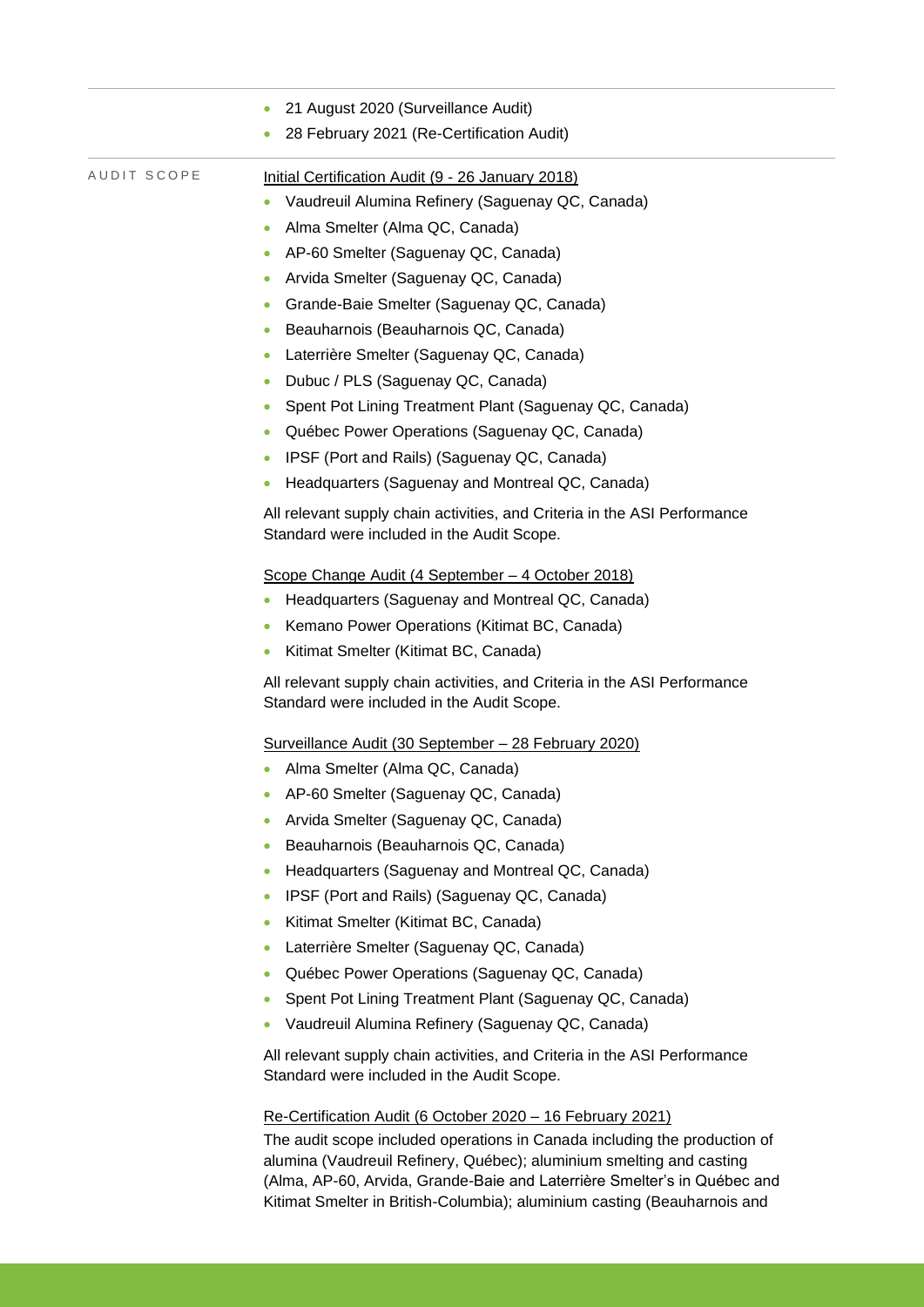Dubuc/PLS in Québec); unloading, storage, loading and ground transportation of raw materials and goods (Port and Rails, Québec); electrical power generation and distribution (Power Operations in Québec and British-Columbia); treatment of spent pot lining (SPL Treatment Plant, Québec) and; head office support and research and development (Headquarters in Montréal and Saguenay, Québec)..

Supply chain activities included in the Audit Scope:

- Alumina Refining
- Aluminium Smelting
- Aluminium Re-melting / Refining
- Casthouses
- Semi-Fabrication

All relevant Criteria in the ASI Performance Standard were included in the Audit Scope.

At the time of the audit (October 2020 - February 2021), access to the site was not possible, due to COVID-19 related travel restrictions. The Audit has been undertaken as a 'desktop' exercise, in accordance with ASI Interim Policy regarding Audits, Audit-related Travel and Coronavirus (v4), and included a remote review of relevant documentation.

| AUDIT<br>OUTCOME        | Certification                                                                                                                                                                       |  |  |  |
|-------------------------|-------------------------------------------------------------------------------------------------------------------------------------------------------------------------------------|--|--|--|
| AUDIT<br>METHODOLOGY    | The Auditors confirm that:                                                                                                                                                          |  |  |  |
| <b>DECLARATION</b>      | The information provided by the Entity is true and accurate to the best<br>M<br>knowledge of the Auditor(s) preparing this Report.                                                  |  |  |  |
|                         | The findings are based on verified Objective Evidence relevant to the<br>time period for the Audit, traceable and unambiguous.                                                      |  |  |  |
|                         | The Audit Scope and Audit methodology are sufficient to establish<br>confidence that the findings are indicative of the performance of the<br>Entity's defined Certification Scope. |  |  |  |
|                         | The Auditor(s) have acted in a manner deemed ethical, truthful, accurate<br>M<br>professional, independent and objective.                                                           |  |  |  |
| CERTIFICATION<br>PERIOD | 15 March 2021 - 14 March 2024                                                                                                                                                       |  |  |  |
| NEXT AUDIT<br>TYPE      | Surveillance Audit                                                                                                                                                                  |  |  |  |
| NEXT AUDIT<br>DATE      | 14 September 2022                                                                                                                                                                   |  |  |  |
| CERTIFICATION<br>NUMBER | 1                                                                                                                                                                                   |  |  |  |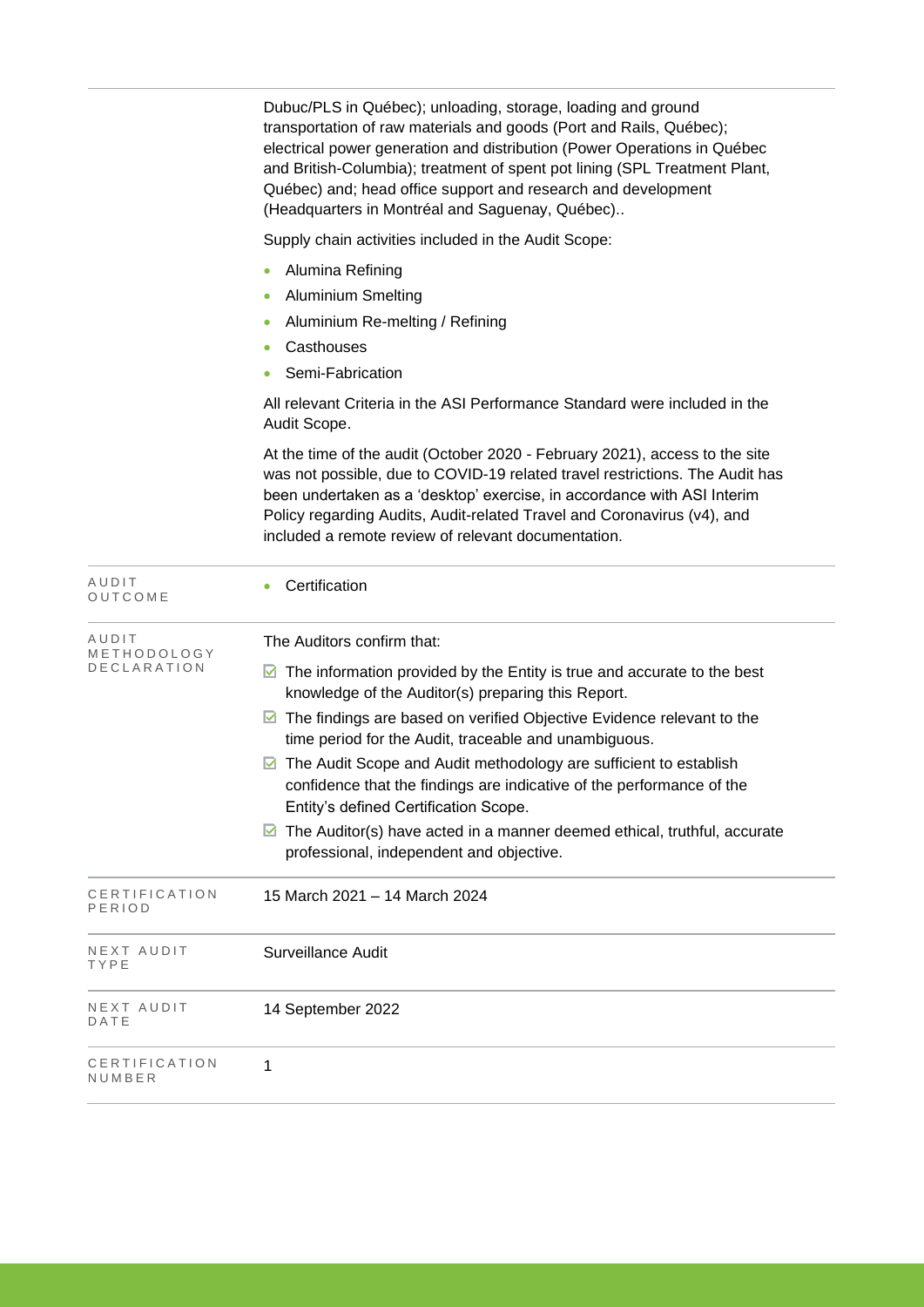# **SUMMARY OF FINDINGS**

| <b>CRITERION</b>               | RATING      | COMMENT                                                                                                                                                                                                                                                                                                                                                                                                                                                                                                                                                                                                                                                                                                                                                                                                                                                                                                                                                                                                                                                                                                                                                                                                                                                                                                                                                                                                                                                                                                                                                                                                                  |
|--------------------------------|-------------|--------------------------------------------------------------------------------------------------------------------------------------------------------------------------------------------------------------------------------------------------------------------------------------------------------------------------------------------------------------------------------------------------------------------------------------------------------------------------------------------------------------------------------------------------------------------------------------------------------------------------------------------------------------------------------------------------------------------------------------------------------------------------------------------------------------------------------------------------------------------------------------------------------------------------------------------------------------------------------------------------------------------------------------------------------------------------------------------------------------------------------------------------------------------------------------------------------------------------------------------------------------------------------------------------------------------------------------------------------------------------------------------------------------------------------------------------------------------------------------------------------------------------------------------------------------------------------------------------------------------------|
| PRINCIPLE 1 BUSINESS INTEGRITY |             |                                                                                                                                                                                                                                                                                                                                                                                                                                                                                                                                                                                                                                                                                                                                                                                                                                                                                                                                                                                                                                                                                                                                                                                                                                                                                                                                                                                                                                                                                                                                                                                                                          |
| 1.1 Legal Compliance           | Conformance | The Entity has implemented processes that allow adequate<br>awareness of legal requirements and to ensure compliance with<br>applicable laws and regulations. Based on interviews and evidence<br>observed, this criterion is met. To ensure legal compliance, the<br>Entity deploys the following processes:<br>- Rio Tinto Management System and Performance Standards for<br>Health, Safety, Environment and Communities (HSEC)*.<br>- Ethics & Compliance Business Integrity Standards*.<br>- Company Code of Conduct (The Way We Work)*.<br>- Legal Register, Legal watch and regulatory compliance checks in<br>HSE for the operations.<br>- ISO 14001 certification for smelters, refinery and power<br>operations and ISO 9001 in the casting centres.<br>- Tax Service for tax requirements.<br>- Human Resources Service and Labour Law.<br>- Legal Service for any other law/ regulation.<br>(* information publicly available at https://www.riotinto.com)                                                                                                                                                                                                                                                                                                                                                                                                                                                                                                                                                                                                                                                   |
| 1.2 Anti-Corruption            | Conformance | The Entity has established adequate anti-corruption measures<br>which are approved by the highest management level and<br>implemented at all relevant corporate levels. Based on the<br>provided objective evidence, we conclude to the implementation of<br>the following elements:<br>- Anti-Corruption Policies* and systems are in place and officially<br>approved by the highest level of the company. These provide an<br>awareness of the corruption, bribery, fraud and economic crimes<br>risks and the basis for integrating an overall anti-corruption culture<br>into the organization.<br>- These Policies are communicated appropriately to all employees<br>and stakeholders. The penalties that apply in case of non-<br>compliance are mentioned.<br>- Ethics and Compliance Team* is the primary contact for providing<br>advice on business integrity matters and the Business Conduct<br>Office is responsible for managing the confidential reporting<br>program and responding to allegation of misconduct or breach of<br>policies or law. This confidential reporting program* is available to<br>all employees, contractors, suppliers, clients and community<br>members.<br>- Periodic training on anti-corruption is mandatory for employees.<br>- Policies and procedures* appropriately address donations,<br>charitable contributions and sponsorships.<br>- Criteria and documented procedures are available for registration<br>and approval of the offer and acceptance of third-party gifts,<br>including hospitality and entertainment. A register is established to<br>record them. |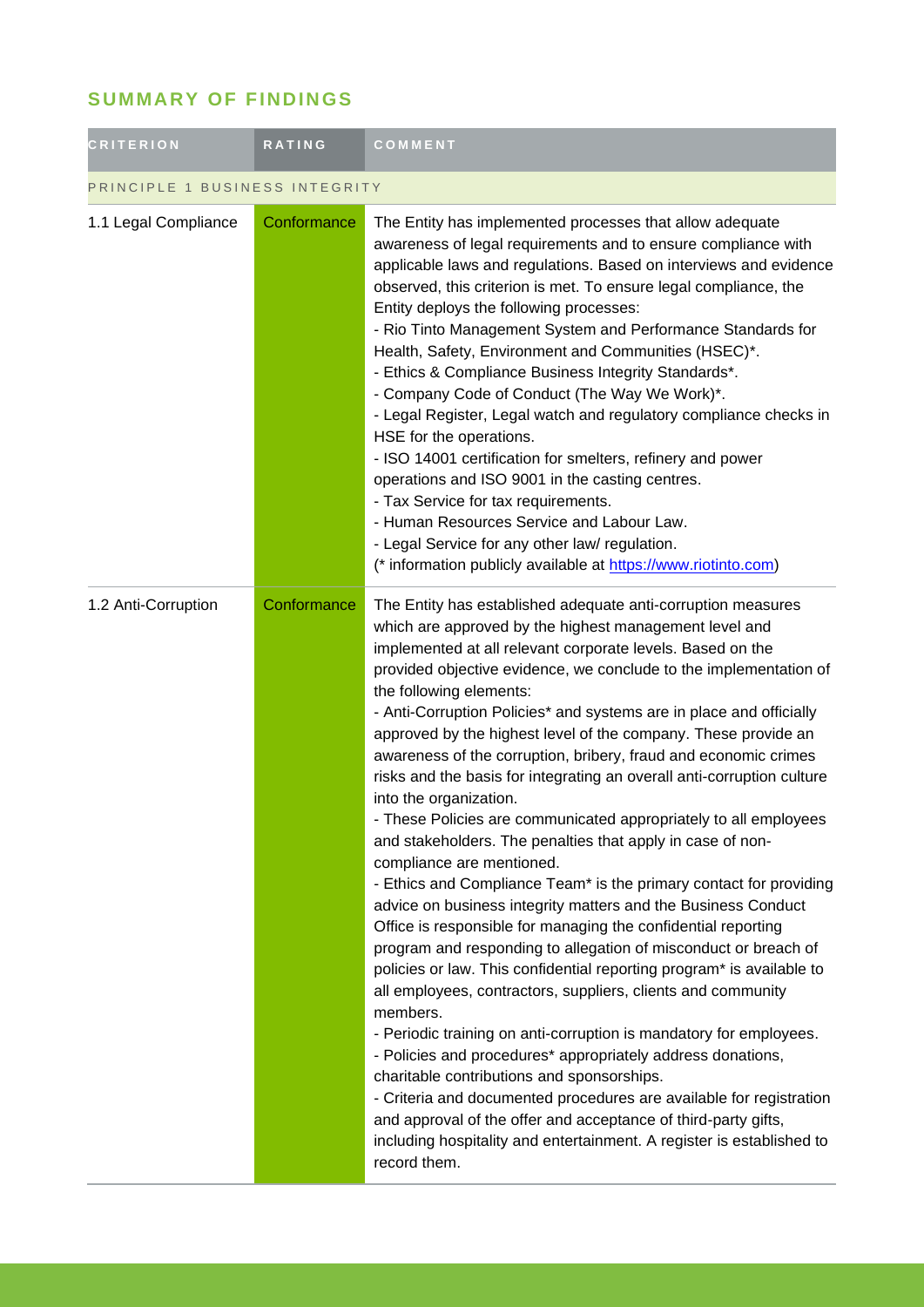| <b>CRITERION</b>    | RATING      | COMMENT                                                                                                                                                                                                                                                                                                                                                                                                                                                                                                                                                                                                                                                                                                                                                                                                                                                                                                                                                                                                                                                                                                                                                                                                                                                                                                                                                                                                                                                                                                                                                                                                          |
|---------------------|-------------|------------------------------------------------------------------------------------------------------------------------------------------------------------------------------------------------------------------------------------------------------------------------------------------------------------------------------------------------------------------------------------------------------------------------------------------------------------------------------------------------------------------------------------------------------------------------------------------------------------------------------------------------------------------------------------------------------------------------------------------------------------------------------------------------------------------------------------------------------------------------------------------------------------------------------------------------------------------------------------------------------------------------------------------------------------------------------------------------------------------------------------------------------------------------------------------------------------------------------------------------------------------------------------------------------------------------------------------------------------------------------------------------------------------------------------------------------------------------------------------------------------------------------------------------------------------------------------------------------------------|
|                     |             | - The risk assessments to identify the parts of the company that<br>are exposed to the risk of corruption is made on a case-by-case<br>basis and are reviewed regularly.<br>In conclusion, a documented and mature program is established to<br>mitigate the risks of anti-corruption, including providing training,<br>formal approval procedures and increased monitoring of reported<br>situations.<br>(* information publicly available at https://www.riotinto.com)                                                                                                                                                                                                                                                                                                                                                                                                                                                                                                                                                                                                                                                                                                                                                                                                                                                                                                                                                                                                                                                                                                                                         |
| 1.3 Code of Conduct | Conformance | The Entity has implemented a written organizational Code of<br>Conduct that includes relevant principles for environmental, social<br>and governance performance. Based on the provided objective<br>evidence, we conclude to the implementation of the following<br>elements:<br>- Existence of an Organizational Code of Conduct - The Way We<br>Work* in which commitments regarding:<br>1) Business integrity, including the areas of environmental, social<br>and governance performance covered by ASI.<br>2) The inclusion of a commitment to respect the rights of<br>indigenous peoples.<br>3) Safety and health, human rights, communities, employment and<br>inclusion commitments.<br>- Employees and interested parties (including subcontractors) are<br>made aware of the Code of Conduct. A demonstration of the<br>principles of the Code of Conduct are integrated into the business<br>activities.<br>- Awareness sessions are planned and implemented to inform<br>employees and company partners, service providers and suppliers<br>about the principles and values of the organization.<br>- Ethics and Compliance Team* is the primary contact for providing<br>advice on business integrity matters and the Business Conduct<br>Office is responsible for managing the confidential reporting<br>program and responding to allegation of misconduct or breach of<br>policies or law. This confidential reporting program* is available to<br>all employees, contractors, suppliers, clients and community<br>members.<br>(* information publicly available at https://www.riotinto.com) |

#### PRINCIPLE 2 POLICY & MANAGEMENT

| 2.1a Environmental,<br>Social, and<br>Governance Policy<br>(implement and<br>maintain) | Conformance | The Entity has policies that include statements of principles and<br>intention which support achievement of the requirements in the ASI<br>Performance Standard. A set of environmental, social and<br>governance policies*, comply with the ASI Performance Standard.<br>Evidence of implementation is available. Based on the provided<br>objective evidence, we conclude to the implementation of the<br>following elements:<br>- Policies include statements of principles and intention which<br>support achievement of the requirements in the ASI Performance<br>Standard.<br>- Policies are relevant to activities and their potential impacts. |
|----------------------------------------------------------------------------------------|-------------|---------------------------------------------------------------------------------------------------------------------------------------------------------------------------------------------------------------------------------------------------------------------------------------------------------------------------------------------------------------------------------------------------------------------------------------------------------------------------------------------------------------------------------------------------------------------------------------------------------------------------------------------------------|
|----------------------------------------------------------------------------------------|-------------|---------------------------------------------------------------------------------------------------------------------------------------------------------------------------------------------------------------------------------------------------------------------------------------------------------------------------------------------------------------------------------------------------------------------------------------------------------------------------------------------------------------------------------------------------------------------------------------------------------------------------------------------------------|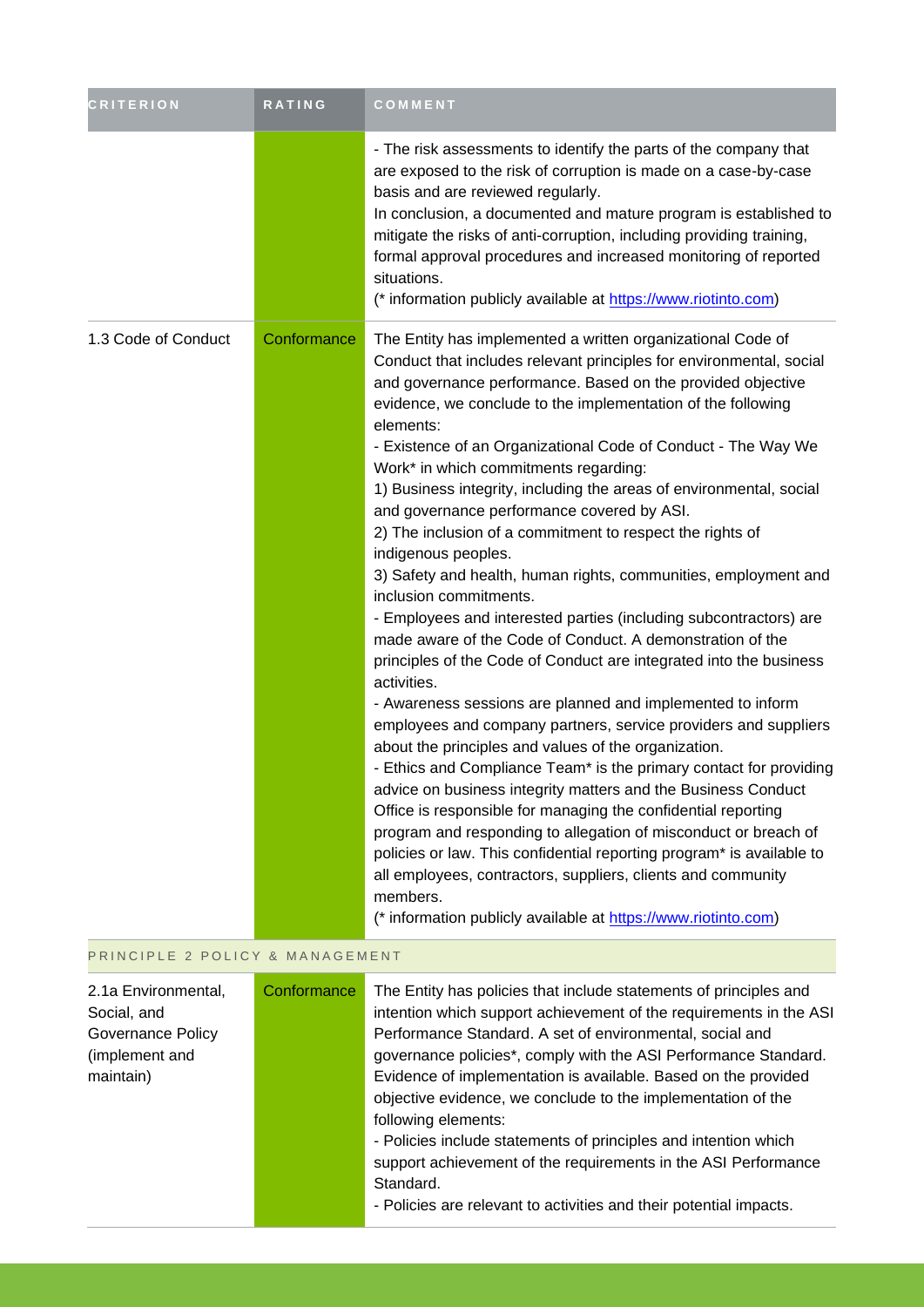| <b>CRITERION</b>                                                               | RATING      | COMMENT                                                                                                                                                                                                                                                                                                                                                                                                                                                                                                                                                                                                                                                                                                                                                                                                                                                                                                                                                                                                                                                                                                                                                                                                                                                                                                                                                         |
|--------------------------------------------------------------------------------|-------------|-----------------------------------------------------------------------------------------------------------------------------------------------------------------------------------------------------------------------------------------------------------------------------------------------------------------------------------------------------------------------------------------------------------------------------------------------------------------------------------------------------------------------------------------------------------------------------------------------------------------------------------------------------------------------------------------------------------------------------------------------------------------------------------------------------------------------------------------------------------------------------------------------------------------------------------------------------------------------------------------------------------------------------------------------------------------------------------------------------------------------------------------------------------------------------------------------------------------------------------------------------------------------------------------------------------------------------------------------------------------|
|                                                                                |             | (* information publicly available at https://www.riotinto.com)                                                                                                                                                                                                                                                                                                                                                                                                                                                                                                                                                                                                                                                                                                                                                                                                                                                                                                                                                                                                                                                                                                                                                                                                                                                                                                  |
| 2.1b Environmental,<br>Social, and<br>Governance Policy<br>(senior management) | Conformance | Senior management endorse, support through provision of<br>resources and regularly review the policies. Senior management<br>has demonstrated its commitment to the implementation of the<br>policies. Based on the provided objective evidence, we conclude to<br>the implementation of the following elements:<br>- Business activities are in accordance with the policies.<br>- Environmental, social and governance policies* are updated<br>regularly.<br>- Policies commitments are incorporated into operational policies<br>and appropriate procedures.<br>- Ethics and Compliance Team * is the primary contact for<br>providing advice on business integrity matters and the Business<br>Conduct Office is responsible for managing the confidential<br>reporting program and responding to allegation of misconduct or<br>breach of policies or law. This confidential reporting program* is<br>available to all employees, contractors, suppliers, clients and<br>community members for receiving complaints or concerns<br>regarding compliance with policies. A reporting and denunciation<br>mechanism* is available for all employees and contractors and<br>actions are planned when required.<br>- Problems and progress monitoring is undertaken by senior<br>management.<br>(* information publicly available at https://www.riotinto.com) |
| 2.1c Environmental,<br>Social, and<br>Governance Policy<br>(communication)     | Conformance | Based on the provided objective evidence, we conclude to the<br>implementation of the following elements:<br>- Policies are communicated internally to all workers (awareness -<br>intranet - website - posting, etc.).<br>- Senior management ensures that staff are aware of the social<br>and governance policies relevant to the specific responsibilities<br>and tasks they perform.<br>- Employees are aware of policies that are directly related to their<br>position.<br>- Awareness and reinforcement help employees and management<br>to integrate policies into their work and procedures.<br>- Policies are available to external stakeholders to raise awareness<br>of the company's commitments (website - posting - etc.):<br>https://www.riotinto.com/sustainability/policies#policy-<br>results_q=HSE%20policy&policy-results_e=0                                                                                                                                                                                                                                                                                                                                                                                                                                                                                                             |
| 2.2 Leadership                                                                 | Conformance | Based on interviews and evidence observed, this Criterion is met.<br>The Entity deploys the following elements:<br>- The Executive Director - Operation - Atlantic, has renewed the<br>General Manager (GM), Environment and Sustainability, as ASI<br>Manager for the Canadian facilities which together constitute the<br>Entity.<br>- The GM Environment and Sustainability is on the RTA ASI<br>Steering Committee and is in control of the ASI Program for the<br>Atlantic Operations.                                                                                                                                                                                                                                                                                                                                                                                                                                                                                                                                                                                                                                                                                                                                                                                                                                                                     |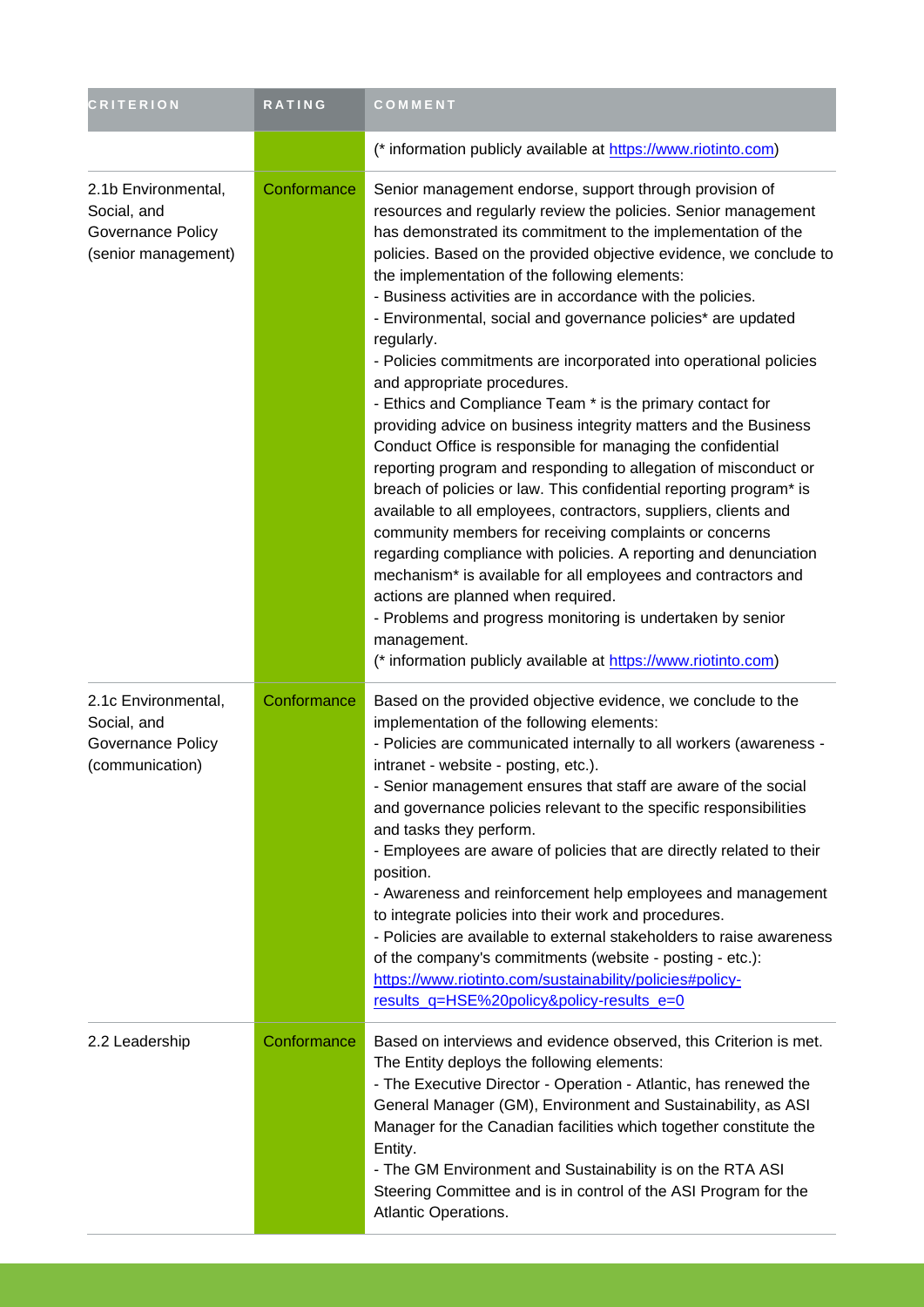| <b>CRITERION</b>                                                          | RATING      | COMMENT                                                                                                                                                                                                                                                                                                                                                                                                                                                                                                                                                                                                                                                                                                                                                                                                                                                                                                                                                                                                                                                                                                                                                                                                                                        |
|---------------------------------------------------------------------------|-------------|------------------------------------------------------------------------------------------------------------------------------------------------------------------------------------------------------------------------------------------------------------------------------------------------------------------------------------------------------------------------------------------------------------------------------------------------------------------------------------------------------------------------------------------------------------------------------------------------------------------------------------------------------------------------------------------------------------------------------------------------------------------------------------------------------------------------------------------------------------------------------------------------------------------------------------------------------------------------------------------------------------------------------------------------------------------------------------------------------------------------------------------------------------------------------------------------------------------------------------------------|
|                                                                           |             | - The Principal Advisor, ASI & Climate Change - Atlantic,<br>operationalises ASI for the Entity and helps orientate the<br>operations through the ASI way.                                                                                                                                                                                                                                                                                                                                                                                                                                                                                                                                                                                                                                                                                                                                                                                                                                                                                                                                                                                                                                                                                     |
| 2.3a Environmental<br>and Social<br>Management Systems<br>(environmental) | Conformance | All Canadian facilities targeted by the ASI Performance Standard<br>certification are already certified to ISO 14001:2015 by the BNQ<br>and ASI recognizes ISO 14001:2015 as responding to article 2.3a.<br>Please see the following link to view the valid ISO 14001:2015<br>certificate of the Entity:<br>https://www.bng.gc.ca/en/certified-<br>clients.html?nomentreprise=&noCertificat=50650-1-06                                                                                                                                                                                                                                                                                                                                                                                                                                                                                                                                                                                                                                                                                                                                                                                                                                         |
| 2.3b Environmental<br>and Social<br>Management Systems<br>(social)        | Conformance | The Internet Portal provides information related to this Criterion.<br>The Health, Safety, Environment and Communities (HSEC)<br>Standards* are implemented and meets these requirements. The<br>Rio Tinto Management System* includes a community component<br>in its HSEC Standards* as well as a "Community and Social<br>Performance" standard which is, among other things, based on the<br>international standard of the International Finance Corporation<br>(IFC) Performance Standard (PS) 4: Community Health, Safety,<br>and Security. IFC is a sister organization of the World Bank and is<br>a member of the World Bank Group.<br>Social risks are managed using the specialised "5x5" matrix<br>derived from Rio Tinto Risk Management Standards. Locally,<br>facilities maintain Good Neighbour Committees where they<br>interact, inform and consult with the community. Public<br>consultation on the proposed "Vaudreuil - Beyond 2022" bauxite<br>tailings project expands on the deployment of social management<br>processes and social risks management.<br>For the Occupational Health and Safety (OHS) parts, see Principle<br>11 of this document.<br>(* information publicly available at https://www.riotinto.com) |
| 2.4 Responsible<br>Sourcing                                               | Conformance | The Entity has implemented a Supplier Code of Conduct* that<br>meets the Criteria. The interviews and evidence reviewed<br>demonstrated that, at the international level, Rio Tinto deploys<br>several processes to ensure responsible sourcing:<br>- The Procurement Group Standard.<br>- The Procurement Group Website* allows access to the<br>responsible procurement tools, for example the following:<br>- The Code of Ethics "The Way We Work"*.<br>- Rio Tinto's Global Supplier Code of Conduct*.<br>- Business Integrity Standard*.<br>- Human Rights Policy*.<br>Locally, contractors working in Rio Tinto's facilities or providing Rio<br>Tinto are regularly monitored and communicated through the<br>deployment of the Contractor Management System. The<br>Contractor Management Team is dedicated to deploying the<br>Contractor Management System.<br>(* information publicly available at https://www.riotinto.com)                                                                                                                                                                                                                                                                                                        |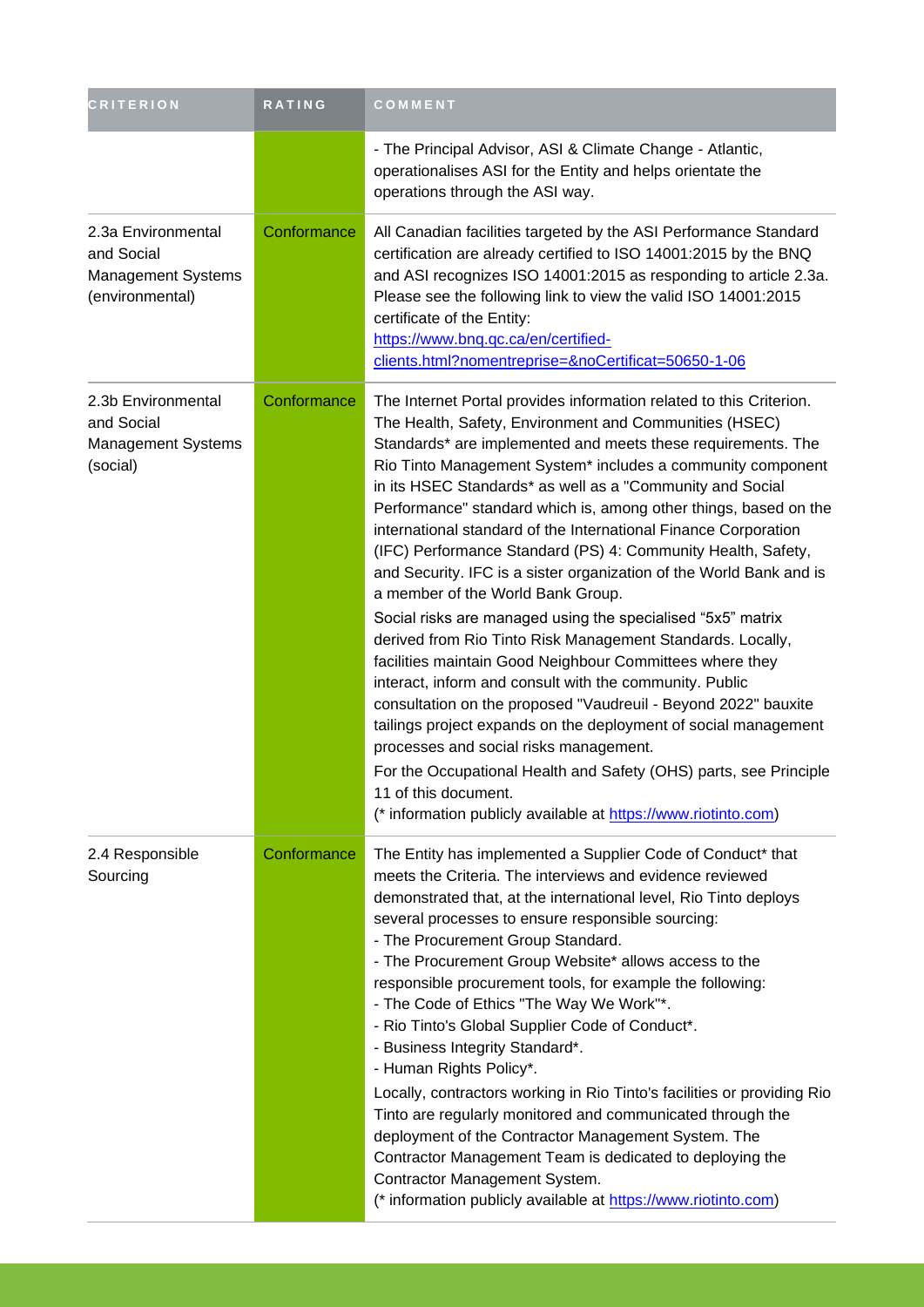| <b>CRITERION</b>                | RATING      | <b>COMMENT</b>                                                                                                                                                                                                                                                                                                                                                                                                                                                                                                                                                                                                                                                                                                                                                                                                                                                                                                                                                                                                                                                                                                                                                                                                                                                                 |
|---------------------------------|-------------|--------------------------------------------------------------------------------------------------------------------------------------------------------------------------------------------------------------------------------------------------------------------------------------------------------------------------------------------------------------------------------------------------------------------------------------------------------------------------------------------------------------------------------------------------------------------------------------------------------------------------------------------------------------------------------------------------------------------------------------------------------------------------------------------------------------------------------------------------------------------------------------------------------------------------------------------------------------------------------------------------------------------------------------------------------------------------------------------------------------------------------------------------------------------------------------------------------------------------------------------------------------------------------|
| 2.5 Impact<br>Assessments       | Conformance | Based on interviews and evidence observed, this Criterion is met.<br>The Entity deploys the following elements:<br>- a Risk Management Standard*.<br>- a Risk management policy*.<br>- an Inclusion & Diversity Policy*.<br>- the "Why human rights matter" Guide*.<br>- the "Why agreements matter" Guide*.<br>- the Employment Policy*.<br>- the Communities and Social Performance standard*.<br>- Rio Tinto's major projects are audited by a dedicated corporate<br>RT team in this area.<br>Québec's and British-Colombia (BC) laws and regulations for<br>impact assessment are strict, and this audit, together with RTA's<br>ISO 14001 certification in Canada, makes it possible to verify their<br>deployment. In Canada, laws also protect human rights and<br>gender equality.<br>Two major projects were audited to the BNQ's satisfaction:<br>- expansion of the Vaudreuil plant's Bauxite residue disposal site<br>(the VB 2022 Project Phase 2).<br>- expansion and redevelopment of docks at port facilities IPSF.<br>All audited projects have been analysed with environmental, social,<br>cultural and human rights risk impacts and has identified mitigation<br>measures accordingly.<br>(* information publicly available at https://www.riotinto.com) |
| 2.6 Emergency<br>Response Plan  | Conformance | The Entity is currently certified to ISO 14001:2015. The Business<br>Resilience and Recovery Plan (BRRP) is the main document<br>covering emergency responses, contingencies and business<br>continuity. Section 2 of Business Resilience Management Plan<br>(BRMP) deals with emergency responses and defines the<br>emergency scenarios, response plan, equipment, communication,<br>responsibilities and specific procedures.<br>A calendar for drills and training is in place to track and document<br>the exercises. Drills are performed and debriefing from drills and<br>real events helps improve the effectiveness of the BRRP for the<br>Entity and for Rio Tinto.                                                                                                                                                                                                                                                                                                                                                                                                                                                                                                                                                                                                 |
| 2.7 Mergers and<br>Acquisitions | Conformance | Based on interviews and evidence observed, this Criterion is met.<br>The Entity deploys the following processes:<br>- A merger and acquisition process is deployed by Rio Tinto<br>(project evaluation standard).<br>- There is a merger and acquisition department in the corporate<br>offices.<br>- Any major merger and acquisition project is subject to a social,<br>environmental and governance due diligence process in<br>accordance with established guidance.<br>Corporate processes are in place if ever there are mergers and<br>acquisitions projects.                                                                                                                                                                                                                                                                                                                                                                                                                                                                                                                                                                                                                                                                                                           |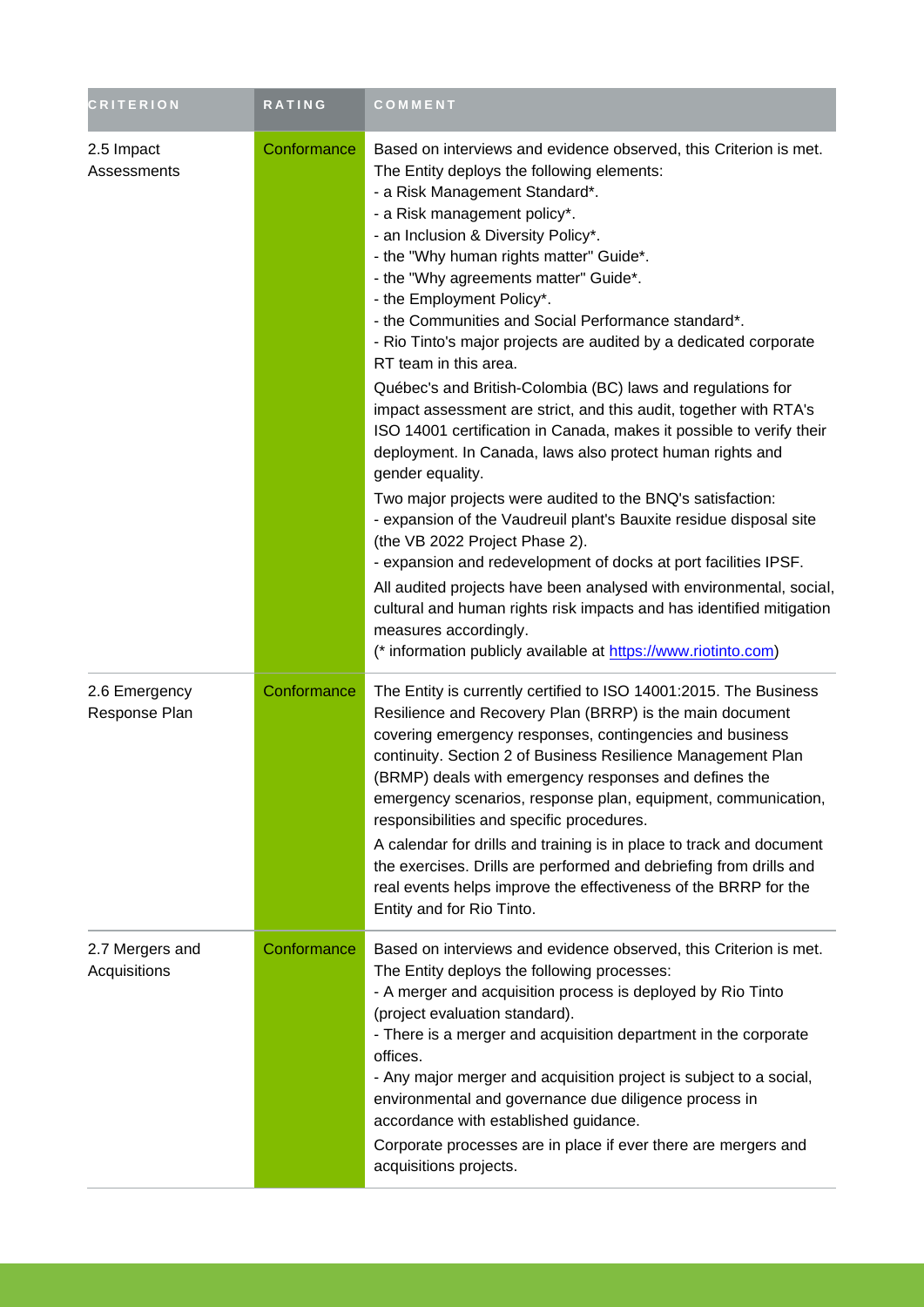| <b>CRITERION</b>                                  | RATING      | <b>COMMENT</b>                                                                                                                                                                                                                                                                                                                                                                                                                                                                                                                                                                                                                                                                                                                                                                                                                                                                                                                                                                                                                                                                                                                                                                                                                                                                                                                                                                                                                                                                                                                                                                    |
|---------------------------------------------------|-------------|-----------------------------------------------------------------------------------------------------------------------------------------------------------------------------------------------------------------------------------------------------------------------------------------------------------------------------------------------------------------------------------------------------------------------------------------------------------------------------------------------------------------------------------------------------------------------------------------------------------------------------------------------------------------------------------------------------------------------------------------------------------------------------------------------------------------------------------------------------------------------------------------------------------------------------------------------------------------------------------------------------------------------------------------------------------------------------------------------------------------------------------------------------------------------------------------------------------------------------------------------------------------------------------------------------------------------------------------------------------------------------------------------------------------------------------------------------------------------------------------------------------------------------------------------------------------------------------|
| 2.8 Closure,<br>Decommissioning and<br>Divestment | Conformance | Based on interviews and evidence observed, this Criterion is met.<br>The Entity deploys the following processes/ means:<br>- The HSEC site closure standards deployed by the Closure<br>Working Group (under revision).<br>- The Closure Guidance Note.<br>- The Closure Working Group Charter.<br>- The Rio Tinto Closure Steering Committee (CSC) Terms of<br>Reference.<br>- The Closure Steering Committee Dashboard.<br>In the Province of Québec, the management process for the<br>environmental, social and governance issues related to site<br>closure was verified through the partial decommissioning project in<br>Arvida, Valorisation Arvida Asset (VAA). The following processes/<br>means have been audited:<br>- Pre-Feasibility study is completed at 90% (social, environmental,<br>economic, feasibility, etc.).<br>- Risk assessments were undertaken and are reviewed quarterly.<br>- Organisation chart deployed, with leaders identified on all<br>sections, based on Rio Tinto Guidance Note.<br>- Integration of the decommissioning team with the operations<br>team, to ensure smooth transition.<br>- No impacts assessment required, Arvida current permit valid<br>through 2025.<br>In the province of British Columbia, BC Works put in place a<br>complete Closure, Decommissioning and Divestment Process.<br>Furthermore, all decommissioning plans must be approved by the<br>provincial authorities. Projects are managed by a dedicated project<br>team that report evolution of works to the management team<br>during periodic meetings. |
| PRINCIPLE 3 TRANSPARENCY                          |             |                                                                                                                                                                                                                                                                                                                                                                                                                                                                                                                                                                                                                                                                                                                                                                                                                                                                                                                                                                                                                                                                                                                                                                                                                                                                                                                                                                                                                                                                                                                                                                                   |
| 3.1 Sustainability<br>Reporting                   | Conformance | Globally, Rio Tinto publishes annually a global sustainable<br>development report aligned with the Global Reporting Initiative<br>(GRI) G4 Guidelines:<br>https://www.riotinto.com/sustainability/sustainability-reporting<br>The Entity publicly disclosed a satisfactory Sustainable<br>Development Report for the Province of Québec where it mainly<br>operates and was sent to all employees (content available only in<br>French):<br>https://console.virtualpaper.com/le-lingot-archives/no8-septembre-<br>2019/#10/<br>British-Colombia (BC) Works has published annual Sustainability<br>report and was sent to all employees:<br>https://www.riotinto.com/canada/bc-works<br>In addition, BC Works has also produced an Annual Environmental<br>Report since 2008 to share environmental performance with the<br>stakeholders. The Report is submitted to the provincial government<br>and made available to the public through the Rio Tinto website:                                                                                                                                                                                                                                                                                                                                                                                                                                                                                                                                                                                                                  |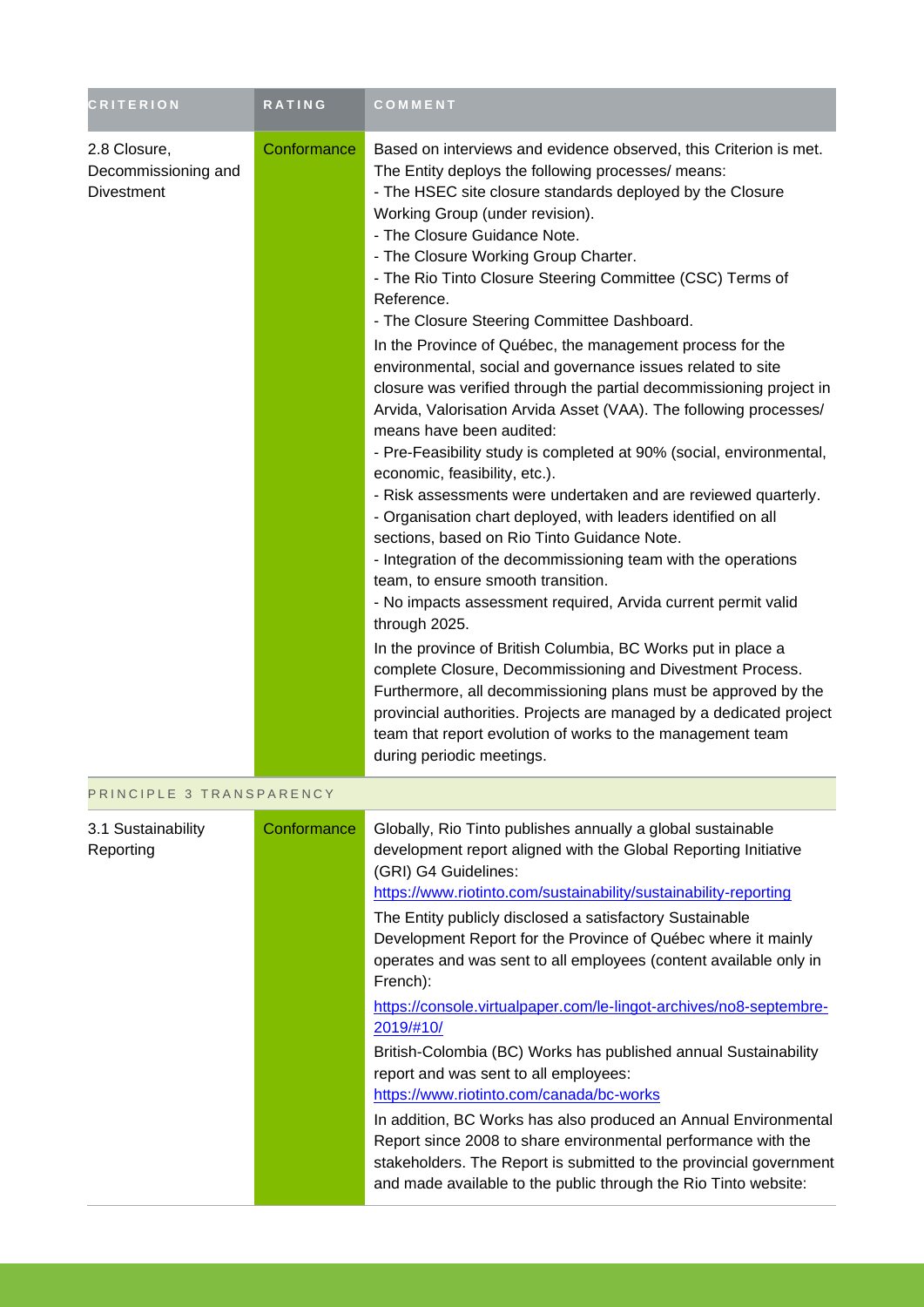| <b>CRITERION</b>                                                    | RATING                    | COMMENT                                                                                                                                                                                                                                                                                                                                                                                                                                                                                                                                                                                                                                                                                                                                                                                                                                                                                                                                                                                                                                                                                                                                                                                    |
|---------------------------------------------------------------------|---------------------------|--------------------------------------------------------------------------------------------------------------------------------------------------------------------------------------------------------------------------------------------------------------------------------------------------------------------------------------------------------------------------------------------------------------------------------------------------------------------------------------------------------------------------------------------------------------------------------------------------------------------------------------------------------------------------------------------------------------------------------------------------------------------------------------------------------------------------------------------------------------------------------------------------------------------------------------------------------------------------------------------------------------------------------------------------------------------------------------------------------------------------------------------------------------------------------------------|
|                                                                     |                           | https://www.riotinto.com/canada/bc-works and the Kitimat Public<br>Advisory Committee (KPAC).                                                                                                                                                                                                                                                                                                                                                                                                                                                                                                                                                                                                                                                                                                                                                                                                                                                                                                                                                                                                                                                                                              |
| 3.2 Non-Compliance<br>and liabilities                               | Minor Non-<br>Conformance | The Entity deploys the following processes:<br>- Non-compliances and liabilities are published in the Entity's<br>Sustainability Reports.<br>For the province of Québec, non-compliance and liabilities are<br>publicly disclosed through the Sustainable Development Report at<br>the following link (the content is available only in French):<br>https://console.virtualpaper.com/le-lingot-autres/rapport-de-<br>developpement-durable-pour-le-quebec-2019/#2/<br>However, two environmental fines issued in 2019 in the province of<br>Québec were not publicly disclosed by the Entity in the 2019<br>Sustainable Development Report.<br>For British-Colombia (BC), non-compliance and liabilities are<br>publicly disclosed through the Rio Tinto website at:<br>https://www.riotinto.com/can/canada-operations/bc-works<br>Non-compliances and liabilities are published in the BC Works<br>Sustainability Report 2019. For example, the environmental non-<br>compliances identified during the compliance audit are mentioned<br>in the report. The BC Works Annual Environmental Report 2019<br>details all the non-compliances issued in 2019, with the corrective<br>actions. |
| 3.3a Payments to<br>governments (legal<br>and contractual)          | Conformance               | This requirement is covered through Transparency Statement,<br>Business Integrity Standard and Procedure deployment. Based on<br>interviews and evidence observed, this Criterion is met. The Entity<br>deploys the following processes:<br>- Québec's and BC laws and regulations for taxes, permit and<br>other official authorisations are strict and prescriptive<br>- Payments to governments are independently verified by<br>independent accounting firms.<br>- The federal (Canada) and provincial governments carry out<br>certain audits directly.<br>- Rio Tinto has a Tax Department strictly supervised by continuous<br>training and by the following processes:<br>- Rio Tinto Business Integrity Standard.<br>- Transparency Statement.<br>- Application of procedural control requirements in relation to<br>payments to governments.<br>- Code of Conduct (The Way We Work).<br>- Rio Tinto Tax Manual.<br>- Rio Tinto Taxes Paid report 2019 that disclose publicly payment<br>to authorities.                                                                                                                                                                          |
| 3.3b Payments to<br>governments<br>(disclosure - Bauxite<br>Mining) | <b>Not</b><br>Applicable  | This Criterion is not applicable to the Entity's Certification Scope.                                                                                                                                                                                                                                                                                                                                                                                                                                                                                                                                                                                                                                                                                                                                                                                                                                                                                                                                                                                                                                                                                                                      |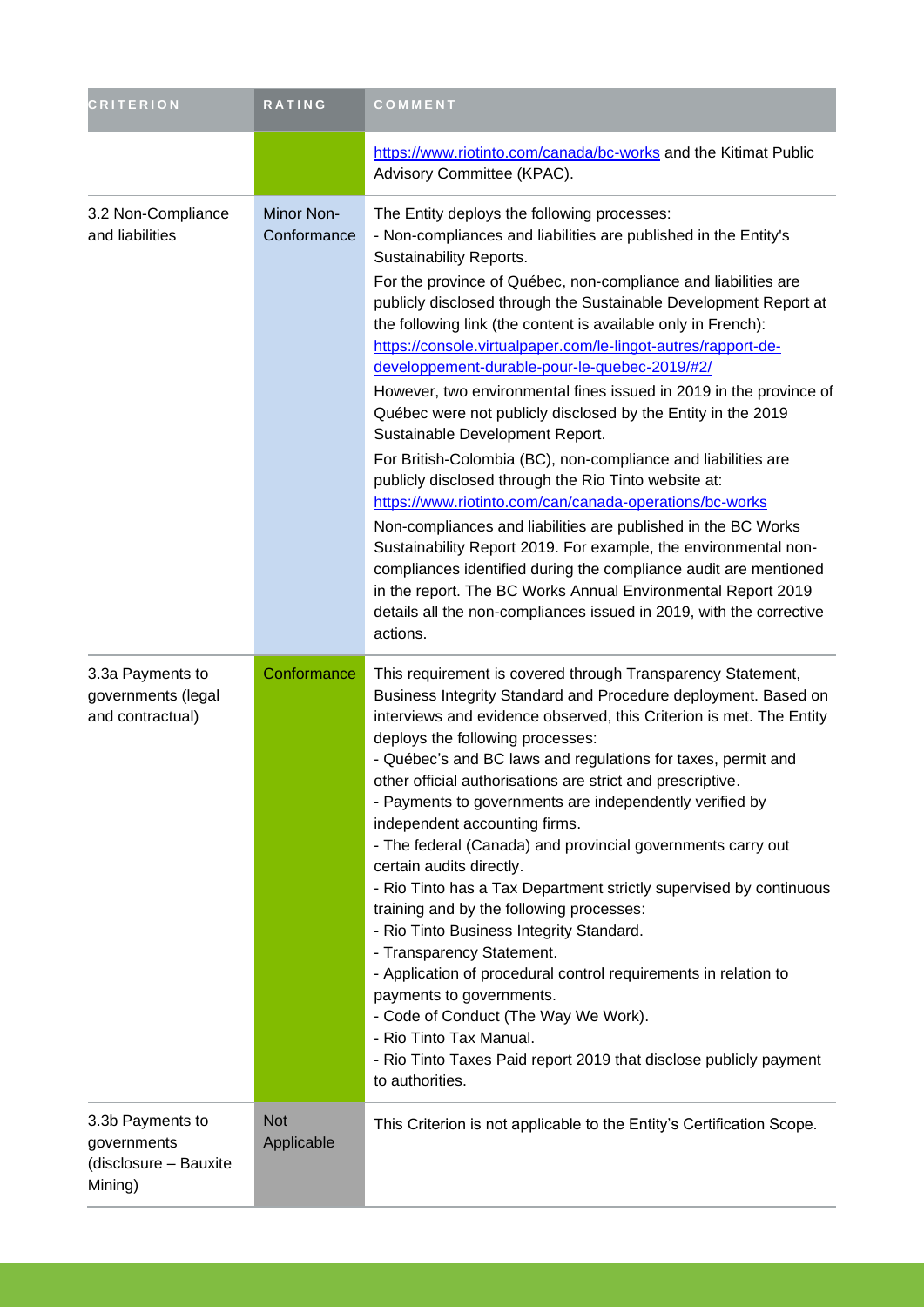| <b>CRITERION</b>                                                                | <b>RATING</b> | COMMENT                                                                                                                                                                                                                                                                                                                                                                                                                                                                                                                                                                                                                                                                                                                                                                                                                                                                                                                                                                                                                                                                                                                                                                                                                                                 |
|---------------------------------------------------------------------------------|---------------|---------------------------------------------------------------------------------------------------------------------------------------------------------------------------------------------------------------------------------------------------------------------------------------------------------------------------------------------------------------------------------------------------------------------------------------------------------------------------------------------------------------------------------------------------------------------------------------------------------------------------------------------------------------------------------------------------------------------------------------------------------------------------------------------------------------------------------------------------------------------------------------------------------------------------------------------------------------------------------------------------------------------------------------------------------------------------------------------------------------------------------------------------------------------------------------------------------------------------------------------------------|
| 3.4 Stakeholder<br>complaints,<br>grievances and<br>requests for<br>information | Conformance   | Based on interviews and evidence observed, this Criterion is met.<br>The Entity deploys the following processes:<br>For the province of Québec:<br>- For First Nations requests, see Principle 9.<br>- Each major facility deploys a Good Neighbourhood Committee to<br>interact with relevant stakeholders.<br>- Rio Tinto Regional Security Department allows to receive any<br>complaints or relevant request.<br>- Different websites provide information to relevant stakeholders.<br>- RTA Electric Power deploys a georeferenced system for<br>monitoring complaints or requests from stakeholders on the shores<br>of Lake St-Jean which is a hydroelectric reservoir for Rio Tinto.<br>- The Rio Tinto Business Solution (RTBS) enables the tracking of<br>all relevant requests or complaints from stakeholders.<br>- Efficient process to address and close complaints, with KPI<br>follow-up.<br>- Rio Tinto's ISO 14001 certification enables the BNQ to track the<br>handling of environmental complaints and the management of the<br>Lac-Saint-Jean riverbanks (related to RTA hydroelectric facilities).<br>- First Nations affected by the Lac-Saint-Jean project participated<br>actively in the Authorisation renewal consultation. |
|                                                                                 |               | For the province of British-Colombia (BC):<br>- BC Works received complaints or requests through e-mails,<br>phone calls, Facebook.<br>- Complaints are usually addressed right away and all actions have<br>been closed.<br>- A new system was launched in August 2018, replacing the excel<br>file, to track all complaints and actions follow-up. This system is<br>also used to record requests of information.<br>- Analytics are included in this system, which are shared with<br>stakeholders and Kitimat Public Advisory Committee (KPAC)<br>- KPAC and the Community Office advise regularly about the<br>means for the communities to provide questions, comments or<br>concerns to BC Works.<br>- Training was provided in 2018 to all communication team<br>members about the differences regarding incidents, complaints,<br>disputes and grievances and how to deal with them.<br>- The Water Engagement Initiative (WEI) provides a formal forum<br>for every concerned stakeholders of the Nechako Watershed<br>/Reservoir (Kemano Power Operations) to communicate and<br>monitor complaints, grievances and requests for information.                                                                                                |
| PRINCIPLE 4 MATERIAL STEWARDSHIP                                                |               |                                                                                                                                                                                                                                                                                                                                                                                                                                                                                                                                                                                                                                                                                                                                                                                                                                                                                                                                                                                                                                                                                                                                                                                                                                                         |
| 4.1a Environmental<br>Life Cycle Assessment<br>(life cycle impacts)             | Conformance   | The Entity evaluates life cycle impacts of its major product line.<br>Based on interviews and evidence observed, this Criterion is met.<br>The Entity deploys the following processes:<br>- An environmental Life Cycle Assessment (LCA) of aluminium<br>ingot produced by Rio Tinto Alcan was conducted in 2014 (study                                                                                                                                                                                                                                                                                                                                                                                                                                                                                                                                                                                                                                                                                                                                                                                                                                                                                                                                 |

undertaken by an internationally renowned firm in LCA) "Screening Life Cycle Assessment of Pechiney Aluminium technologies ".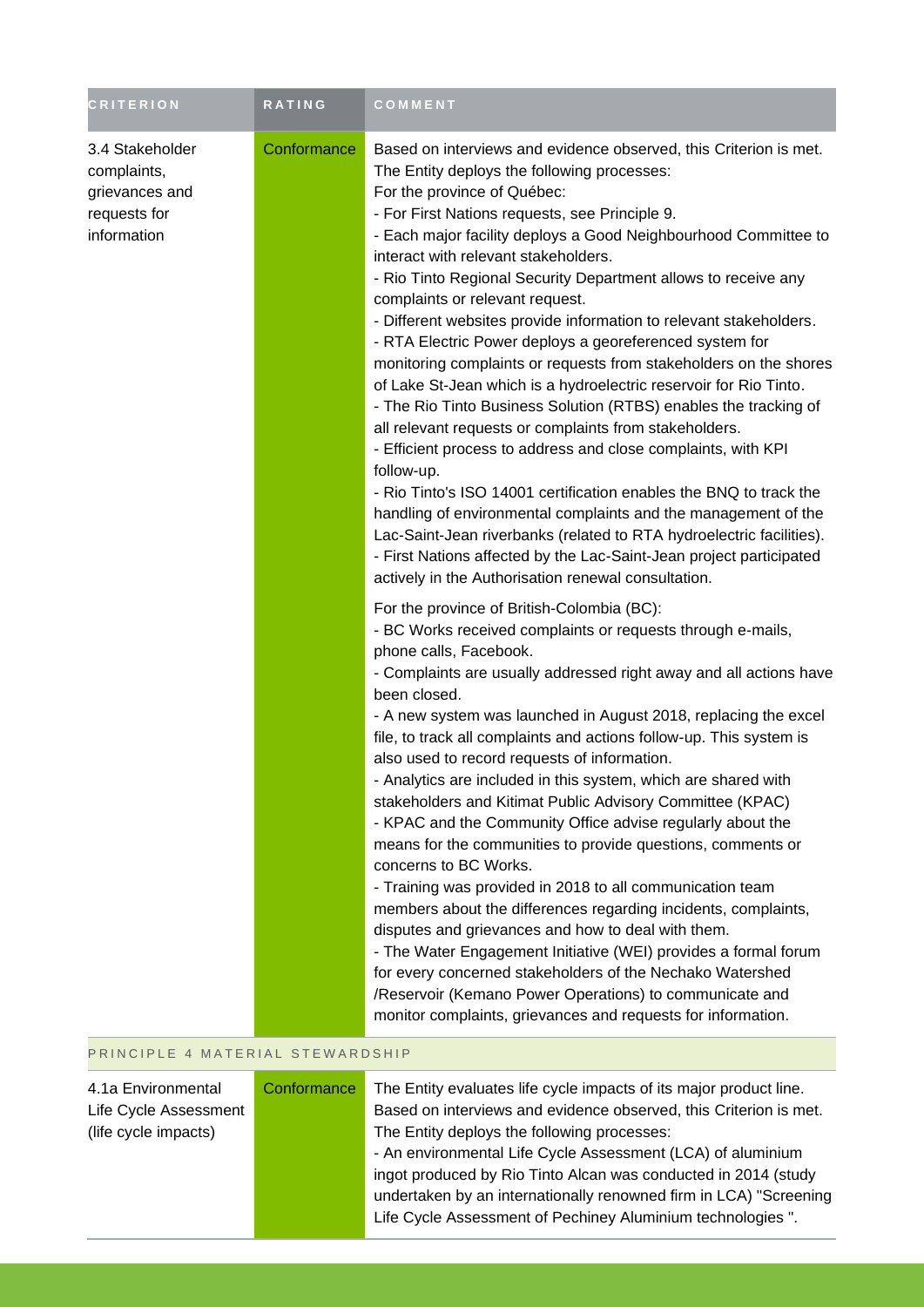| <b>CRITERION</b>                                                          | <b>RATING</b>            | COMMENT                                                                                                                                                                                                                                                                                                                                                                                                                                                                                                                                                                                                                                                                                                                                                                                                                                                                    |
|---------------------------------------------------------------------------|--------------------------|----------------------------------------------------------------------------------------------------------------------------------------------------------------------------------------------------------------------------------------------------------------------------------------------------------------------------------------------------------------------------------------------------------------------------------------------------------------------------------------------------------------------------------------------------------------------------------------------------------------------------------------------------------------------------------------------------------------------------------------------------------------------------------------------------------------------------------------------------------------------------|
| 4.1b Environmental<br>Life Cycle Assessment<br>(cradle to gate)           | Conformance              | The Entity's cradle-to-gate LCA data are available upon request.<br>Based on interviews and evidence observed, this Criterion is met.<br>The Entity deploys the following processes:<br>- An interactive Excel matrix presenting RTA lifecycle was provided<br>to the BNQ. RTA provide Carbon Footprint data to the Canadian<br>Aluminium Association (AAC) and collaborates with the<br>Intergovernmental Panel on Climate Change (IPCC) and the<br>International Aluminium Institute (IAI) about it.                                                                                                                                                                                                                                                                                                                                                                     |
| 4.1c Environmental<br>Life Cycle Assessment<br>(public<br>communication)  | Conformance              | The Entity's LCA data are available upon request. Based on<br>interviews and evidence observed, this Criterion is met. The Entity<br>deploys the following processes:<br>- The carbon footprint analysis of the North American and<br>European ingot has been made and is available upon request:<br>Carbon footprint of Rio Tinto Alcan ingot Aluminium - North<br>America and Europe, 2013. The summary has been provided upon<br>request to the BNQ and presents the system's boundaries, data<br>sources and corresponding assumptions.                                                                                                                                                                                                                                                                                                                                |
| 4.2 Product design                                                        | <b>Not</b><br>Applicable | This Criterion is no longer applicable in the Certification Scope as<br>product design is now completely realised by specific clients.                                                                                                                                                                                                                                                                                                                                                                                                                                                                                                                                                                                                                                                                                                                                     |
| 4.3a Aluminium<br>Process Scrap<br>(targets)                              | Conformance              | The Entity has developed and implemented policies, systems,<br>procedures and processes that conform to these material<br>stewardship requirements. Based on the provided objective<br>evidence, we conclude to the implementation of the following<br>elements:<br>- Planning and implementation of optimised Aluminium residues<br>reuse is performed, followed and integrated centrally for all RTA-<br>Atlantic production sites at the Aluminium Operations Centre.<br>- Minimum (safety stock) and maximum aluminium residues<br>inventory targets for each production site are set, monitored, and<br>reviewed periodically based on the established metallurgist<br>requirement and reuse capacity requirements.<br>- The casthouses are ISO 9001:2015 certified.<br>- The RTA Control Tower helps optimize scrap recycling for the<br>overall Entities in Canada. |
| 4.3b Aluminium<br>Process Scrap (alloy<br>separation)                     | Conformance              | The Entity has an aluminium recycling strategy. Based on the<br>provided objective evidence, we conclude to the implementation of<br>the following elements:<br>- All aluminium alloys scrap are separated and recycled by family<br>and grade based on the production needs planned by the<br>metallurgists at each production site.<br>- The RTA Control Tower helps optimize scrap recycling for the<br>overall Entity in Canada.                                                                                                                                                                                                                                                                                                                                                                                                                                       |
| 4.4a Collection and<br>recycling of Products<br>at end-of-life (strategy) | Conformance              | The Entity has an aluminium recycling strategy. The Criterion does<br>not directly apply to the Entity Products:<br>- All primary aluminium is internally recycled when not transferred<br>to the next transformation step.                                                                                                                                                                                                                                                                                                                                                                                                                                                                                                                                                                                                                                                |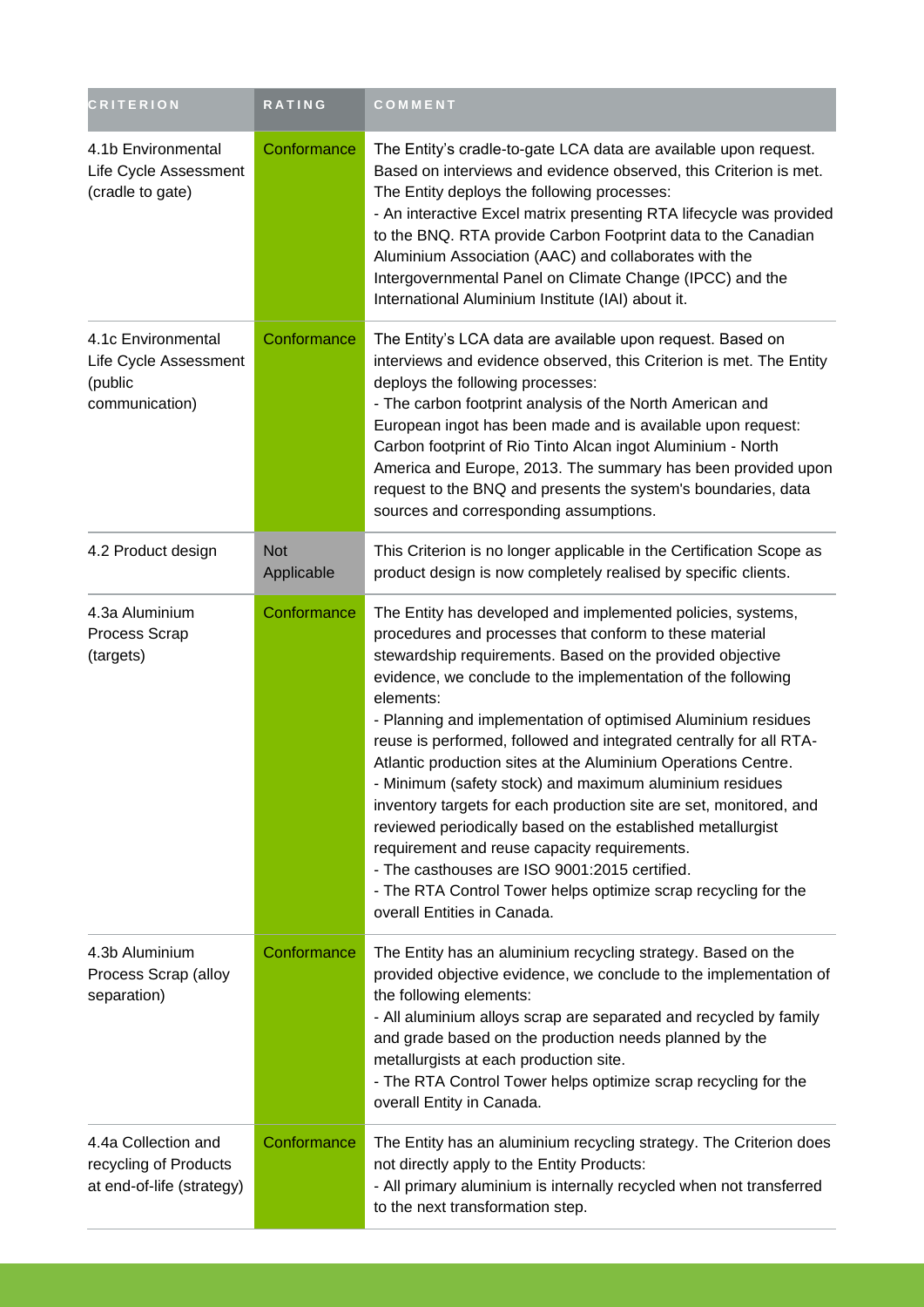| <b>CRITERION</b>                                                               | <b>RATING</b> | COMMENT                                                                                                                                                                                                                                                                                                                                                                                                                                                                                                                                                                                                                                                                                                                                                                                                                                                                                                                                                                                                                                                                                                                                                                                                                                                                                                                                                                                                                         |
|--------------------------------------------------------------------------------|---------------|---------------------------------------------------------------------------------------------------------------------------------------------------------------------------------------------------------------------------------------------------------------------------------------------------------------------------------------------------------------------------------------------------------------------------------------------------------------------------------------------------------------------------------------------------------------------------------------------------------------------------------------------------------------------------------------------------------------------------------------------------------------------------------------------------------------------------------------------------------------------------------------------------------------------------------------------------------------------------------------------------------------------------------------------------------------------------------------------------------------------------------------------------------------------------------------------------------------------------------------------------------------------------------------------------------------------------------------------------------------------------------------------------------------------------------|
|                                                                                |               | - All Aluminium sold by the remelting/ refining or semi-fabrication<br>facilities is pre-consumer scrap and is 100% recyclable in these<br>facilities.<br>- The Entity does not sell aluminium products for end uses but to<br>material conversion or other manufacturing facilities that produce<br>end use products.<br>- Even if the end-use products are not coming from the Entity, the<br>Entity is involved in recycling activities at the local, regional and<br>national levels.                                                                                                                                                                                                                                                                                                                                                                                                                                                                                                                                                                                                                                                                                                                                                                                                                                                                                                                                       |
| 4.4b Collection and<br>recycling of Products<br>at end-of-life<br>(engagement) | Conformance   | The Entity has an aluminium recycling strategy. Based on<br>interviews and evidence observed, this Criterion is met. The Entity<br>deploys the following processes:<br>- RTA presented examples of achievement to promote the<br>recycling of aluminium in communities, made by the Aluminium<br>Association of Canada (AAC). It is the AAC that is mandated by<br>RTA (and the other aluminium producers in Québec) to carry out<br>this type of mission and activity, which does not directly concern<br>RTA's operations.<br>Some initiatives undertaken by the AAC on the subject:<br>- Co-founder of the Québec Pole in Circular Economy - works with<br>the Sustainability, Environment and Circular Economy Institute<br>(EDDEC).<br>- Founding members of a group called "Pro-Consigne" working to<br>develop mechanisms to promote the recovery of cans and ensure<br>the sustainability of this recovery route to the provincial elected<br>officials<br>- Conducting a study in partnership with the Association des<br>Brasseurs du Québec to evaluate the critical mass of equipment<br>and the potential to implement can recycling operations in Québec<br>- Members of the residual materials management committee of the<br><b>Provincial Minister of Environment</b><br>- Participation in the gathering table of recovery out of home which<br>aims among others the recovery of containers in public spaces |
| PRINCIPLE 5 GREENHOUSE GAS EMISSIONS                                           |               |                                                                                                                                                                                                                                                                                                                                                                                                                                                                                                                                                                                                                                                                                                                                                                                                                                                                                                                                                                                                                                                                                                                                                                                                                                                                                                                                                                                                                                 |

5.1 Disclosure of GHG emissions and energy use Conformance Globally, Rio Tinto publishes its global greenhouse gas (GHG) emissions on its website in their annual Climate Change Report. The following hyperlink presents the results of 2019 for the metal and mineral produced including alumina and aluminium: <https://www.riotinto.com/sustainability/sustainability-reporting> Province of Québec: The consolidated greenhouse gas (GHG) material emissions by source for alumina and aluminium production as well as the energy intensity consumed by aluminium smelters and their sources have been disclosed publicly in the 2019 Provincial Sustainability Report. The following link presents the 2019 results (content available only in French): [https://console.virtualpaper.com/le-lingot-autres/rapport-de](https://console.virtualpaper.com/le-lingot-autres/rapport-de-developpement-durable-pour-le-quebec-2019/)[developpement-durable-pour-le-quebec-2019/](https://console.virtualpaper.com/le-lingot-autres/rapport-de-developpement-durable-pour-le-quebec-2019/)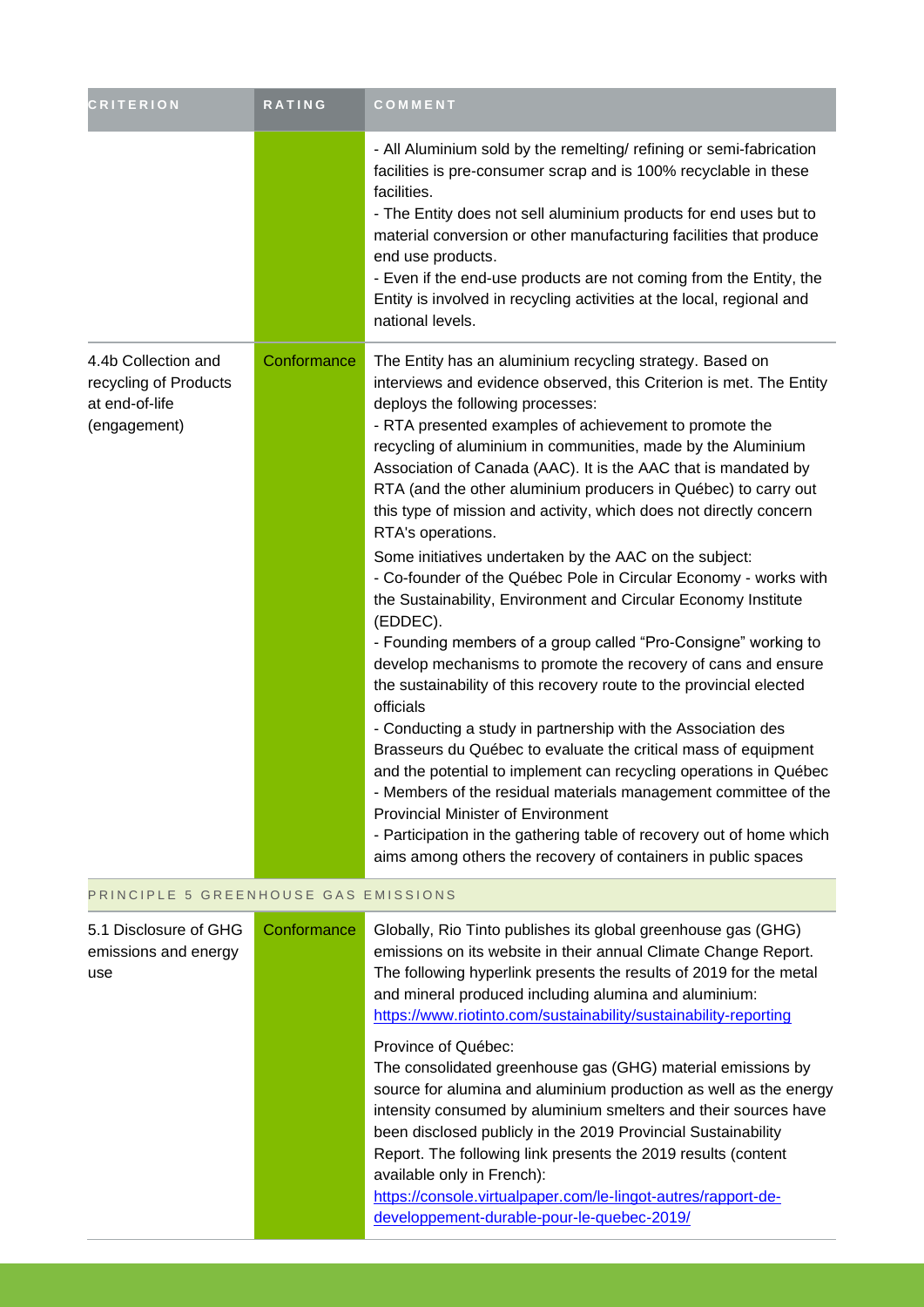| <b>CRITERION</b>                                  | RATING                    | COMMENT                                                                                                                                                                                                                                                                                                                                                                                                                                                                                                                                                                                                                                                                                                                                                                                                                                                                                                                                                                                                                                                                                                         |
|---------------------------------------------------|---------------------------|-----------------------------------------------------------------------------------------------------------------------------------------------------------------------------------------------------------------------------------------------------------------------------------------------------------------------------------------------------------------------------------------------------------------------------------------------------------------------------------------------------------------------------------------------------------------------------------------------------------------------------------------------------------------------------------------------------------------------------------------------------------------------------------------------------------------------------------------------------------------------------------------------------------------------------------------------------------------------------------------------------------------------------------------------------------------------------------------------------------------|
|                                                   |                           | Province of British-Colombia (BC):<br>BC Works accounts for and publicly discloses material GHG<br>emissions and energy use by source on an annual basis through<br>the 2019 BC Works Environmental Performance Report. Chapter 5<br>covers the global emissions of the plant including the GHG:<br>https://www.riotinto.com/operations/canada/bc-works                                                                                                                                                                                                                                                                                                                                                                                                                                                                                                                                                                                                                                                                                                                                                         |
| 5.2 GHG emissions<br>reductions                   | Minor Non-<br>Conformance | Globally, Rio Tinto has made public its greenhouse gas reduction<br>targets for 2030 and 2050 in its 2019 Climate Change Report. The<br>company will track its performances against those targets annually<br>in its Climate Change Report. Rio Tinto Aluminium contributes to<br>70% of the emissions of Rio Tinto and will therefore be a major<br>participant in these reductions.<br>Province of Québec:<br>The Entity published its consolidated time-bound GHG emissions<br>reduction targets for the Province of Québec (Canada) in the 2019<br>Provincial Sustainability Report through the following hyperlink<br>(content available only in French):<br>https://console.virtualpaper.com/le-lingot-autres/rapport-de-                                                                                                                                                                                                                                                                                                                                                                                 |
|                                                   |                           | developpement-durable-pour-le-quebec-2019/<br>Province of British Colombia (BC):<br>The implementation of the Kitimat Modernization Project (KMP)<br>helped build a state-of-the-art smelter that reduced GHG<br>emissions by more than 36%. That 36% or 898,800 t CO2 eq.<br>target was published in 2013 as Post-KMP targets that was met<br>and even surpassed in 2017 (after a completed ramp-up). Since<br>2018, and up to now, there is no public evidence available to<br>demonstrate the specific and time bound effort of Kitimat smelter in<br>Rio Tinto's emissions reduction targets following the post ramp-up<br>of the site. A corrective action plan is currently in implementation at<br>the corporative level of Rio Tinto and is targeting time-bound GHG<br>reduction targets for all Rio Tinto facilities in the upcoming years.<br>However, a specific time-bound GHG reduction target has not yet<br>been published for the Kitimat Smelter consistently to corporative<br>targets. A few additional months of data studies will be required to<br>reach and publish an adequate target. |
| 5.3a Aluminium<br>Smelting<br>(Management System) | Conformance               | The Entity's direct GHG emissions are annually verified under the<br>Québec and British-Columbia regulations. GHG emissions are<br>lower than 8 tonnes of CO <sub>2</sub> eq. Based on interviews and evidences<br>observed, this Criterion is met. The Entity deploys the following<br>processes:<br>- Process controls are continuously optimized to reduce the<br>frequency and duration of anode effects, which is a direct and<br>material source of GHG from aluminium smelters<br>- Process controls to reduce net carbon consumption (anodes and<br>cathodes) are optimized continuously                                                                                                                                                                                                                                                                                                                                                                                                                                                                                                                |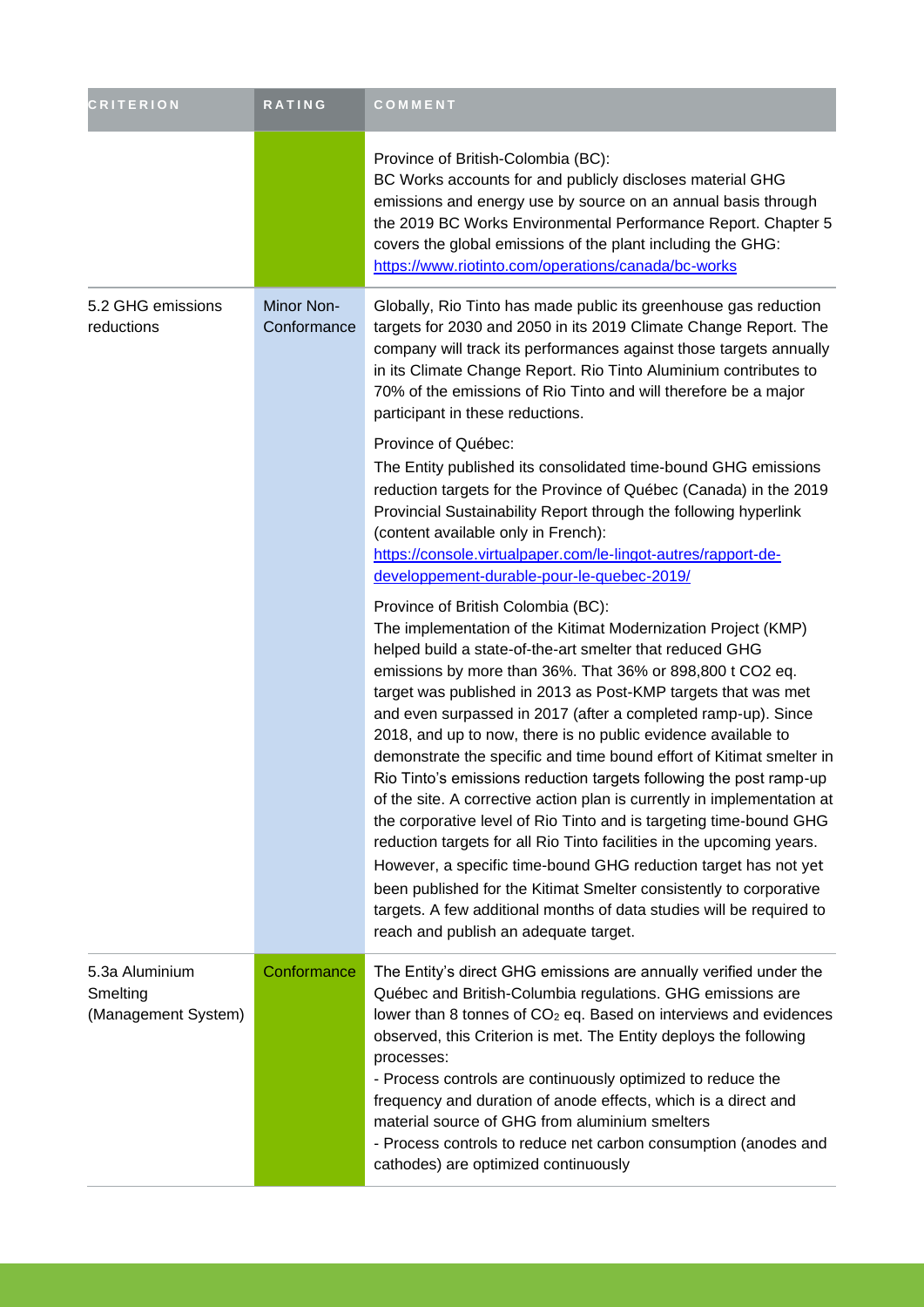| <b>CRITERION</b>                                         | <b>RATING</b>                              | COMMENT                                                                                                                                                                                                                                                                                                                                                                                                                                                                                                                                                                                                                                                                                                                                                                                                                                                                                                                                                                                                                                                                                                                                                                                                                                                                                                                                                                             |  |  |
|----------------------------------------------------------|--------------------------------------------|-------------------------------------------------------------------------------------------------------------------------------------------------------------------------------------------------------------------------------------------------------------------------------------------------------------------------------------------------------------------------------------------------------------------------------------------------------------------------------------------------------------------------------------------------------------------------------------------------------------------------------------------------------------------------------------------------------------------------------------------------------------------------------------------------------------------------------------------------------------------------------------------------------------------------------------------------------------------------------------------------------------------------------------------------------------------------------------------------------------------------------------------------------------------------------------------------------------------------------------------------------------------------------------------------------------------------------------------------------------------------------------|--|--|
|                                                          |                                            | - Direct GHG emissions are annually verified under the Québec<br>and British Columbia regulations by an ISO 14065 accredited<br>verification body<br>- Verification reports on the 2019 direct emissions of aluminium<br>smelters were obtained and reviewed to the satisfaction of the<br><b>BNQ</b>                                                                                                                                                                                                                                                                                                                                                                                                                                                                                                                                                                                                                                                                                                                                                                                                                                                                                                                                                                                                                                                                               |  |  |
| 5.3b Aluminium<br>Smelting (up to and<br>including 2020) | Conformance                                | The Entity's direct GHG emissions are annually verified under the<br>Québec and British Columbia regulations. Based on interviews and<br>evidences observed, this Criterion is met. The Entity deploys the<br>following processes:<br>- Scope 1 and Scope 2 GHG emissions from the Entity's aluminium<br>smelters are below 8 tonnes CO <sub>2</sub> -eq per metric tonne aluminium.<br>- External audits reports make it possible to do this demonstration.<br>- Québec and BC Works uses hydroelectricity which is very sober<br>in greenhouse gas emissions.                                                                                                                                                                                                                                                                                                                                                                                                                                                                                                                                                                                                                                                                                                                                                                                                                     |  |  |
| 5.3c Aluminium<br>Smelting (after 2020)                  | Conformance                                | This Criterion was not relevant at the time of the audit as there are<br>no new facilities to commence operation after 2020.                                                                                                                                                                                                                                                                                                                                                                                                                                                                                                                                                                                                                                                                                                                                                                                                                                                                                                                                                                                                                                                                                                                                                                                                                                                        |  |  |
|                                                          | PRINCIPLE 6 EMISSIONS, EFFLUENTS AND WASTE |                                                                                                                                                                                                                                                                                                                                                                                                                                                                                                                                                                                                                                                                                                                                                                                                                                                                                                                                                                                                                                                                                                                                                                                                                                                                                                                                                                                     |  |  |
| 6.1 Emissions to Air                                     | Conformance                                | Based on the provided objective evidence, we conclude to the<br>implementation of the following elements:<br>Province of Québec:<br>- RTA holds 5 provincial environmental permits which detail the air<br>emissions of all smelters.<br>- Each site maintains a daily/monthly database, to measure and<br>report air emissions.<br>- This is supported by an exhaustive and regulatory monitoring<br>program.<br>- Detailed calendars for sampling and monitoring programs are<br>prepared annually.<br>- Monthly performance is reported to the Québec Ministry of<br>Environment for the Depollution Attestations purposes.<br>- Capex projects and actions plans are prepared and implemented<br>to reduce air emissions, mostly particulates, at different sites.<br>- A summary of air emissions is included in the Annual Report on<br>Sustainable Development.<br>Province of British-Columbia (BC):<br>- RTA Kitimat Smelter and Kemano Hydropower facilities (together<br>known as BC Works) produce many air emissions reporting<br>through the Provincial Pollution Prevention Multimedia<br>Environmental Permit (P2 Permit) that allows them to operate.<br>- Reporting is mandatory to keep this right to operate. All reporting<br>on air emissions are based on the Permit.<br>- All official air emission surveys are performed by external<br>specialized firms. |  |  |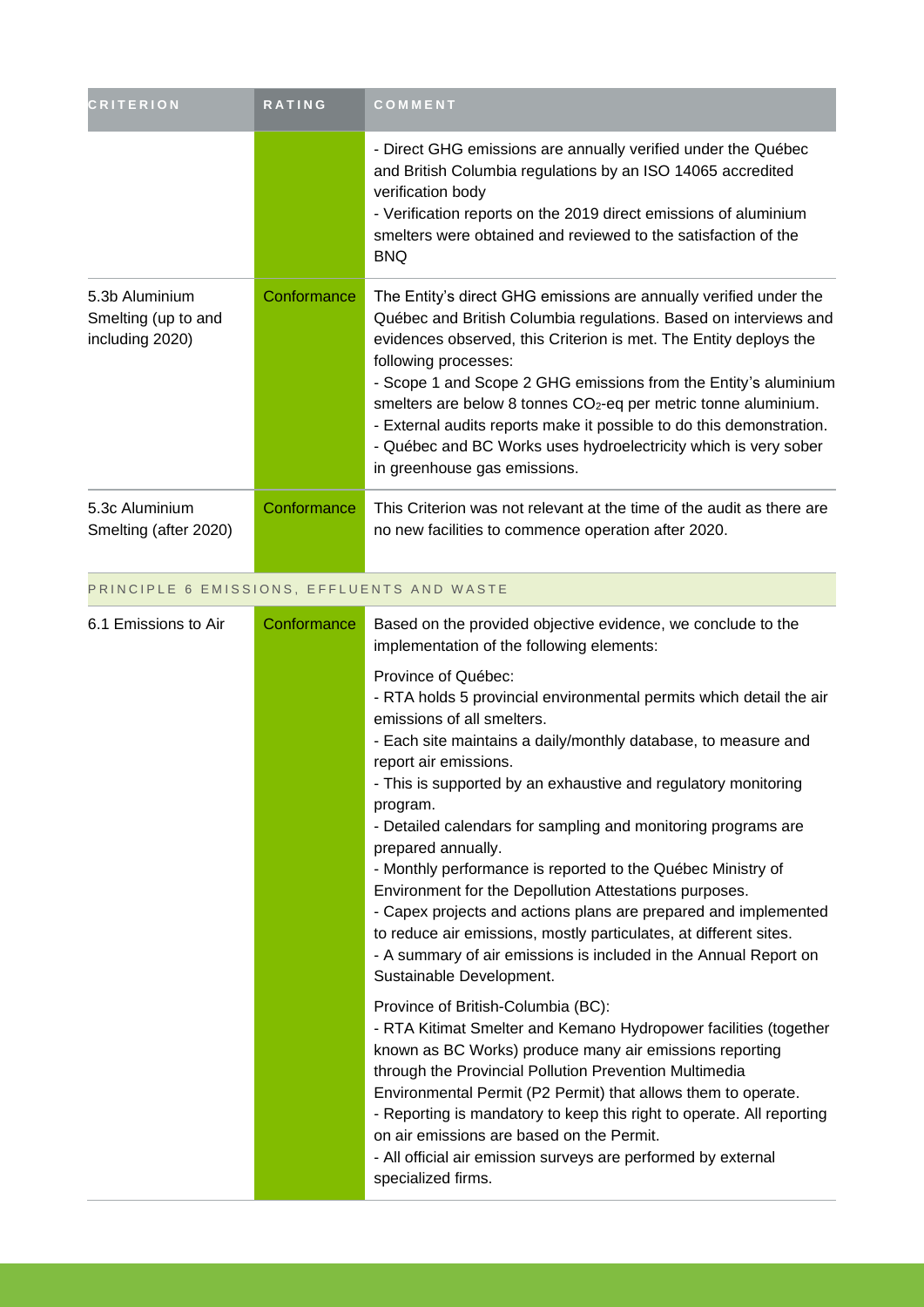| <b>CRITERION</b>                                                                  | <b>RATING</b> | COMMENT                                                                                                                                                                                                                                                                                                                                                                                                                                                                                                                                                                                                                                                                                                   |
|-----------------------------------------------------------------------------------|---------------|-----------------------------------------------------------------------------------------------------------------------------------------------------------------------------------------------------------------------------------------------------------------------------------------------------------------------------------------------------------------------------------------------------------------------------------------------------------------------------------------------------------------------------------------------------------------------------------------------------------------------------------------------------------------------------------------------------------|
|                                                                                   |               | - Lots of energy is spent to improve stats that are already better<br>than targeted by the authorities.<br>- All air emission is publicly disclosed in the Annual Report.<br>- A specific environment effect monitoring (EEM) Plan has been<br>implemented to monitor material air emissions. The results are<br>regularly reported to environmental authorities and in BC Works'<br>Annual Environmental Report.<br>- Most air emissions have decreased with the implementation and<br>ramp-up of the new Kitimat Smelter except for Sulphur Dioxide<br>(SO2). A specific and exhaustive SO2 environmental monitoring<br>plan is implemented and the monitoring results are reported,<br>amongst others. |
| 6.2 Discharges to<br>Water                                                        | Conformance   | Based on the provided objective evidence, we conclude to the<br>implementation of the following elements: The Entity is ISO 14001<br>certified and carries out environment, health and safety (EHS)<br>legal/ regulatory compliance monitoring for this Criterion.                                                                                                                                                                                                                                                                                                                                                                                                                                        |
|                                                                                   |               | Province of Québec:<br>- Discharges to Water are defined through the Depollution<br>Attestation (concentration limits, sampling frequency, methodology,<br>$etc.$ ).<br>- Daily, weekly and monthly effluent samples provide a very<br>complete and efficient monitoring program. The results are<br>communicated monthly to the government.<br>- Projects and action plans are performed to reduce effluents or<br>contamination at different sites.<br>- The annual provincial Report on Sustainable Development<br>includes a section on the water consumption by smelters (m3/ ton<br>of aluminium) and total particulate matters discharged (in kg).                                                 |
|                                                                                   |               | Province of British-Columbia (BC):<br>- RTA Kitimat-Kemano plants produce many water discharge<br>reporting through the Provincial "P2 Permit" that allows them to<br>operate.<br>- Reporting is mandatory to keep this right to operate. All reporting<br>on water discharge are based on the Permit.<br>- There is only one effluent discharge to the ocean where water of<br>all plant watershed is concentrated in a final contained lagoon and<br>is settled before final discharge to the ocean.<br>- By the Permit, BC Works produces and transmits to the<br>Authorities monthly reporting on discharged water parameters<br>measurements.                                                        |
| 6.3a Assessment and<br><b>Management of Spills</b><br>and Leakage<br>(assessment) | Conformance   | Based on the provided objective evidence, we conclude to the<br>implementation of the following elements: The Entity has an<br>exhaustive spill and leakage action plan in place.<br>- Scenarios of spills have been assessed and evaluated<br>throughout the sites.<br>- This is undertaken with the new Risk Management tool.<br>- Sites use separated files to manage locally, with critical checklists<br>and specific controls.                                                                                                                                                                                                                                                                      |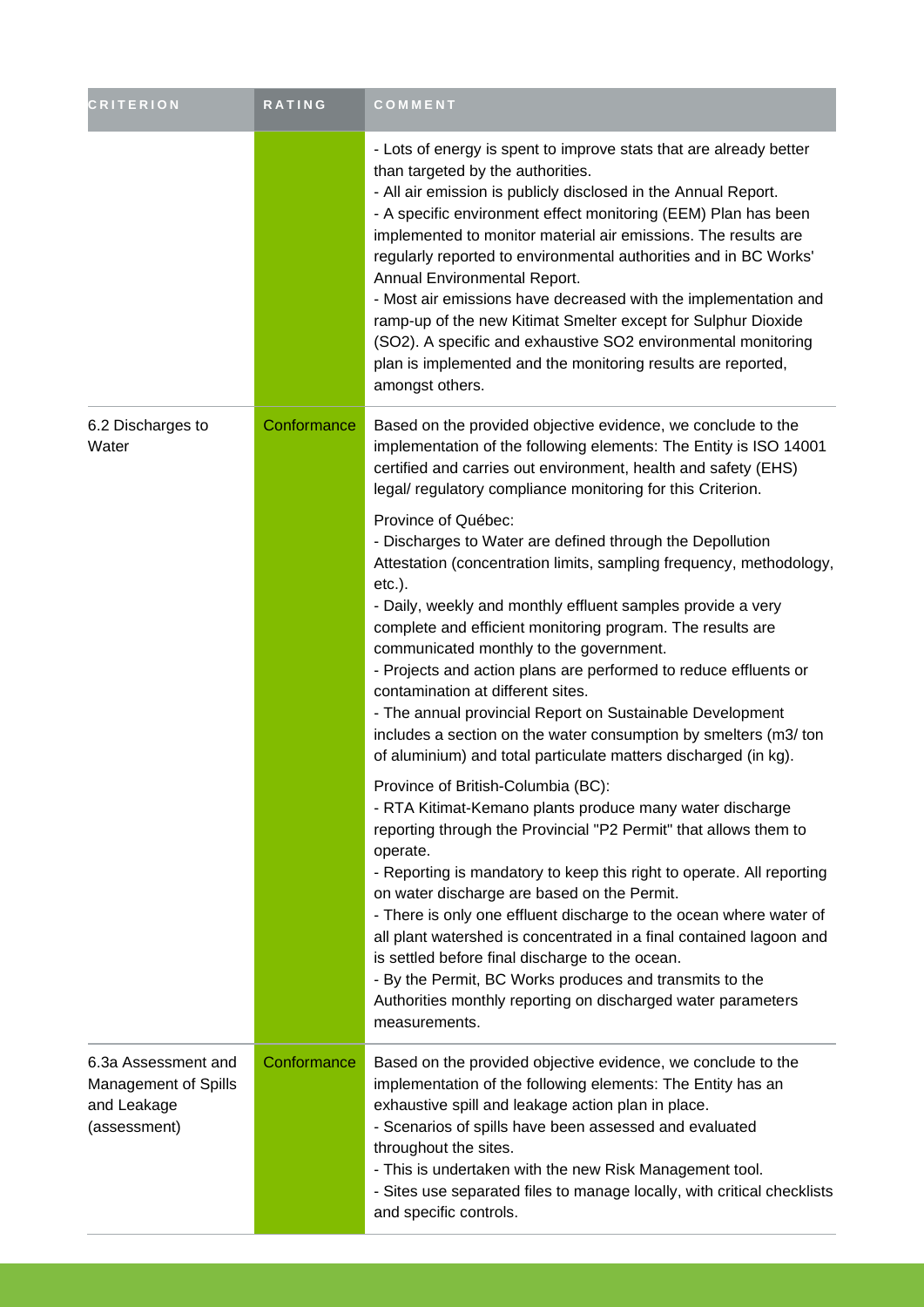| <b>CRITERION</b>                                                                  | RATING      | COMMENT                                                                                                                                                                                                                                                                                                                                                                                                                                                                                                                                                                                                                                                                                                                                                                                                                                                                                                                                                                                                                                                                                                                                                                                                                                                                                                                                                                                                                                                                                                     |
|-----------------------------------------------------------------------------------|-------------|-------------------------------------------------------------------------------------------------------------------------------------------------------------------------------------------------------------------------------------------------------------------------------------------------------------------------------------------------------------------------------------------------------------------------------------------------------------------------------------------------------------------------------------------------------------------------------------------------------------------------------------------------------------------------------------------------------------------------------------------------------------------------------------------------------------------------------------------------------------------------------------------------------------------------------------------------------------------------------------------------------------------------------------------------------------------------------------------------------------------------------------------------------------------------------------------------------------------------------------------------------------------------------------------------------------------------------------------------------------------------------------------------------------------------------------------------------------------------------------------------------------|
|                                                                                   |             | - Exhaustive action plan and corrective actions have been put in<br>place.<br>- Training and awareness on spill prevention have been integrated<br>in training materials for all employees and contractors.                                                                                                                                                                                                                                                                                                                                                                                                                                                                                                                                                                                                                                                                                                                                                                                                                                                                                                                                                                                                                                                                                                                                                                                                                                                                                                 |
| 6.3b Assessment and<br><b>Management of Spills</b><br>and Leakage<br>(management) | Conformance | Based on the provided objective evidence, we conclude to the<br>implementation of the following elements: The Entity has an<br>exhaustive spill and leakage action plan in place:<br>- Communication plan and procedures are in place to manage spill,<br>from site level to the regional level.<br>- For significant spills, the information is raised up to Rio Tinto HSE<br>Group.<br>- Since 2010, the Zero-Spill Objective has released projects and<br>initiatives to prevent, mitigate or reduce the spills at different sites.<br>- All spills are reported internally and investigated to identify and<br>implement relevant corrective actions.                                                                                                                                                                                                                                                                                                                                                                                                                                                                                                                                                                                                                                                                                                                                                                                                                                                   |
| 6.4a Reporting of<br>Spills (immediate<br>disclosure)                             | Conformance | Based on the provided objective evidence, we conclude to the<br>implementation of the following elements: The Entity reports spills.<br>Province of Québec:<br>- For any significant spill, a close follow-up is undertaken internally<br>and by the Québec government inspectors.<br>- Spills and environmental incidents are investigated, documented<br>in the Rio Tinto Business Solution (RTBS) and corrective actions<br>are taken.<br>- The impacts and the actions are recorded on the spill report.<br>- Any concerned external party is informed and advised of the<br>impacts and actions taken.<br>- If any significant spill had occurs in 2019, it would have been<br>publish in the annual provincial Sustainability Report (content<br>available only in French): https://console.virtualpaper.com/le-lingot-<br>autres/rapport-de-developpement-durable-pour-le-quebec-<br>2019/#2/<br>Province of British-Columbia (BC):<br>- By the P2 Permit, declaring any spill to the authorities is<br>mandatory.<br>- RTA publicly discloses number of spills, notice of violations,<br>prosecutions and number of penalties in its Annual Environmental<br>Report for BC Works.<br>- Annual Environmental Report for BC Works states the spills<br>occurred during the previous year. The Report is available on RTA<br>website (see Chapter 11 in the 2019 version):<br>https://www.riotinto.com/-<br>/media/Content/Documents/Operations/BC-Works/RT-BC-Works-<br>Environmental-report-2019.pdf |
| 6.4b Reporting of<br>Spills (regular<br>reporting)                                | Conformance | Based on the provided objective evidence, we conclude to the<br>implementation of the following elements:<br>Province of Québec:                                                                                                                                                                                                                                                                                                                                                                                                                                                                                                                                                                                                                                                                                                                                                                                                                                                                                                                                                                                                                                                                                                                                                                                                                                                                                                                                                                            |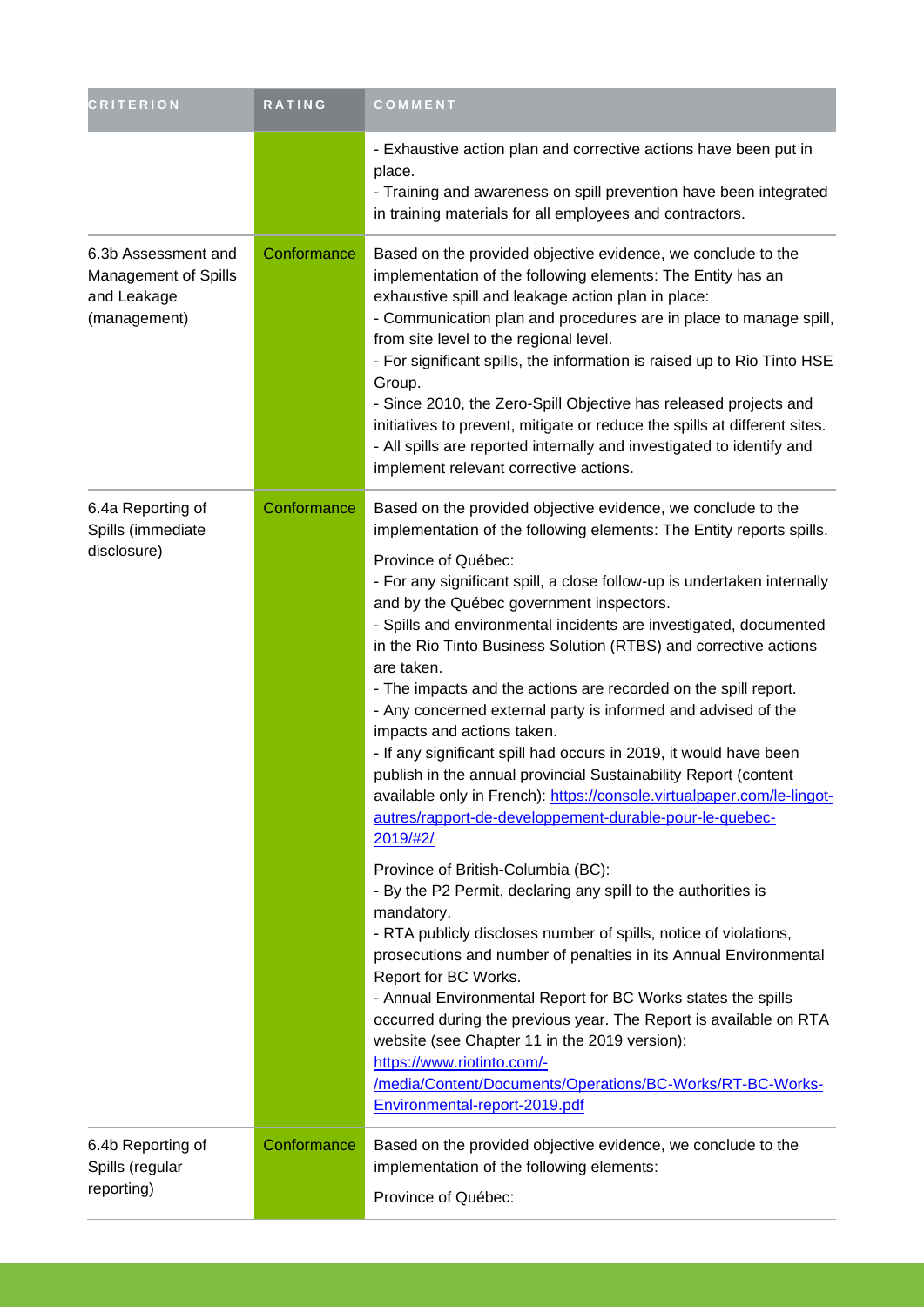| <b>CRITERION</b>                                       | <b>RATING</b> | COMMENT                                                                                                                                                                                                                                                                                                                                                                                                                                                                                                                                                                                                                                                                                                                                                            |
|--------------------------------------------------------|---------------|--------------------------------------------------------------------------------------------------------------------------------------------------------------------------------------------------------------------------------------------------------------------------------------------------------------------------------------------------------------------------------------------------------------------------------------------------------------------------------------------------------------------------------------------------------------------------------------------------------------------------------------------------------------------------------------------------------------------------------------------------------------------|
|                                                        |               | - RTA publicly discloses number of spills, notice of violations,<br>prosecutions and amount of penalties in its annual 2019 provincial<br>Sustainability Report (content available only in French):<br>https://console.virtualpaper.com/le-lingot-autres/rapport-de-<br>developpement-durable-pour-le-quebec-2019/#2/<br>- Partial information on significant spills can also be found on the<br>Provincial Ministry of Environment (MELCC) website.<br>For 2019 and 2020, there was no information to disclose publicly<br>on the spills and remediation actions. A formal process has been<br>put in place to review all relevant information included in the<br>annual Report on Sustainable Development, and would include<br>adverse spills, if this happens. |
|                                                        |               | Province of British-Columbia (BC):<br>- By the P2 Permit, declaring any spill to the authorities is<br>mandatory.<br>- RTA publicly discloses number of spills, notice of violations,<br>prosecutions and number of penalties in its Annual Environmental<br>Report for BC Works.<br>- Annual Environmental Report for BC Works states the spills<br>occurred during the previous year. The Report is available on RTA<br>website (see Chapter 11 in this 2019 version):<br>https://www.riotinto.com/-<br>/media/Content/Documents/Operations/BC-Works/RT-BC-Works-<br>Environmental-report-2019.pdf                                                                                                                                                               |
| 6.5a Waste<br>management and<br>reporting (strategy)   | Conformance   | Based on the provided objective evidence, we conclude to the<br>implementation of the following elements: The Entity has<br>developed and implemented policies, systems, procedures and<br>processes that conform to these waste management and reporting<br>requirements.<br>- Hazardous and non-hazardous wastes have been characterized,<br>classified and are managed based on priority to prevention,<br>reduction, re-use, recycling and disposal.<br>- Action plans to increase the reduction/ recovery/ recycling and<br>reduce the disposal are in place and tracked, with targets,<br>economic gains and timeframe.                                                                                                                                      |
| 6.5b Waste<br>management and<br>reporting (disclosure) | Conformance   | Globally, Rio Tinto publishes annually a global Sustainable<br><b>Development Report:</b><br>https://www.riotinto.com/sustainability/sustainability-reporting<br>Based on the provided objective evidence, we conclude to the<br>implementation of the following elements: The Entity reports on<br>waste management in its annual sustainability reports.<br>Province of Québec:<br>The Entity publishes information on the volume of hazardous and<br>non-hazardous wastes, the treatment method and their<br>improvement/reduction in the 2019 provincial Sustainability Report<br>(content available only in French):<br>https://console.virtualpaper.com/le-lingot-autres/rapport-de-<br>developpement-durable-pour-le-quebec-2019/#2/                        |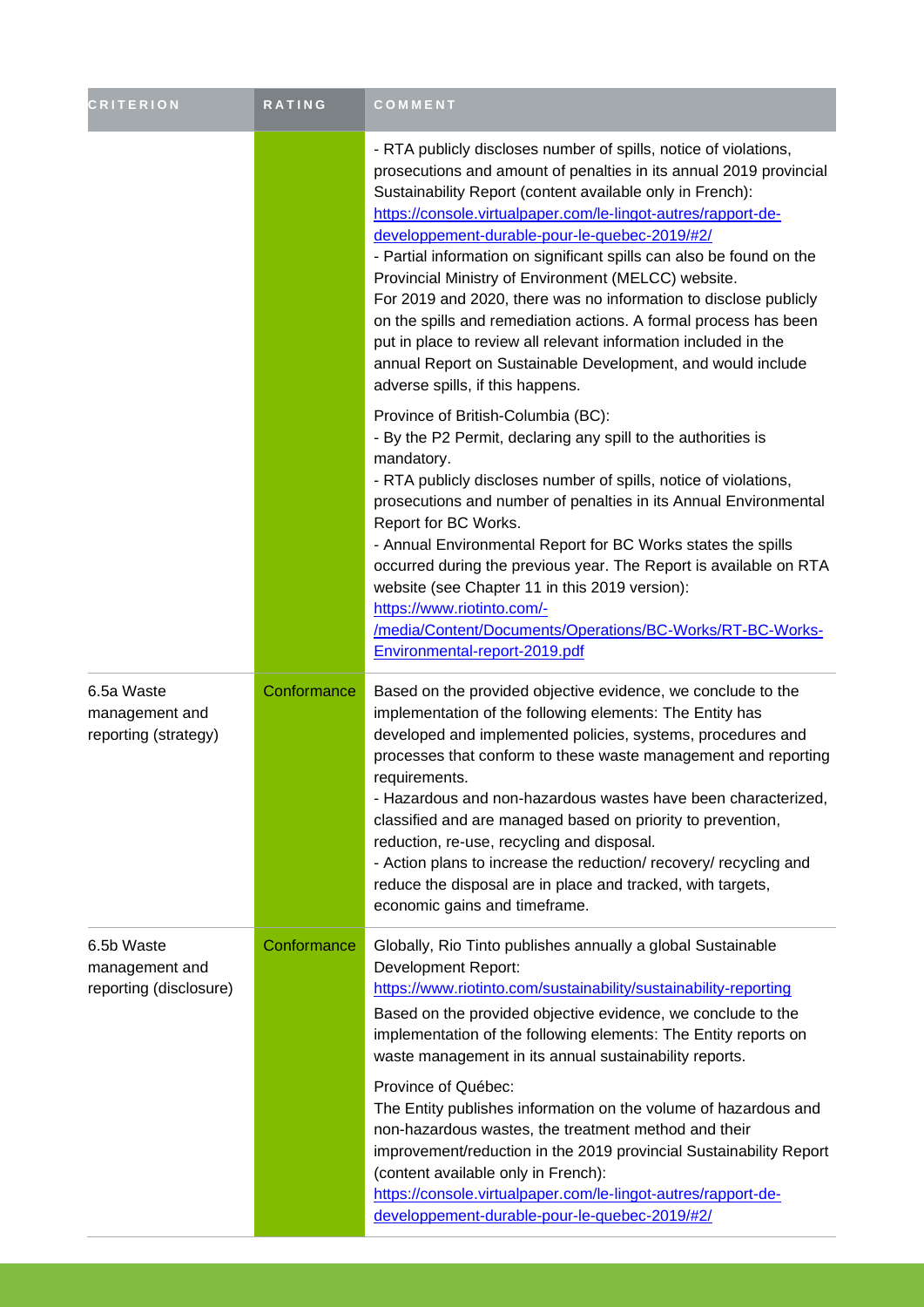| <b>CRITERION</b>                                             | RATING      | COMMENT                                                                                                                                                                                                                                                                                                                                                                                    |
|--------------------------------------------------------------|-------------|--------------------------------------------------------------------------------------------------------------------------------------------------------------------------------------------------------------------------------------------------------------------------------------------------------------------------------------------------------------------------------------------|
|                                                              |             | Province of British-Columbia (BC):<br>The Entity reports on waste management in its Annual<br>Sustainability Report.<br>Waste management is reported (summarized) in the 2019 Annual<br>BC Works Environmental Report (see Chapter 8 for waste<br>management):<br>https://www.riotinto.com/-<br>/media/Content/Documents/Operations/BC-Works/RT-BC-Works-<br>Environmental-report-2019.pdf |
| 6.6a Bauxite Residue<br>(storage construction)               | Conformance | Based on the provided objective evidence, we conclude to the<br>implementation of the following elements:<br>- Contaminated discharge waters from the bauxite residues<br>disposal site are all reintroduced into the manufacturing process as<br>wash water, and in other process steps.                                                                                                  |
| 6.6b Bauxite Residue<br>(integrity checks and<br>controls)   | Conformance | Based on the provided objective evidence, we conclude to the<br>implementation of the following elements:<br>- Regular inspections are carried out internally and by specialized<br>external firms to ensure the integrity of the bauxite residue disposal<br>sites.                                                                                                                       |
| 6.6c Bauxite Residue<br>(water discharge)                    | Conformance | Based on the provided objective evidence, we conclude to the<br>implementation of the following elements:<br>- Contaminated discharge waters from the bauxite residues<br>disposal site are all reintroduced into the manufacturing process as<br>wash water, and in other process steps.                                                                                                  |
| 6.6d Bauxite Residue<br>(marine and aquatic<br>environments) | Conformance | Based on the provided objective evidence, we conclude to the<br>implementation of the following elements:<br>- Contaminated discharge waters from the bauxite residues<br>disposal site are all reintroduced into the manufacturing process as<br>wash water, and in other process steps.                                                                                                  |
| 6.6e Bauxite Residue<br>(start of the art<br>technologies)   | Conformance | Based on the provided objective evidence, we conclude to the<br>implementation of the following elements:<br>- A new filtration plant for bauxite residue is in operation.<br>- Environmental certificates required by governmental authorities<br>are obtained.                                                                                                                           |
| 6.6f Bauxite Residue<br>(remediation)                        | Conformance | Based on the provided objective evidence, we conclude to the<br>implementation of the following elements:<br>- The disposal site for bauxite residues is currently in operation.<br>- Plans are in place for rehabilitation of the site when it closes.<br>- Environmental risks are considered in the rehabilitation plan.                                                                |
| 6.7a Spent Pot Lining<br>(SPL) (storage and<br>management)   | Conformance | Based on the provided objective evidence, we conclude to the<br>implementation of the following elements:<br>Province of Québec:                                                                                                                                                                                                                                                           |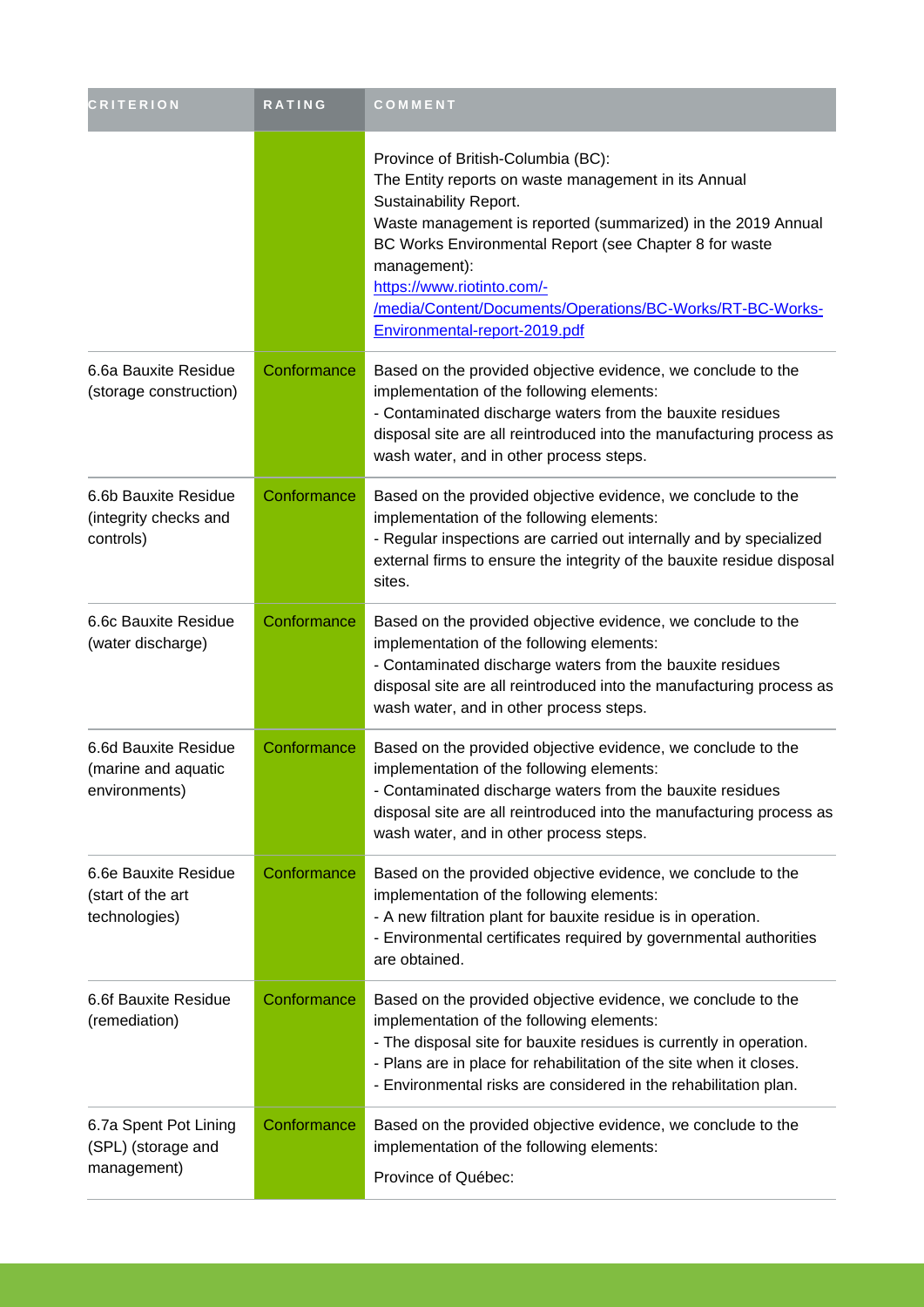| <b>CRITERION</b>                                                    | <b>RATING</b> | COMMENT                                                                                                                                                                                                                                                                                                                                                                                                                                                                                                                                                                                                                |
|---------------------------------------------------------------------|---------------|------------------------------------------------------------------------------------------------------------------------------------------------------------------------------------------------------------------------------------------------------------------------------------------------------------------------------------------------------------------------------------------------------------------------------------------------------------------------------------------------------------------------------------------------------------------------------------------------------------------------|
|                                                                     |               | - Closed and identified warehouses are exclusively used for the<br>storage of Spent Pot Lining (SPL) prior to processing.<br>- Periodic inventories of the contents of each warehouse are made<br>and up-to-date reports are available.<br>- The quantity of SPL in inventory at the time of the audit complies<br>with the current storage permit issued by the Ministry of the<br>Environment.<br>- The treatment plan for all inventories is several years ahead of<br>the zeroing schedule on the storage permit.                                                                                                  |
|                                                                     |               | Province of British-Columbia (BC):<br>- SPL produced at BC Works is sent to the UTB plant in Saguenay<br>(Québec), which is a specialized SPL treatment Plant.<br>- SPL is sent by rail in sealed bin straight after the cleaning of the<br>former smelter. No SPL is sent to landfill.<br>- Prior to 1989, untreated SPL was landfilled on-site. The site is<br>now closed and extensive groundwater monitoring is deployed<br>monthly.<br>- The P2 multimedia permit limits are monitored and reported in the<br>BC Works Environmental Annual Report.                                                               |
| 6.7b Spent Pot Lining<br>(SPL) (recovery and<br>recycling)          | Conformance   | Based on the provided objective evidence, we conclude to the<br>implementation of the following elements: All carbon and refractory<br>material generated are processed at the SPL processing plant<br>(UTB).                                                                                                                                                                                                                                                                                                                                                                                                          |
| 6.7c Spent Pot Lining<br>(SPL) (Untreated SPL)                      | Conformance   | Based on the provided objective evidence, we conclude to the<br>implementation of the following elements:<br>Province of Québec:<br>- No untreated SPL is sent to a disposal site. Some of the<br>processing residues are returned to the alumina production<br>process. Some non-hazardous components from the treatment are<br>sent to an internal disposal site. The atmospheric emissions are<br>treated before by chemical destruction systems.<br>Province of British-Columbia (BC):<br>- SPL produced at BC Works is sent to the UTB plant in Saguenay<br>(Québec), which is a specialized SPL treatment Plant. |
| 6.7d Spent Pot Lining<br>(SPL) (review of<br>alternatives)          | Conformance   | Based on the provided objective evidence, we conclude to the<br>implementation of the following elements: The SPL and dross<br>treatment process is reviewed annually, and research projects are<br>underway at the Aluminium Research and Development Centre<br>(CRDA) to continually improve the performance of the process.                                                                                                                                                                                                                                                                                         |
| 6.7e Spent Pot Lining<br>(SPL) (marine and<br>aquatic environments) | Conformance   | Based on the provided objective evidence, we conclude to the<br>implementation of the following elements:<br>Province of Québec:<br>- Untreated SPL warehouses are closed and have a closed surface<br>water drainage system which is sampled on a regular basis and<br>the results are available.                                                                                                                                                                                                                                                                                                                     |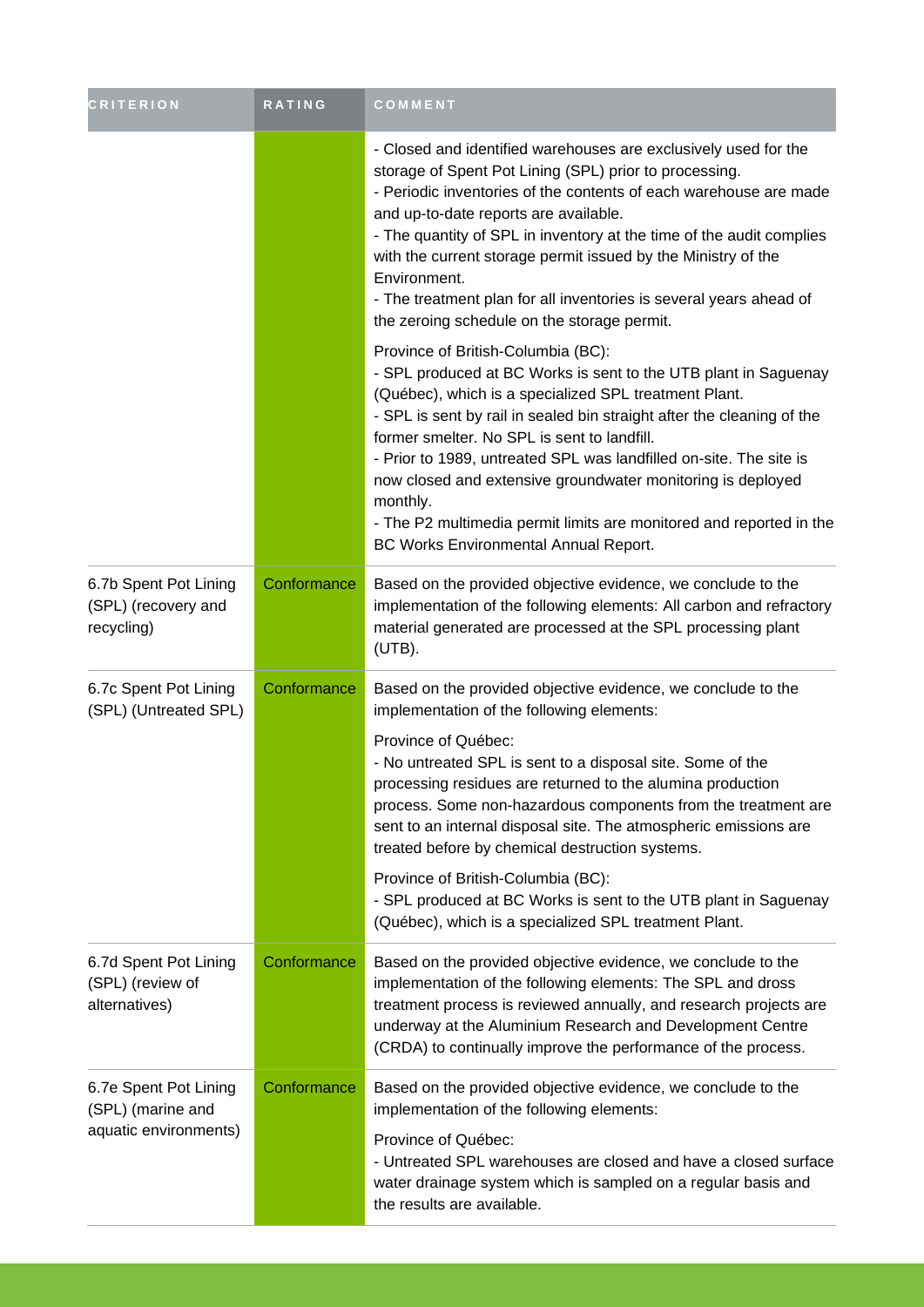| <b>CRITERION</b>                       | <b>RATING</b> | COMMENT                                                                                                                                                                                                                                                                                                                                                                                                                                                                                                                                                                                                                                                |
|----------------------------------------|---------------|--------------------------------------------------------------------------------------------------------------------------------------------------------------------------------------------------------------------------------------------------------------------------------------------------------------------------------------------------------------------------------------------------------------------------------------------------------------------------------------------------------------------------------------------------------------------------------------------------------------------------------------------------------|
|                                        |               | Province of British-Columbia (BC):<br>- SPL produced at BC Works is sent to the UTB plant in Saguenay<br>(Québec), which is a specialized SPL treatment Plant.<br>- SPL is sent by rail in sealed bin straight after the cleaning of the<br>former smelter. No SPL is sent to landfill.                                                                                                                                                                                                                                                                                                                                                                |
| 6.8a Dross (recovery)                  | Conformance   | Dross management is undertaken at a Corporate Level.<br>Province of Québec and British Columbia:<br>Based on the provided objective evidence, we conclude to the<br>implementation of the following elements:<br>- All dross generated by the production centres is processed by a<br>specialized external company.<br>- All metal (aluminium and alloys) is internally recovered.                                                                                                                                                                                                                                                                     |
| 6.8b Dross (recycling)                 | Conformance   | Dross management is undertaken at a Corporate Level.<br>Based on the provided objective evidence, we conclude to the<br>implementation of the following elements:<br>- All dross generated by the electrolysis process of all production<br>units are treated.<br>- The majority of the non-metallic solid part of the treated residues<br>is valued in areas such as cement and steel. A periodic monitoring<br>of shipments is made.<br>- A minor proportion is shipped and buried in a standardized landfill<br>for receiving this type of residue. An accounting of the volumes<br>shipped is made and RTA keeps track of them on a periodic basis |
| 6.8c Dross (review of<br>alternatives) | Conformance   | Based on the provided objective evidence, we conclude to the<br>implementation of the following elements: The treatment process<br>for Spent Pot Lining is reviewed annually and research projects are<br>underway at the Aluminium Research and Development Centre<br>(CRDA) to continually improve the performance of the process.                                                                                                                                                                                                                                                                                                                   |
| PRINCIPLE 7 WATER STEWARDSHIP          |               |                                                                                                                                                                                                                                                                                                                                                                                                                                                                                                                                                                                                                                                        |

| 7.1a Water<br>assessment (mapping) | Conformance | Based on the provided objective evidence, we conclude to the<br>implementation of the following elements:                                                                                                                                                                                                                                                                                                                                                                                                                                                                                                                                                                                                                                                                    |
|------------------------------------|-------------|------------------------------------------------------------------------------------------------------------------------------------------------------------------------------------------------------------------------------------------------------------------------------------------------------------------------------------------------------------------------------------------------------------------------------------------------------------------------------------------------------------------------------------------------------------------------------------------------------------------------------------------------------------------------------------------------------------------------------------------------------------------------------|
|                                    |             | The main source of water use in Canada is, and by far, to produce<br>hydroelectricity.<br>In Québec, the main reservoir is the Lac St-Jean (a massive lake<br>in the heart of the province) and in British-Columbia, it's the<br>Nechako Reservoir, a man-made reservoir.<br>Numerous maps are available, amongst others for the purposes of<br>water balance in the watersheds of these reservoirs and a world-<br>class hydrology team is intensively working to manage acceptable<br>water levels.<br>For the rest of the facilities in Canada, the Entity tracks water<br>consumption annually.<br>The data on water consumption is tracked annually on Social and<br>Environmental (S&E) Survey at Rio Tinto level. A summary of a<br>water mass balance is elaborated. |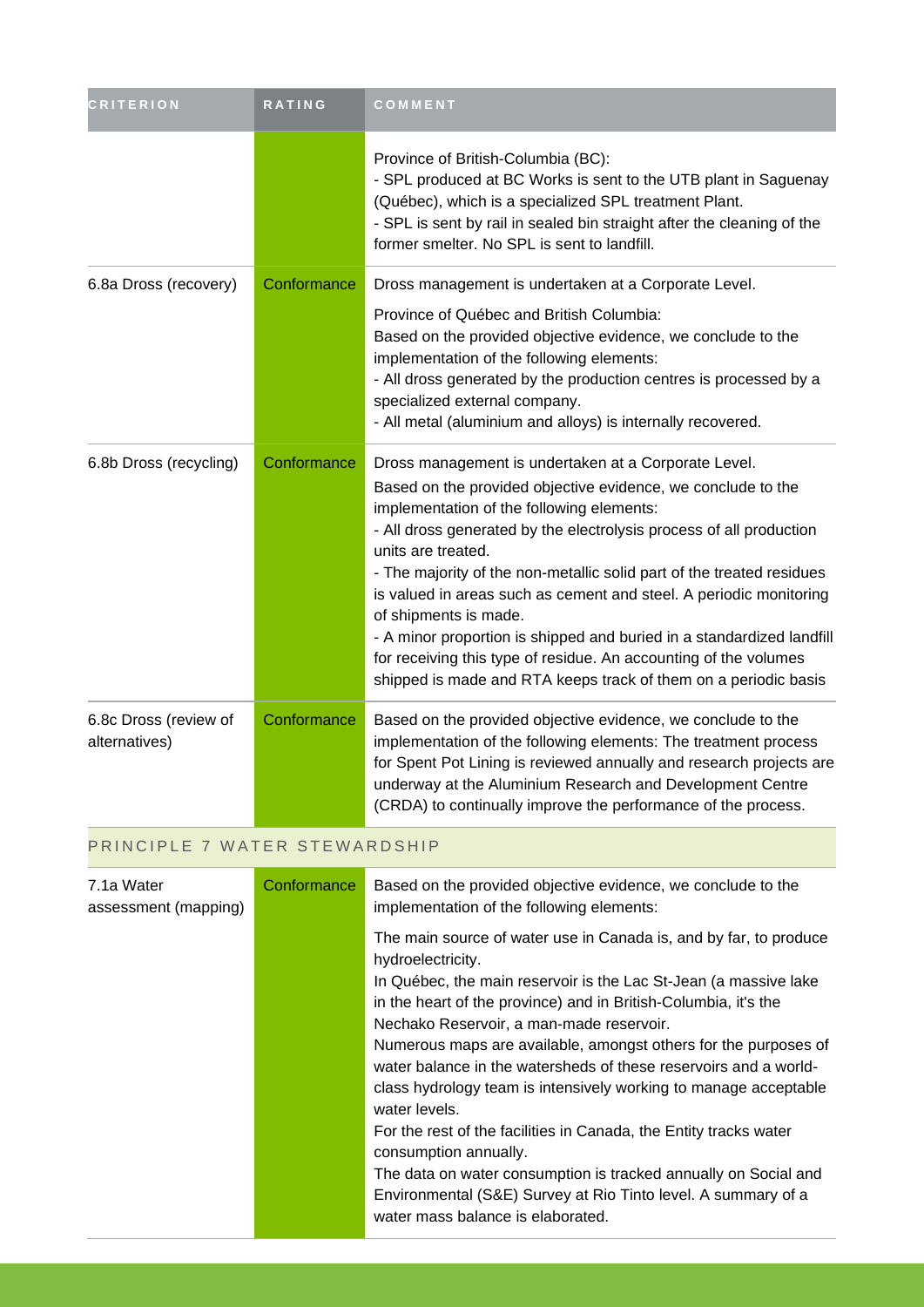| <b>CRITERION</b>                              | <b>RATING</b> | COMMENT                                                                                                                                                                                                                                                                                                                                                                                                                                                                                                                                                                                                                                                                                                                                                                                                                                                                                                                                                                                                                                                                                                                                                                                                                                                                                                                                                                                                                                                                                                                                                                                                                                                                                                              |
|-----------------------------------------------|---------------|----------------------------------------------------------------------------------------------------------------------------------------------------------------------------------------------------------------------------------------------------------------------------------------------------------------------------------------------------------------------------------------------------------------------------------------------------------------------------------------------------------------------------------------------------------------------------------------------------------------------------------------------------------------------------------------------------------------------------------------------------------------------------------------------------------------------------------------------------------------------------------------------------------------------------------------------------------------------------------------------------------------------------------------------------------------------------------------------------------------------------------------------------------------------------------------------------------------------------------------------------------------------------------------------------------------------------------------------------------------------------------------------------------------------------------------------------------------------------------------------------------------------------------------------------------------------------------------------------------------------------------------------------------------------------------------------------------------------|
|                                               |               | Province of Québec:<br>- RTA Québec Power Operations did numerous studies to identify<br>the water uses, intakes, withdraws of Lac St-Jean and its basin.<br>- The management of the lake levels is undertaken in accordance<br>with the requirements of a provincial decree.                                                                                                                                                                                                                                                                                                                                                                                                                                                                                                                                                                                                                                                                                                                                                                                                                                                                                                                                                                                                                                                                                                                                                                                                                                                                                                                                                                                                                                        |
|                                               |               | Province of British-Columbia (BC):<br>- The Nechako Reservoir for the Kemano Power Operation is also<br>closely monitored, mapped, and managed.<br>- The Nechako Reservoir Management Plan summary is<br>published.<br>- The Hydrology Team of the RTA Québec Power Operation also<br>supports the Kemano Power Operation for the Nechako Reservoir<br>level monitoring management.<br>- The Kemano and watershed water balance is documented and<br>monitored.                                                                                                                                                                                                                                                                                                                                                                                                                                                                                                                                                                                                                                                                                                                                                                                                                                                                                                                                                                                                                                                                                                                                                                                                                                                      |
| 7.1b Water<br>assessment (risk<br>assessment) | Conformance   | Based on the provided objective evidence, we conclude to the<br>implementation of the following elements:<br>Province of Québec:<br>- Extensive studies have been performed over the last 20 years on<br>RTA impacts over the Lac St-Jean.<br>- Several formal impacts assessment studies were conducted and<br>the mitigation controls have been defined in a provincial<br>governmental decree. The decree is reviewed and renewed<br>periodically, with new studies to support the conditions of the<br>watershed.<br>- As part of the decree, RTA commits to reduce the bank erosion,<br>in one sensitive area of Lac St-Jean. The Belle-Riviere project was<br>completed in 2019 and a follow-up report was issued. Report will<br>continue for the coming years.<br>- Extensive and independent regulatory consultations have been<br>deployed for the purposes of the decree renewal with the affected<br>communities (including the First Nations). These stakeholders<br>were consulted to the satisfaction of the provincial government<br>- The water-related risks are also addressed at the plant level of<br>the Entity.<br>Province of British-Columbia (BC):<br>- There is a Nechako Reservoir Dam Emergency Plan in case of<br>dam overflow/failure.<br>- The Kemano and watershed water balance and level is<br>documented and monitored.<br>- Local operators help mitigate flood risks in time of water surplus<br>to ensure public safety with the help of the Hydrology Team of the<br>Québec Power Operation.<br>- The area of influence of the Nechako Reservoir and the<br>watershed are mapped in detail.<br>- The water-related risks are also addressed at the Kitimat smelter<br>level. |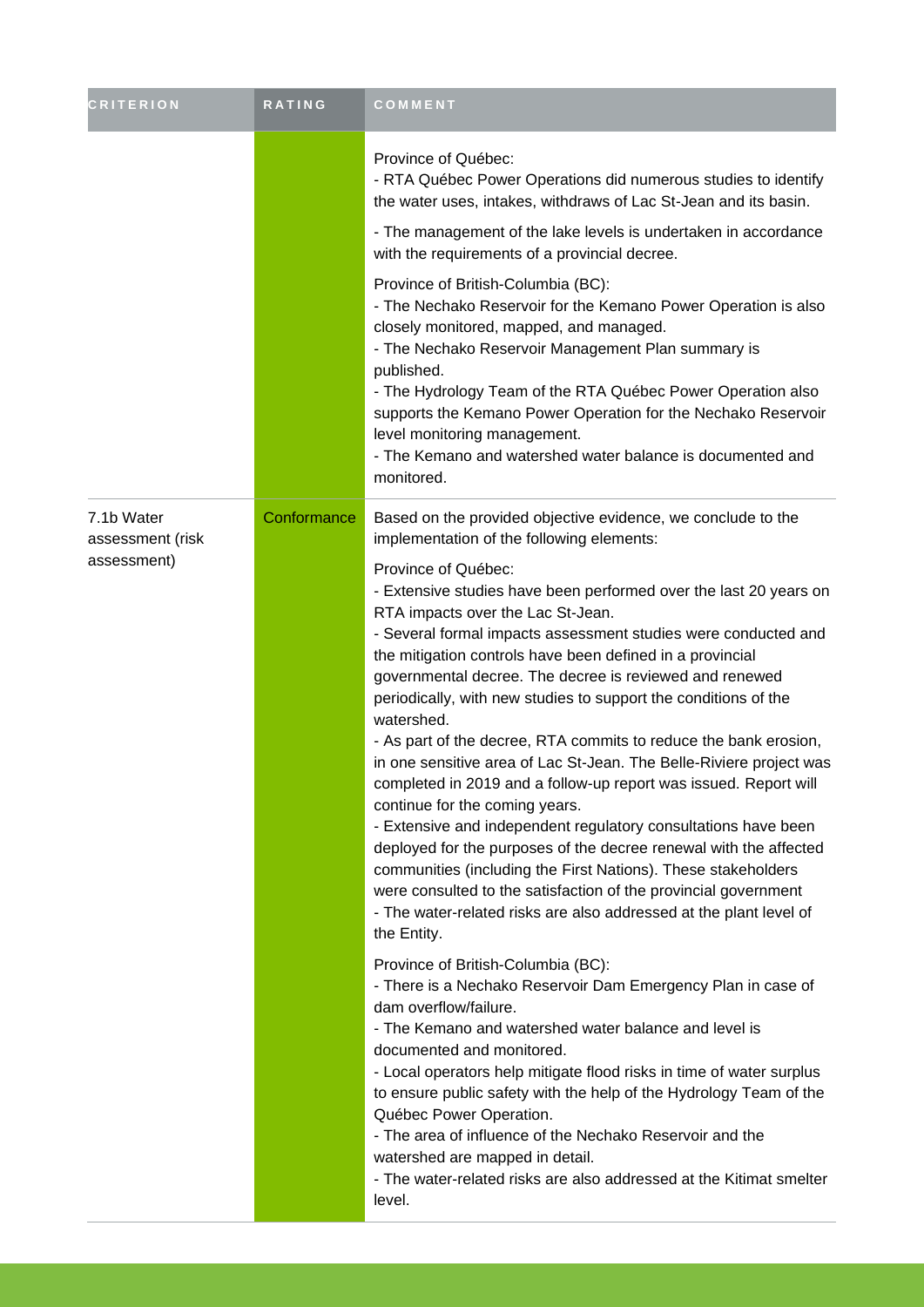| <b>CRITERION</b>                               | RATING      | COMMENT                                                                                                                                                                                                                                                                                                                                                                                                                                                                                                                                                                                                                                                                                                                                                                                                                                                                                                                                                                                                             |
|------------------------------------------------|-------------|---------------------------------------------------------------------------------------------------------------------------------------------------------------------------------------------------------------------------------------------------------------------------------------------------------------------------------------------------------------------------------------------------------------------------------------------------------------------------------------------------------------------------------------------------------------------------------------------------------------------------------------------------------------------------------------------------------------------------------------------------------------------------------------------------------------------------------------------------------------------------------------------------------------------------------------------------------------------------------------------------------------------|
| 7.2a Water<br>management<br>(management plans) | Conformance | Based on the provided objective evidence, we conclude to the<br>implementation of the following elements:<br>Province of Québec:<br>- A water management plan is in place and regularly monitored for<br>the Lac St-Jean reservoir.<br>- The water management plan is updated periodically by Québec<br>Power Operations and is consistent with the current authority<br>Depollution Attestation (a provincial Environmental Permit) and the<br>requirements of the provincial governmental decree presented in<br>Criterion 7.1.<br>- A water management plan is in place and applied for the entire<br>Vaudreuil Alumina Refinery and its bauxite residue disposal site<br>and also for the smelters and other plants / sites.                                                                                                                                                                                                                                                                                    |
|                                                |             | Province of British-Columbia (BC):<br>- Water management plans are updated periodically.<br>- The Nechako Reservoir and Watershed Management Plan is, at<br>least, annually revised. It is continuously monitored and monthly<br>reports on material risk are produced for BC Works managers.<br>- Material elements and monitoring results of the Watershed<br>Management Plan are available on RTA's website.<br>- A Water Management Plan is in place and applied for the entire<br>Kitimat smelter site.                                                                                                                                                                                                                                                                                                                                                                                                                                                                                                        |
| 7.2b Water<br>management<br>(monitoring)       | Conformance | Based on the provided objective evidence, we conclude to the<br>implementation of the following elements:<br>- The Dams Emergency Plans effectiveness are monitored<br>throughout water surplus period and through drills.<br>- The Reservoirs and Watersheds Monitoring Plans are<br>continuously monitored through systems and diagnostic/expertise<br>from Québec Hydrology Team to help optimise effectiveness.<br>- Material elements and monitoring results of the Watershed<br>Management Plans are available.<br>- For the smelters, the alumina refinery and the other facilities,<br>regular periodic monitoring of groundwater and surface water<br>quality are performed and reports are undertaken internally and<br>externally at specified frequencies and adjustments are made<br>continuously to ensure that the water returned to environment<br>meets the required specifications (most of the time required in a<br>Depollution Attestation in Québec or in the P2 Multimedia Permit in<br>BC). |
| 7.3 Disclosure of<br>water usage and risks     | Conformance | Based on the provided objective evidence, we conclude to the<br>implementation of the following elements:<br>Province of Québec (websites are available only in French):<br>- The stabilisation of the bank of Lac St-Jean:<br>https://energie.riotinto.com/donnees/fichiers/Actualite/2020/Rappor<br>t%20de%20suivi%202019.pdf<br>and hydrological management are reported:<br>https://energie.riotinto.com/index.php?id=1                                                                                                                                                                                                                                                                                                                                                                                                                                                                                                                                                                                         |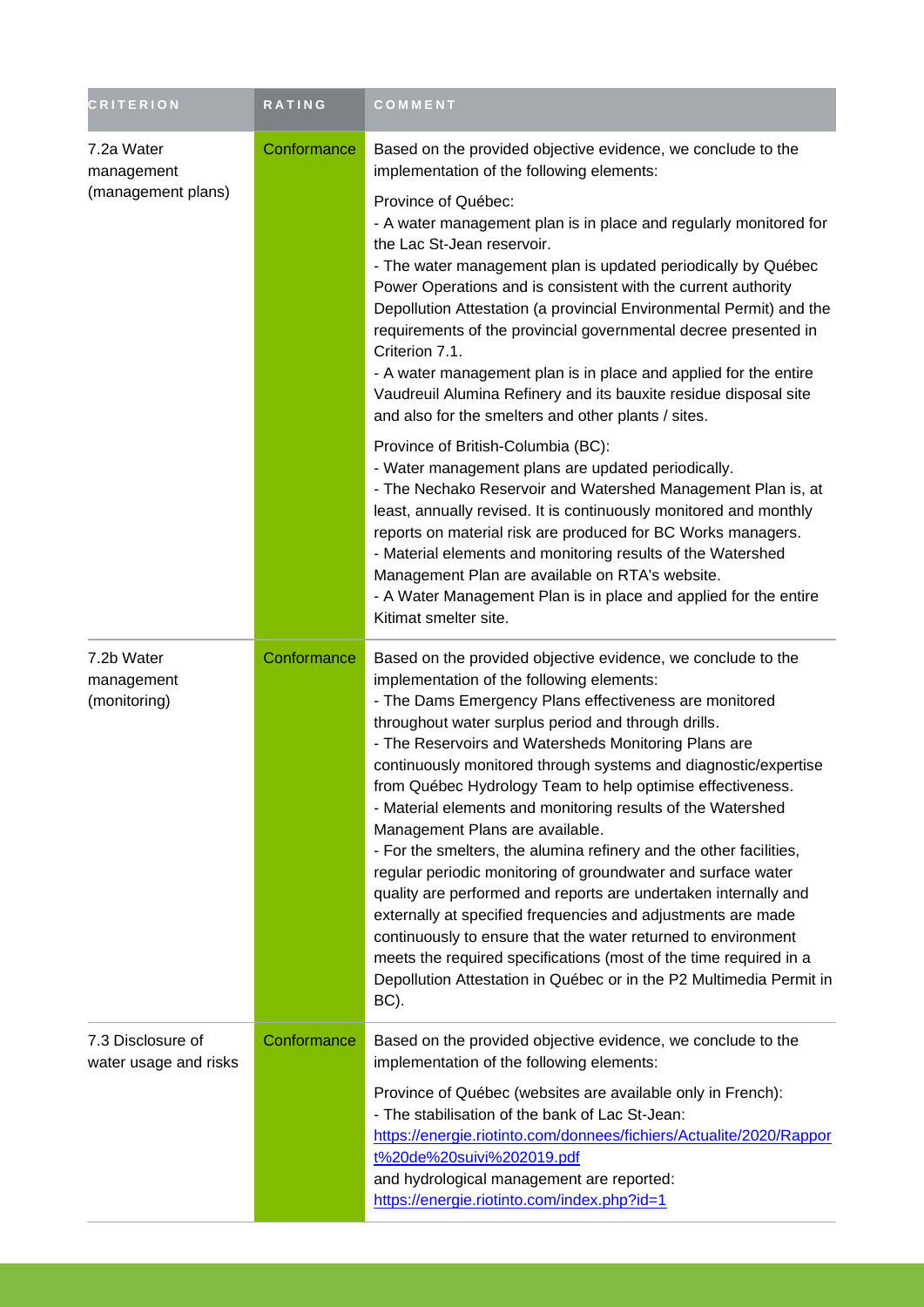| <b>CRITERION</b>               | <b>RATING</b> | COMMENT                                                                                                                                                                                                                                                                                                                                                                                                                                                                                                                                                                                                                                                   |
|--------------------------------|---------------|-----------------------------------------------------------------------------------------------------------------------------------------------------------------------------------------------------------------------------------------------------------------------------------------------------------------------------------------------------------------------------------------------------------------------------------------------------------------------------------------------------------------------------------------------------------------------------------------------------------------------------------------------------------|
|                                |               | - All documents related to Lac St-Jean Stabilisation program<br>(impacts assessments, consultation, decree) are available on<br>the provincial Ministry of Environment website.<br>- Summaries of projects and reports are also available at:<br>https://www.lelingot.com/<br>- The RTA websites are the main tool to provide direct and quick<br>information. In addition, everyone can ask to receive periodic<br>bulletins on water management regarding the stabilisation program<br>of the banks of Lac St-Jean at https://energie.riotinto.com/                                                                                                     |
|                                |               | Province of British-Columbia (BC):<br>- Annual BC Works Environmental Reports disclose water usage,<br>effluent monitoring results and related risks.<br>- The Nechako Reservoir and Watershed Management Plan is<br>disclosed, amongst others, in the "RT-Reservoir 101" presentation.<br>- The Water Engagement Initiative (WEI) of BC Works helps inform<br>stakeholders about the Reservoir/ Watershed material risks and<br>maintain dialogue to receive requests/grievances.<br>- Material element and monitoring results of the Watershed<br>Management Plan are available on RTA's website:<br>https://www.riotinto.com/canada/bc-works-4818.aspx |
| PRINCIPLE 8 BIODIVERSITY       |               |                                                                                                                                                                                                                                                                                                                                                                                                                                                                                                                                                                                                                                                           |
| 8.1 Biodiversity<br>assessment | Conformance   | Based on the provided objective evidence, we conclude to the<br>implementation of the following elements:                                                                                                                                                                                                                                                                                                                                                                                                                                                                                                                                                 |

| Province of Québec:<br>- In 2009, risk assessments have been conducted on RTA<br>properties to identify impacts on biodiversity (Management Plan<br>Environmental properties).<br>- Since 2009, potential impacts from major changes are captured<br>as part of project assessment and risk evaluation.<br>- RTA uses the "5x5" Risk Matrix to evaluate each risk.<br>- All RTA sites have been assessed, including the related<br>hydroelectricity production facilities (reservoirs, centrals, dams,<br>power lines, communication lines, etc.) and the corresponding<br>watersheds that cover by far the major part of the Entity's area of<br>influence in the province of Québec.<br>Province of British-Columbia (BC): |  |
|------------------------------------------------------------------------------------------------------------------------------------------------------------------------------------------------------------------------------------------------------------------------------------------------------------------------------------------------------------------------------------------------------------------------------------------------------------------------------------------------------------------------------------------------------------------------------------------------------------------------------------------------------------------------------------------------------------------------------|--|
|                                                                                                                                                                                                                                                                                                                                                                                                                                                                                                                                                                                                                                                                                                                              |  |
| - Exhaustive biodiversity risk assessments have been realised by<br>BC Works for the Kemano Power operations in 2011 and for the<br>smelter facilities in 2015 with the help of a specialised consultant<br>firm.<br>- These two (2) risks assessments and the corresponding<br>Biodiversity Action Plan (BAP) are regularly reviewed to make sure<br>they are still relevant and up-to-date.<br>- The two (2) BAPs are covering BC Works area of influence.                                                                                                                                                                                                                                                                 |  |
| Conformance<br>Based on the provided objective evidence, we conclude to the<br>8.2a Biodiversity<br>implementation of the following elements:<br>management                                                                                                                                                                                                                                                                                                                                                                                                                                                                                                                                                                  |  |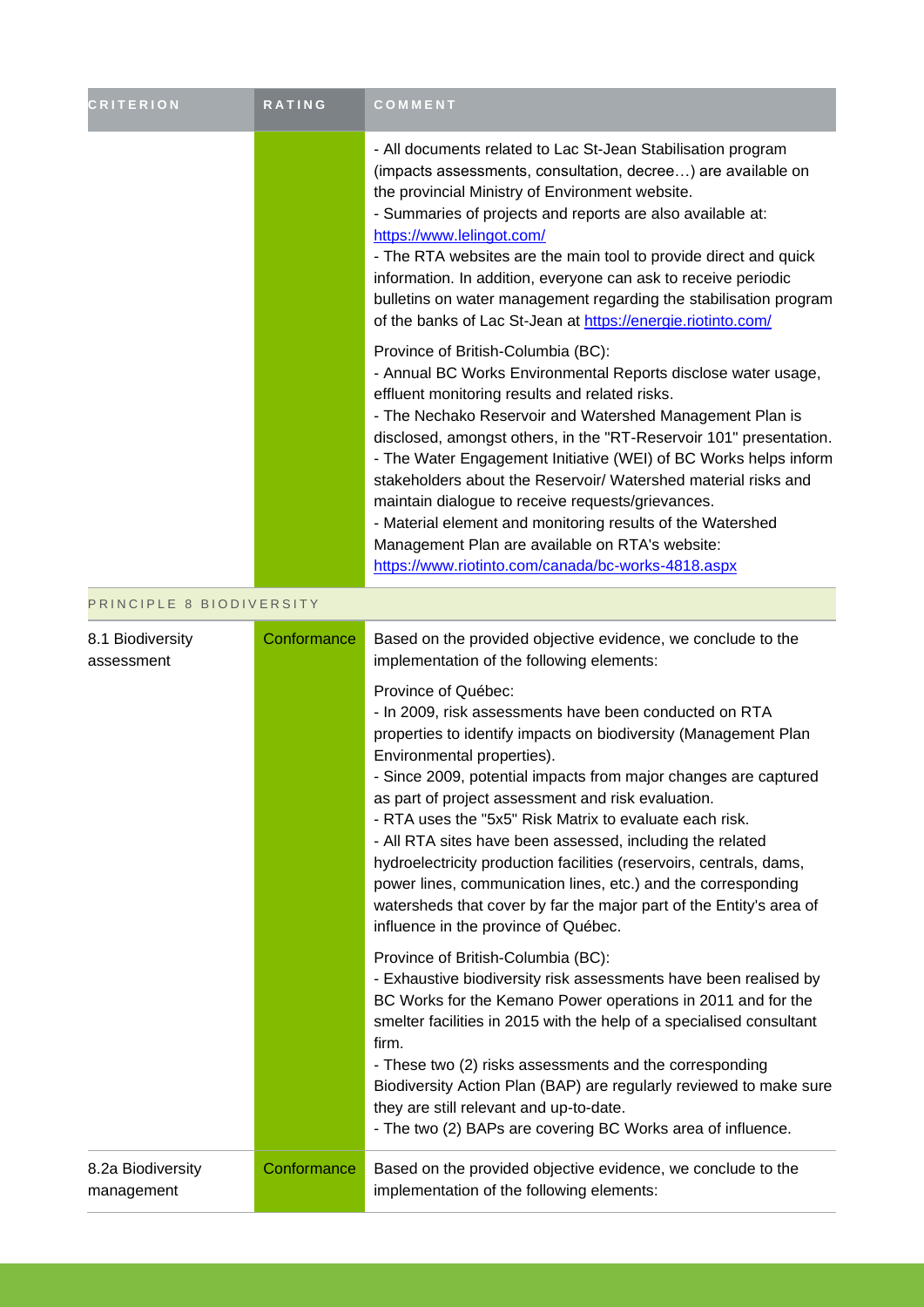| <b>CRITERION</b>                                                              | <b>RATING</b> | <b>COMMENT</b>                                                                                                                                                                                                                                                                                                                                                                                                                                                                                                                                                                                                                                                                                                                                                                                                                                                                                                                                                                                                                                                                                                                                                                                                                                                                                                                                                                                                                                                                                                                                     |
|-------------------------------------------------------------------------------|---------------|----------------------------------------------------------------------------------------------------------------------------------------------------------------------------------------------------------------------------------------------------------------------------------------------------------------------------------------------------------------------------------------------------------------------------------------------------------------------------------------------------------------------------------------------------------------------------------------------------------------------------------------------------------------------------------------------------------------------------------------------------------------------------------------------------------------------------------------------------------------------------------------------------------------------------------------------------------------------------------------------------------------------------------------------------------------------------------------------------------------------------------------------------------------------------------------------------------------------------------------------------------------------------------------------------------------------------------------------------------------------------------------------------------------------------------------------------------------------------------------------------------------------------------------------------|
| (Biodiversity Action<br>Plans)                                                |               | Province of Québec:<br>- RTA Power has developed a specific Workbook detailing the<br>inventory of flora and fauna, with a risk assessment and action<br>plan to address biodiversity risks in the areas of Québec Power<br>Operation's Facilities (dams, Lac St-Jean, reservoirs, electrical<br>lines, etc.).<br>- Actions have been implemented and the plan is revised, when a<br>trigger is raised (eg: additional information, external request,<br>project, legal requirements, etc).<br>- A vegetation study is conducted every 3 years, by an external<br>firm, in RTA properties to assess the state and condition of the<br>flora.<br>Province of British-Columbia (BC):<br>- The Kitimat and Kemano Biodiversity plans address material<br>impacts, have time-bound targets, and are monitored for<br>effectiveness.<br>- More specifically, the reservoir and the Kemano Operations affect<br>the Nechako River which is a regulated salmon river. The Nechako<br>Fisheries Conservation Program (NFCP) is jointly monitored with<br>Rio Tinto, Fisheries and Ocean Canada and, BC Ministry of<br>Environment.                                                                                                                                                                                                                                                                                                                                                                                                                         |
| 8.2b Biodiversity<br>management<br>(Consultation and<br>mitigation hierarchy) | Conformance   | Based on the provided objective evidence, we conclude to the<br>implementation of the following elements:<br>The Entity's Biodiversity Action Plans (BAPs) are designed in<br>accordance with the Biodiversity Mitigation Hierarchy.<br>Province of Québec:<br>- Stakeholders and the communities were involved in the<br>preparation of the BAP through meeting with the towns within<br>formal municipal authorisation process. Also, the two (2) levels of<br>government (Federal and Provincial) and the Corporation Rivière<br>de Mars were consulted during the process.<br>Province of British-Columbia (BC):<br>- Stakeholders and the communities were involved in the<br>preparation of the BAPs through meetings. Also, the two (2) levels<br>of government were consulted during the process.<br>- For the Kitimat Smelter BAP, most of the consultation with local<br>communities/stakeholders are realised with the Kitimat Public<br>Advisory Committee (KPAC).<br>- For the Kemano Power Operation and the management of the<br>Nechako Reservoir, regular meetings were realised in the recent<br>past with multiple groups of stakeholders.<br>- More recently, Rio Tinto implemented a focussed Water<br>Engagement Initiative (WEI) to group together most of the<br>Nechako Watershed communities to exchange interests, needs<br>and advice between stakeholders and facilitate dialogue. The WEI<br>may help identify measures that BC Works can implement<br>voluntarily to enhance operations (including to enhance BAP). |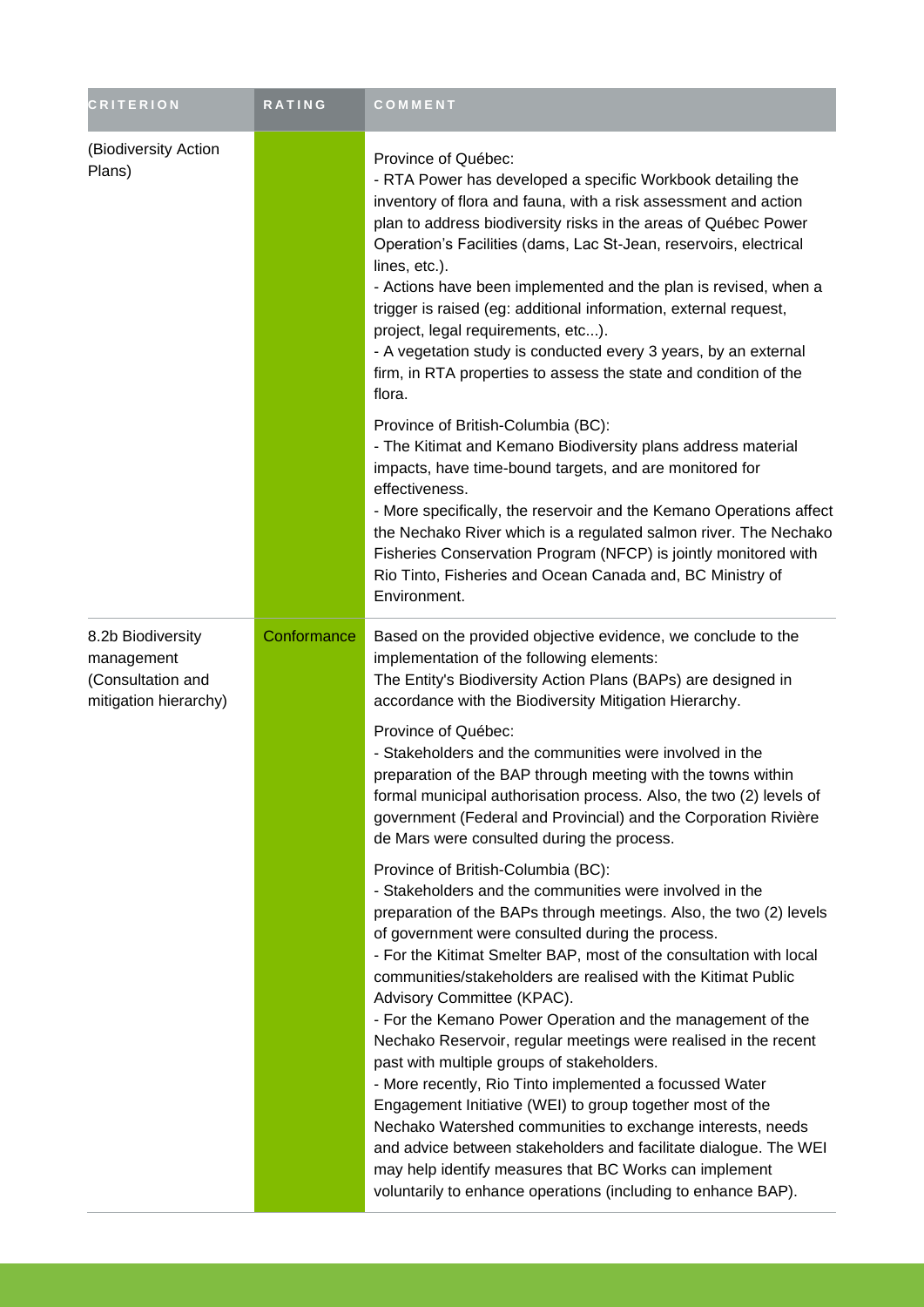| <b>CRITERION</b>                               | <b>RATING</b> | COMMENT                                                                                                                                                                                                                                                                                                                                                                                                                                                                                                                                                                                                                                                                                                                                                                                                                                                                                                                                                                            |
|------------------------------------------------|---------------|------------------------------------------------------------------------------------------------------------------------------------------------------------------------------------------------------------------------------------------------------------------------------------------------------------------------------------------------------------------------------------------------------------------------------------------------------------------------------------------------------------------------------------------------------------------------------------------------------------------------------------------------------------------------------------------------------------------------------------------------------------------------------------------------------------------------------------------------------------------------------------------------------------------------------------------------------------------------------------|
| 8.2c Biodiversity<br>management<br>(reporting) | Conformance   | Based on the provided objective evidence, we conclude to the<br>implementation of the following elements:<br>The Entity's biodiversity management outcomes are shared.                                                                                                                                                                                                                                                                                                                                                                                                                                                                                                                                                                                                                                                                                                                                                                                                             |
|                                                |               | Province of Québec (websites are available only in French):<br>- The results of the Lac St-Jean stabilisation program were<br>regularly published. Regular progress and achievements are also<br>posted on the RTA website: https://energie.riotinto.com/<br>- The communication bulletin "Le Lingot" includes information<br>regarding the protection of biodiversity and projects or initiatives<br>on-going<br>- Periodic fact sheets on the stabilization project are also posted.<br>- The results of the major projects are presented in the annual<br>Report on Sustainable Development.<br>- Regular progress and achievements are also posted on the RTA<br>Québec Power Operation website at: https://energie.riotinto.com/                                                                                                                                                                                                                                              |
|                                                |               | Province of British-Columbia (BC):<br>- The achieved BAPs outcomes are published through the annual<br>Sustainability Reports and progress also posted on the website:<br>https://www.riotinto.com/canada/bc-works-4818.aspx<br>- Annual report of the Nechako Fisheries Conservation Program<br>(NFCP) are available on request on the NFCP website. It includes<br>monitoring of stock and habitat performance and remedial<br>measures.                                                                                                                                                                                                                                                                                                                                                                                                                                                                                                                                         |
| 8.3 Alien Species                              | Conformance   | Based on the provided objective evidence, we conclude to the<br>implementation of the following elements:<br>The Entity's preventive action plans comply with the national strict<br>regulations and are mainly managed through a risk approach that<br>mainly focusses on oceanic ships and goods packaging.                                                                                                                                                                                                                                                                                                                                                                                                                                                                                                                                                                                                                                                                      |
|                                                |               | Province of Québec:<br>- The prevention of alien species is strictly regulated under<br>Transport Canada regulations, on which RTA complies.<br>- Before entering the Canadian territorial waters, the ballast waters<br>have to be purged and recorded. Once the application is<br>completed and verified, Transport Canada issues an authorization<br>to the ship. A sample of these ships confirms the Transport<br>Canada approval.<br>- In addition, during the months of April to November, ships coming<br>from Asia-Pacific require a certificate for the Asian Gypsy Moth<br>(AGM), delivered by Canadian Food Inspection Agency (CIAF).<br>- International domestic garbage are secured in specific plastic<br>bags and picked-up by "Urgence Maritime" (a specialised firm), for<br>safe disposal in a Saint-Bruno waste disposal site.<br>- RTA requires that ships have anti rat guard system, with metal<br>disc, to prevent rat intrusion on a ship moored in port. |
|                                                |               | Province of British-Columbia (BC):<br>- Since the regulation on alien species is federal, the Kitimat Port<br>Facility managers apply the same processes as in Quebec. Other                                                                                                                                                                                                                                                                                                                                                                                                                                                                                                                                                                                                                                                                                                                                                                                                       |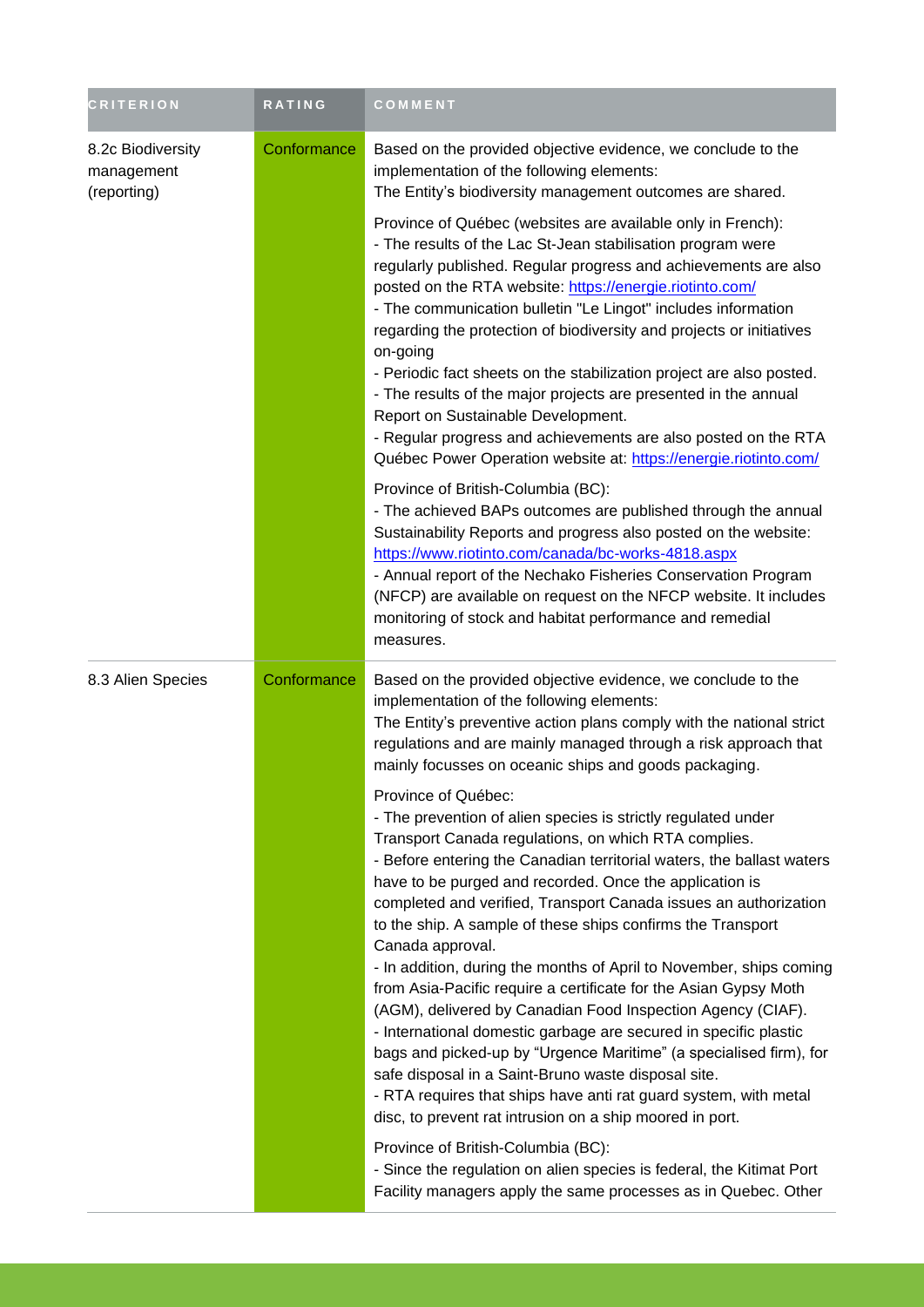| <b>CRITERION</b>                                                                                | <b>RATING</b>            | COMMENT                                                                                                                                                                                                                                                                                    |
|-------------------------------------------------------------------------------------------------|--------------------------|--------------------------------------------------------------------------------------------------------------------------------------------------------------------------------------------------------------------------------------------------------------------------------------------|
|                                                                                                 |                          | examples of sample ships also help demonstrate that they had<br>their AGM certificates.<br>- The Kemano T2 Project (the second tunnel) Environmental<br>Management Plan also had provision for the flora and the fauna,<br>including weeds and invasive species prevention and mitigation. |
| 8.4a Commitment to<br>"No Go" in World<br>Heritage properties<br>(exploration and new<br>mines) | <b>Not</b><br>Applicable | This Criterion is Not Applicable to the Entity's Certification Scope.                                                                                                                                                                                                                      |
| 8.4b Commitment to<br>"No Go" in World<br>Heritage properties<br>(existing operations)          | <b>Not</b><br>Applicable | This Criterion is Not Applicable to the Entity's Certification Scope.                                                                                                                                                                                                                      |
| 8.5a Mine<br>Rehabilitation (best<br>available techniques)                                      | <b>Not</b><br>Applicable | This Criterion is Not Applicable to the Entity's Certification Scope.                                                                                                                                                                                                                      |
| 8.5b Mine<br><b>Rehabilitation</b><br>(financial provisions)                                    | <b>Not</b><br>Applicable | This Criterion is Not Applicable to the Entity's Certification Scope.                                                                                                                                                                                                                      |

### PRINCIPLE 9 HUMAN RIGHTS

| 9.1a Human Rights<br>Due Diligence (Policy)         | Conformance | Based on the provided objective evidence, we conclude to the<br>implementation of the following elements:<br>Policies, guidance and ethics codes that include commitments to<br>respect human rights are available, integrated and implemented<br>through the Entity's activities (See also 2.1). These documents<br>include, amongst others, the following:<br>- A Human Rights Policy*.<br>- An Employment Policy*.<br>- An Inclusion and Diversity Policy* - The why human rights matter<br>guidance*.<br>- The Way We Work Code of Ethics*.<br>(* information publicly available at https://www.riotinto.com) |
|-----------------------------------------------------|-------------|-------------------------------------------------------------------------------------------------------------------------------------------------------------------------------------------------------------------------------------------------------------------------------------------------------------------------------------------------------------------------------------------------------------------------------------------------------------------------------------------------------------------------------------------------------------------------------------------------------------------|
| 9.1b Human Rights<br>Due Diligence<br>(Process)     | Conformance | Based on the provided objective evidence, we conclude to the<br>implementation of the following elements:<br>- A human rights due diligence process is set out in the RT Policies<br>and Guidance (presented above in 9.1a) and is based on risk<br>management (which is low risk in Canada).                                                                                                                                                                                                                                                                                                                     |
| 9.1c Human Rights<br>Due Diligence<br>(remediation) | Conformance | Based on the provided objective evidence, we conclude to the<br>implementation of the following elements:<br>- Regular meetings and training on Ethics and Integrity (where<br>human rights due diligence is covered) are conducted for all staff to<br>ensure awareness and compliance with the policies.                                                                                                                                                                                                                                                                                                        |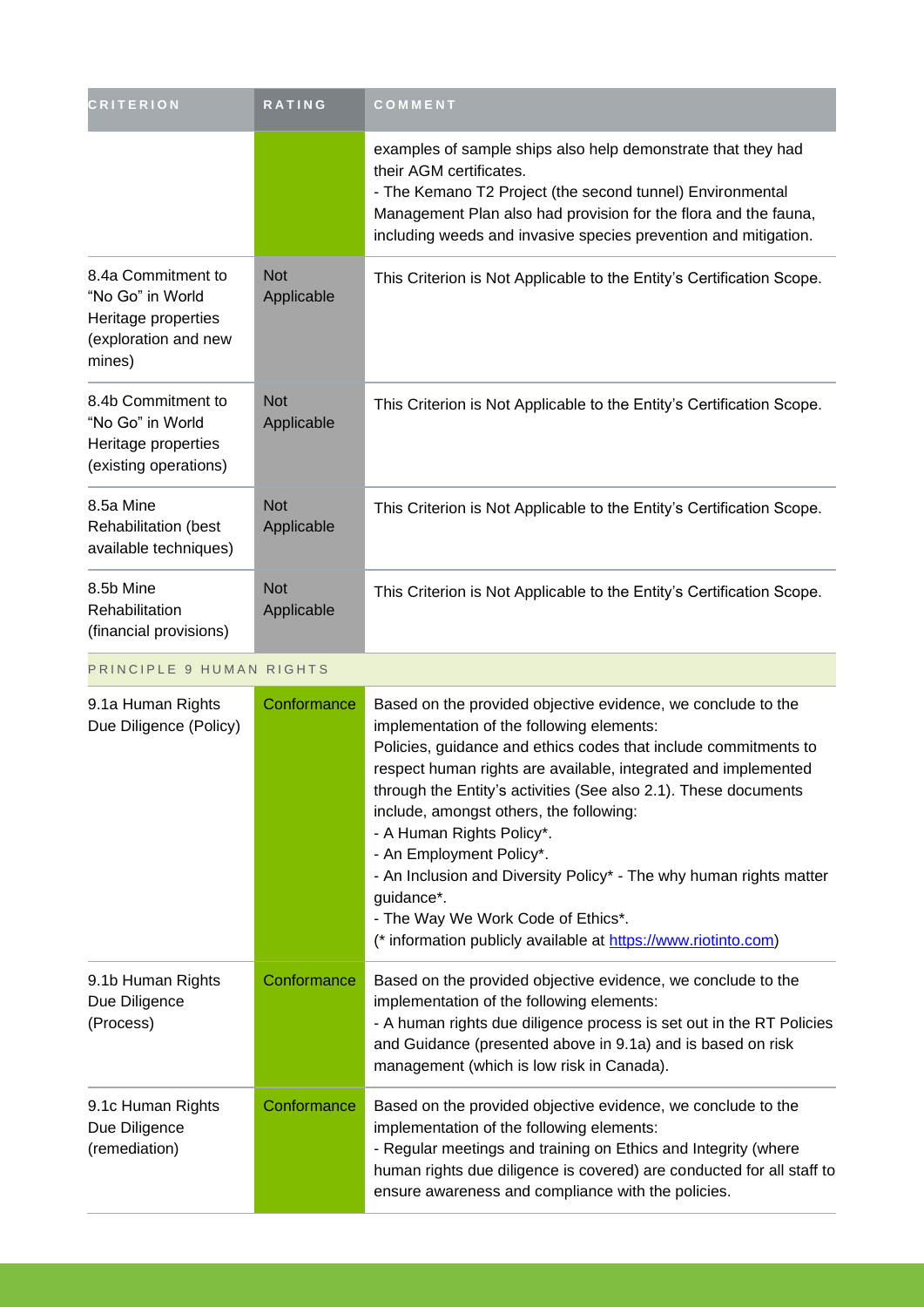| <b>CRITERION</b>          | RATING      | COMMENT                                                                                                                                                                                                                                                                                                                                                                                                                                                                                                                                                                                                                                                                                                                                                                                                                                                                                                                                                                                                                                                                                                                                                                                                                           |
|---------------------------|-------------|-----------------------------------------------------------------------------------------------------------------------------------------------------------------------------------------------------------------------------------------------------------------------------------------------------------------------------------------------------------------------------------------------------------------------------------------------------------------------------------------------------------------------------------------------------------------------------------------------------------------------------------------------------------------------------------------------------------------------------------------------------------------------------------------------------------------------------------------------------------------------------------------------------------------------------------------------------------------------------------------------------------------------------------------------------------------------------------------------------------------------------------------------------------------------------------------------------------------------------------|
|                           |             | - The Business Conduct Office is responsible for managing the<br>confidential reporting program and responding to complaints or<br>concerns regarding compliance with human rights policies.<br>- A confidential reporting program* is available to all employees,<br>contractors, suppliers, clients and community members and<br>actions are planned to fill gaps.<br>- Problems (if any), action plans and progress monitoring is<br>undertaken by senior management.<br>(* information publicly available at https://www.riotinto.com)                                                                                                                                                                                                                                                                                                                                                                                                                                                                                                                                                                                                                                                                                        |
| 9.2 Women's Rights        | Conformance | Based on the provided objective evidence, we conclude to the<br>implementation of the following elements:<br>A due diligence process for women's rights is set out in the Rio<br>Tinto policies and guidance and is based on risk management (low<br>risk in Canada). This process ensures that:<br>- Women are not underrepresented in decision-making roles.<br>- Pay equity is met.<br>- All incidents are investigated where women have been the target<br>of physical and sexual abuse.<br>- The Business Conduct Office is responsible for managing the<br>confidential reporting program and responding to complaints or<br>concerns regarding compliance with human rights policies.<br>- A confidential reporting program* is available to all employees,<br>contractors, suppliers, clients and community members and<br>actions are planned to fill gaps.<br>- Problems (if any), action plans and progress monitoring is<br>undertaken by senior management.<br>(* information publicly available at https://www.riotinto.com)                                                                                                                                                                                        |
| 9.3 Indigenous<br>Peoples | Conformance | Based on evidence observed and on interviews with the Entity<br>respondents and with the concerned First Nation communities, the<br>Entity deploys the following processes:<br>Rio Tinto (RT) Globally (The ASI Member):<br>RT globally applies its Code of Conduct (The Way We Work)* and<br>Community Management Guides (Why Human Rights Matters*,<br>Why Agreement Matters* and Why Cultural Heritage Matters*).<br>The Rio Tinto Management System* includes a Community<br>component in its Health, Safety, Environment and Communities<br>(HSEC) standards as well as a "Community and Social<br>Performance" standard*<br>Province of Québec:<br>All the Entity's Area of influence in Québec is included in the larger<br>territory of the Nitassinan, the traditional territory of the<br>Pekuakamiulnuatsh, the Innu (Ilnuatsh) First Nation community of<br>the village of Mashteuiatsh located on the shores of the Lac-St-<br>Jean (St-Jean Lake, Pekuakami).<br>The Entity maintains a Joint Committee with the<br>Pekuakamiulnuatsh where the issues, concerns and opportunities<br>are directly addressed on a bipartite model. The Lac St-Jean<br>(Lake) Sustainable Management Council was established in 2017 |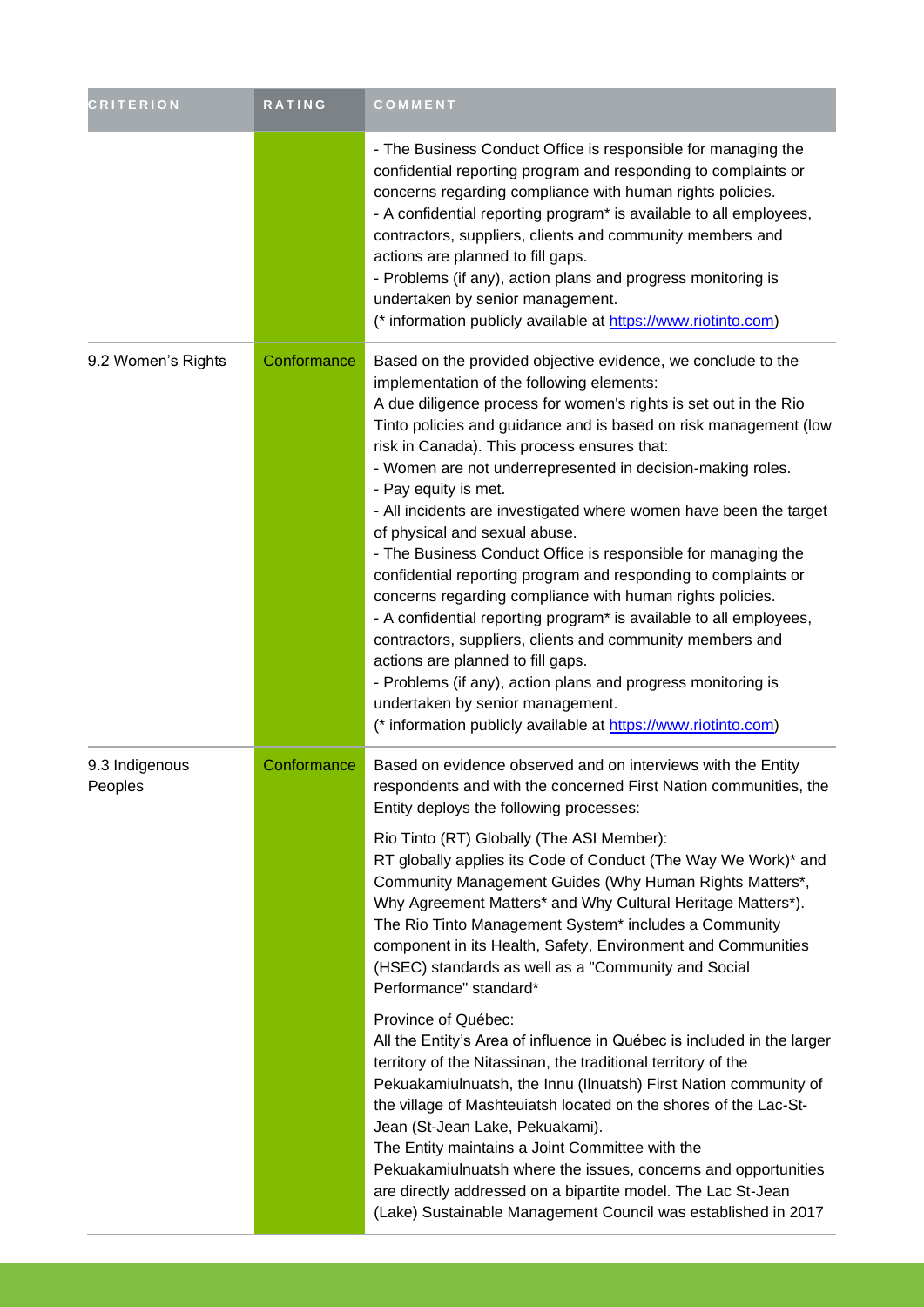| <b>CRITERION</b>                                          | <b>RATING</b> | COMMENT                                                                                                                                                                                                                                                                                                                                                                                                                                                                                                                                                                                                                                                                                                                                                                                                                                                                                                                                                                                                                                                                                                                                                                                                                             |
|-----------------------------------------------------------|---------------|-------------------------------------------------------------------------------------------------------------------------------------------------------------------------------------------------------------------------------------------------------------------------------------------------------------------------------------------------------------------------------------------------------------------------------------------------------------------------------------------------------------------------------------------------------------------------------------------------------------------------------------------------------------------------------------------------------------------------------------------------------------------------------------------------------------------------------------------------------------------------------------------------------------------------------------------------------------------------------------------------------------------------------------------------------------------------------------------------------------------------------------------------------------------------------------------------------------------------------------|
|                                                           |               | following a vast public consultation process for the re-conduction of<br>the Provincial Decree and the corresponding Certificate of<br>Authorisation for the Entity's Lac-St-Jean (Lake) Shores<br>Stabilisation Program.<br>- An elected official from Pekuakamiulnuatsh Takuhikan, the<br>political and administrative organisation of the First Nation signed<br>the Agreement in principle for this participative management<br>model;<br>- Another elected official from Pekuakamiulnuatsh Takuhikan is an<br>official member of the Council;<br>- A representative from the Rights and Protection of the Territory<br>department of Pekuakamiulnuatsh Takuhikan is an active member<br>of the Coordination Team under the Council;<br>- Pekuakamiulnuatsh Takuhikan is also represented on the<br>Stakeholders Committee, the Scientific Committee and the<br>Technical Committee that all support the Council.<br>The Council was established to foster an informed public<br>participation. It is a participatory management model which is<br>independently managed from the Entity. The Entity recognised and<br>salute the contribution and expertise from Pekuakamiulnuatsh<br>Takuhikan for the renewal of the Decree. |
|                                                           |               | Province of British-Columbia (BC):<br>The BC Works footprint is mapped and spans over 500 km and<br>crossed known (mapped) traditional territories of different First<br>Nations. The First Nations engagement is based on openness,<br>respectful and mutually beneficial interests.<br>The Watershed First Nations include many indigenous<br>communities including those who are not directly adjacent to it.<br>Impact and Benefit agreements have been signed with the Haisla<br>and Cheslatta Carrier Nations.<br>As an example, the Kitimat Valley Institute is a 50% partnership<br>between Rio Tinto and the Haisla Nation and Rio Tinto supported<br>the establishment of the Cheslatta training centre that supports the<br>Cheslatta Carrier Nation and other First Nations in the watershed.<br>(* information publicly available at https://www.riotinto.com)                                                                                                                                                                                                                                                                                                                                                         |
| 9.4 Free, Prior, and<br><b>Informed Consent</b><br>(FPIC) | Conformance   | The Entity has developed and implemented policies, systems,<br>procedures and processes that is in line with the Free, Prior and<br>Informed Consent requirements.<br>Province of Québec:<br>RTA's footprint on Quebec's territory has not changed significantly<br>in decades. Any project or works are the subject of consultation,<br>accommodation and assent, i.e. a declaration of non-opposition<br>from Pekuakamiulnuatsh Takuhikan.<br>From the point of view of consultations with regard to certain<br>sensitive areas, projects which affect a different footprint in the<br>territory of Nitassinan, the traditional territory of the<br>Pekuakamiulnuatsh, are the subject of consultation.<br>Province of British-Columbia (BC):                                                                                                                                                                                                                                                                                                                                                                                                                                                                                     |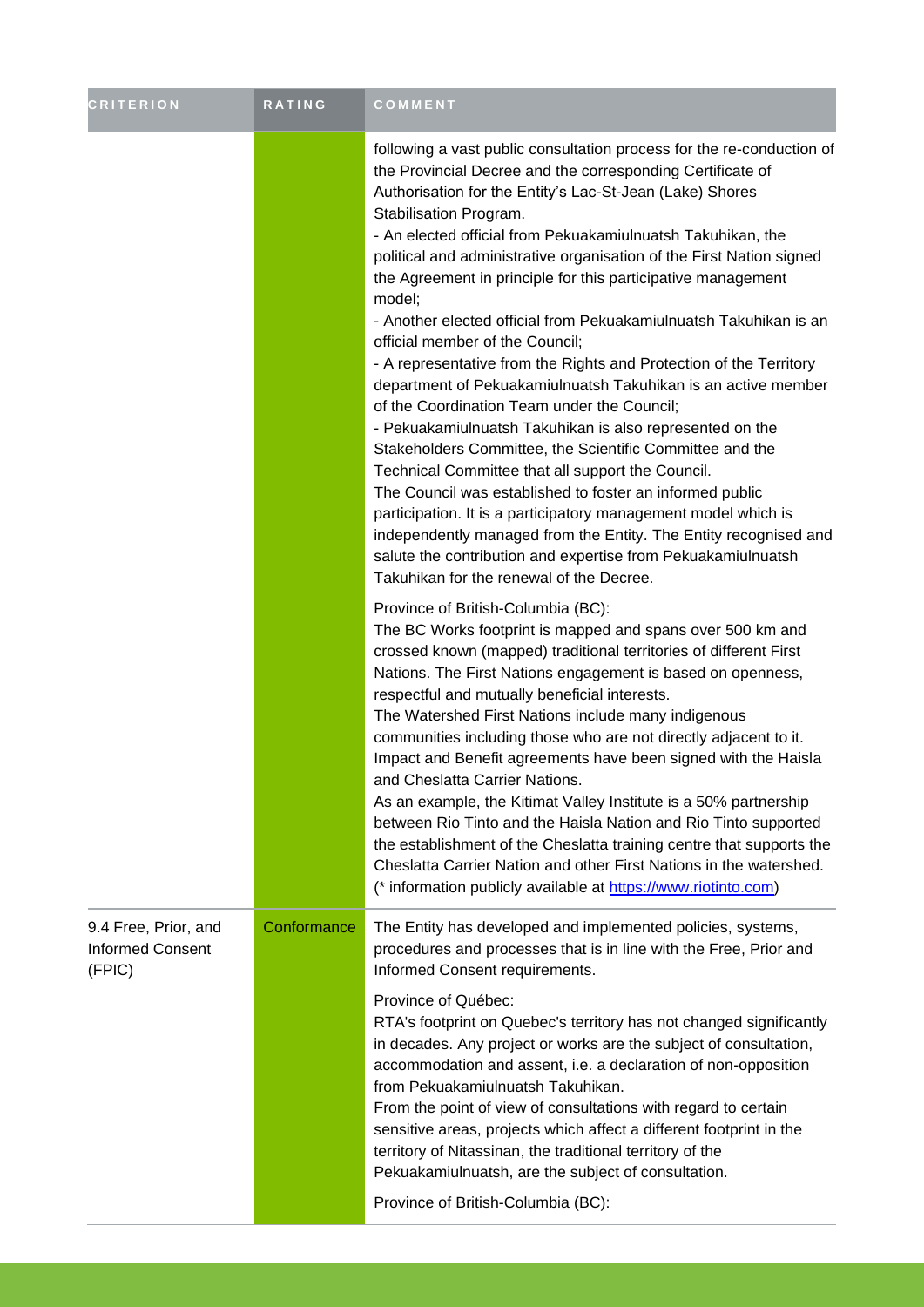| <b>CRITERION</b>                    | RATING      | COMMENT                                                                                                                                                                                                                                                                                                                                                                                                                                                                                                                                                                                                                                                                                                                                                                                                                                                                                                                                                                                                                                                                                                                                                                                                                                                                                                                                                                                                                                                                                                                                                                                                                                                                                                                                                                    |
|-------------------------------------|-------------|----------------------------------------------------------------------------------------------------------------------------------------------------------------------------------------------------------------------------------------------------------------------------------------------------------------------------------------------------------------------------------------------------------------------------------------------------------------------------------------------------------------------------------------------------------------------------------------------------------------------------------------------------------------------------------------------------------------------------------------------------------------------------------------------------------------------------------------------------------------------------------------------------------------------------------------------------------------------------------------------------------------------------------------------------------------------------------------------------------------------------------------------------------------------------------------------------------------------------------------------------------------------------------------------------------------------------------------------------------------------------------------------------------------------------------------------------------------------------------------------------------------------------------------------------------------------------------------------------------------------------------------------------------------------------------------------------------------------------------------------------------------------------|
|                                     |             | In BC, communications between First Nations and Rio Tinto is<br>ongoing. The process is in constant evolution and improvement.<br>The "Kemano T2 Project" (the completion of the Power Operation's<br>2nd tunnel) has been the object of vast permitting process through<br>various provincial agencies that included, amongst others, an<br>extensive consultation with concerned First Nations of the<br>Watershed. The Cheslatta Carrier Nation and the Haisla Nation are<br>participating in the Kemano T2 project with the Entity, ensuring that<br>their cultures and traditions are respected as the construction of<br>the project and associated facilities have been undertaken in 2018.<br>More generally, the recent BC Works major projects, e.g. the<br>Kitimat Modernization Plan (KMP: 2012-2015) and the Kemano T2<br>Project (2018–2020), did not significantly modify RTA's footprint in<br>BC and received the proper federal/ provincial authorizations/<br>permits. These authorization/ permitting processes involved due<br>diligence demonstrations from the promoter regarding the FPIC<br>amongst others with the concerned First Nations whose occupied<br>territories are located within or close to the footprint of the projects.<br>The obtained permits/ authorizations from the governments help<br>demonstrate that RTA strive to reach FPIC from the concerned<br>First Nations bands.                                                                                                                                                                                                                                                                                                                                                 |
| 9.5 Cultural and<br>sacred heritage | Conformance | The Entity's footprint in the provinces of Québec and BC has not<br>changed significantly since decades.<br>Province of Québec<br>The Joint Committee and the Lac St-Jean Sustainable<br>Management Council serve to exchange relevant information and<br>consultations in a participative way about, amongst others, the<br>cultural and sacred heritage of the Pekuakamiulnuatsh.<br>Introduced above, the Lac St-Jean Shoreline Stabilisation Program<br>helps to counter erosion by considering the key elements of<br>sustainable development, namely the technical, environmental,<br>social and economic elements with the help of the Lac St-Jean<br>Sustainable Management Council. The concerted approaches and<br>accommodations resulting from this have, amongst other things,<br>enabled the Entity to obtain the approval of the Government of<br>Quebec for the renewal of the Decree and the Certificate of<br>Authorisation for its Lac St-Jean (Lake) Shoreline Stabilization<br>Program (which is a hydroelectric reservoir).<br>Regarding the Lac-St-Jean Shoreline Stabilisation Program, the<br>Entity has deployed archaeological research for years with the help<br>and expertise of the University of Quebec at Chicoutimi to identify<br>the Pekuakamiulnuatsh's cultural and sacred heritage sites before<br>any intervention is deployed on-site or near these sites for the<br>purposes of the Stabilisation Program. The objective is to prevent<br>or mitigate any negative impacts that may result from the<br>stabilisation works that help prevent or mitigate the erosion of the<br>lake shores.<br>The Pekuakamiulnuatsh's cultural and sacred heritage sites,<br>identified through the new or updated archaeological research, are |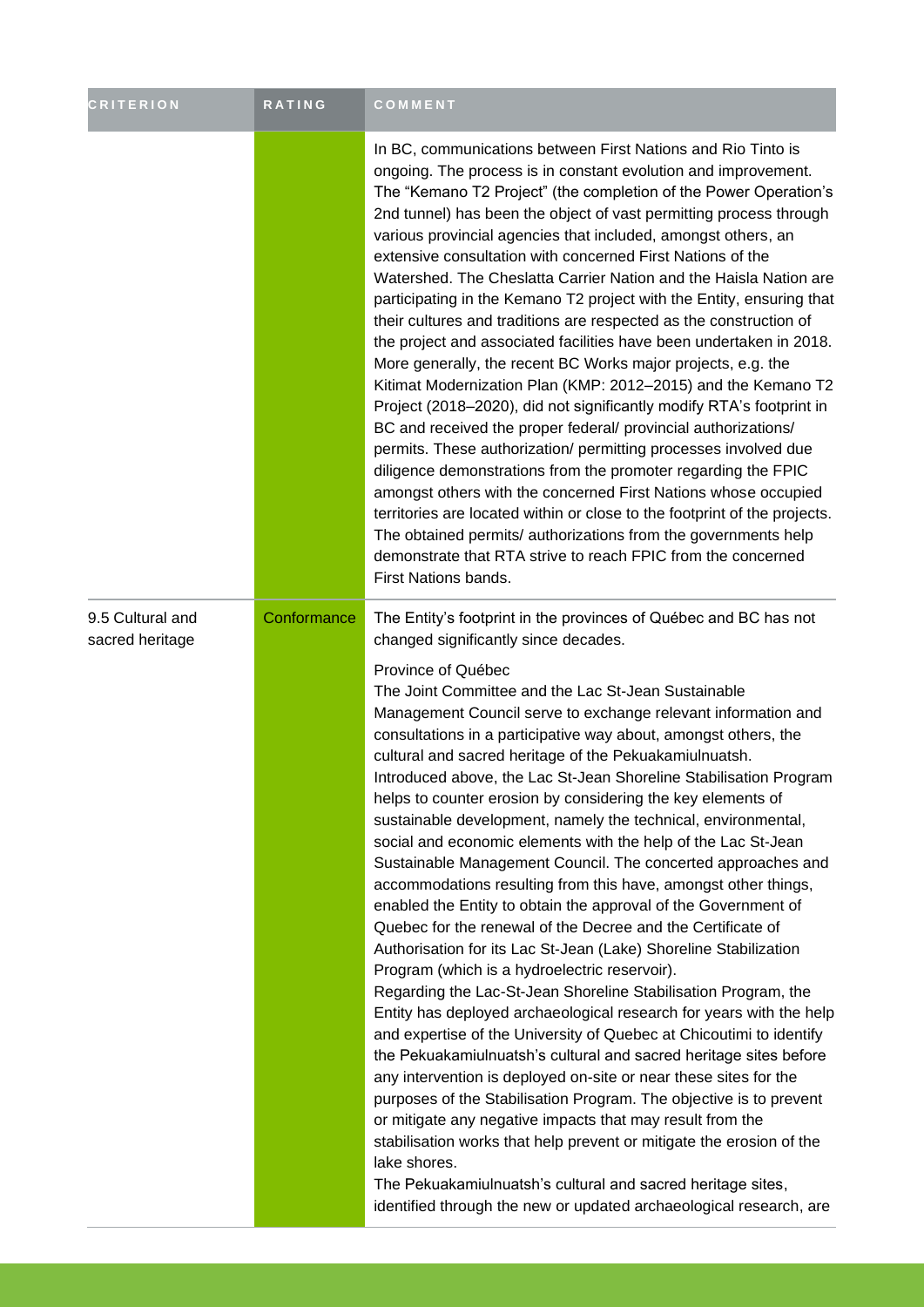| <b>CRITERION</b>                          | RATING      | COMMENT                                                                                                                                                                                                                                                                                                                                                                                                                                                                                                                                                                                                                                                                                                                                                                         |
|-------------------------------------------|-------------|---------------------------------------------------------------------------------------------------------------------------------------------------------------------------------------------------------------------------------------------------------------------------------------------------------------------------------------------------------------------------------------------------------------------------------------------------------------------------------------------------------------------------------------------------------------------------------------------------------------------------------------------------------------------------------------------------------------------------------------------------------------------------------|
|                                           |             | georeferenced and mapped and the resulting maps are<br>cooperatively shared with Pekuakamiulnuatsh Takuhikan and their<br>rights and protection of the territory department.<br>The expertise of the professional of the Stabilisation Program is<br>also sometimes shared with other stakeholders like the provincial<br>government or other non-indigenous communities for the erosion<br>mitigation prevention or mitigation of other sites that are not<br>specifically targeted by the Stabilisation Program.<br>The audit findings previously made for criteria 9.3 and 9.4<br>presented above also support compliance with this criterion 9.5.                                                                                                                           |
|                                           |             | Province of British-Columbia (BC):<br>In BC, the cultural and sacred heritage of the impacted First<br>Nations is studied and known by BC Works managers and<br>community team members.<br>In BC, the "Kemano T2 Project" (the completion of the Hydro<br>Power Operation 2nd tunnel) has been the object of vast permitting<br>process through various provincial agencies that included,<br>amongst others, extensive consultation with concerned First<br>Nations of the Watershed. The Cheslatta Carrier Nation and Haisla<br>Nation are participating in the Kemano T2 project with RT,<br>including ensuring their cultures and traditions are respected as the<br>construction of the project and associated facilities were<br>undertaken in 2018 and is still ongoing. |
| 9.6a Resettlements<br>(avoid or minimise) | Conformance | The Community and Social Performance (CSP) Standard* of the<br>Entity consider any feasible alternatives to avoid or minimise<br>displacement during project or regular activities.                                                                                                                                                                                                                                                                                                                                                                                                                                                                                                                                                                                             |
|                                           |             | Province of Quebec:<br>The Entity's footprint on Quebec's territory or on the Nitassinan, the<br>traditional territory of the Pekuakamiulnuatsh, has not changed<br>significantly in decades.                                                                                                                                                                                                                                                                                                                                                                                                                                                                                                                                                                                   |
|                                           |             | Province of British-Columbia (BC):<br>The Kemano T2 Project will not significantly modify RTA footprint<br>in BC. Consultation with concerned stakeholders were made<br>through the permitting process. All feasible means / alternatives<br>have been considered to avoid and minimise physical/economical<br>displacement while balancing environmental, social and financial<br>costs and benefits.<br>A New Day Agreement was signed with RTA and the Cheslatta<br>Carrier Nation in February 2020.<br>(* information publicly available at https://www.riotinto.com)                                                                                                                                                                                                       |
| 9.6b Resettlements<br>(where unavoidable) | Conformance | The Community and Social Performance (CSP) Standard* of the<br>Entity states criteria and requirements when displacement is<br>unavoidable during project or regular activities.<br>Province of Québec:<br>The Entity's footprint on Quebec's territory or on the Nitassinan, the<br>traditional territory of the Pekuakamiulnuatsh, has not changed<br>significantly in decades.                                                                                                                                                                                                                                                                                                                                                                                               |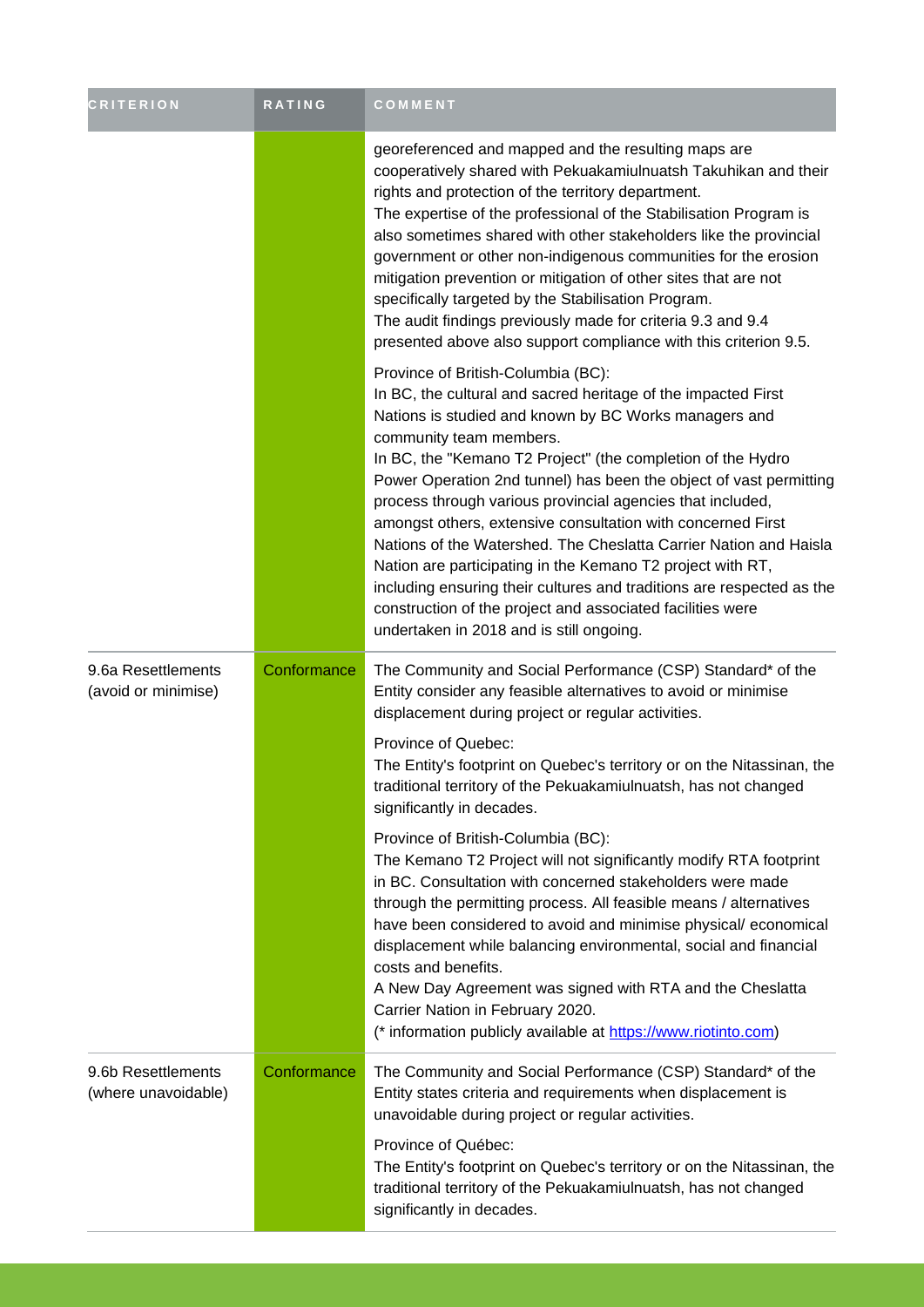| <b>CRITERION</b>                                    | RATING      | COMMENT                                                                                                                                                                                                                                                                                                                                                                                                                                                                                                                                                                                                                                                                                                                                                                                                                                                                                                                                                                                                                                                                                                                                                    |
|-----------------------------------------------------|-------------|------------------------------------------------------------------------------------------------------------------------------------------------------------------------------------------------------------------------------------------------------------------------------------------------------------------------------------------------------------------------------------------------------------------------------------------------------------------------------------------------------------------------------------------------------------------------------------------------------------------------------------------------------------------------------------------------------------------------------------------------------------------------------------------------------------------------------------------------------------------------------------------------------------------------------------------------------------------------------------------------------------------------------------------------------------------------------------------------------------------------------------------------------------|
|                                                     |             | No physical or economical displacement occurs in the Certification<br>Scope. No Resettlements was required in the Certification Scope<br>for the Pekuakamiulnuatsh,                                                                                                                                                                                                                                                                                                                                                                                                                                                                                                                                                                                                                                                                                                                                                                                                                                                                                                                                                                                        |
|                                                     |             | Province of British-Columbia (BC):<br>The Kemano T2 Project will not significantly modify RTA footprint<br>in BC. Consultation with concerned stakeholders were made<br>through the permitting process. All feasible means/alternatives<br>have been considered to avoid and minimise physical/economical<br>displacement while balancing environmental, social and financial<br>costs and benefits. According to the project summary presentation<br>document, the Haisla Nation and Cheslatta Carrier Nation are<br>participating with Rio Tinto on the project, including ensuring their<br>cultures and traditions are respected as Rio Tinto undertakes<br>construction of the project.<br>More generally, the recent BC Works major projects, the Kitimat<br>Modernisation Plan (KMP: 2012-2015) and The Kemano T2<br>Project (2018-2020) did not involve physical displacements as they<br>did not significantly modify RTA footprint in BC. A Resettlement<br>Action Plan, according to the applicable requirements of IFC<br>Performance Standard 5, has not been required yet.<br>(* information publicly available at https://www.riotinto.com) |
| 9.7a Local<br>Communities (rights<br>and interests) | Conformance | The audit findings previously made for Criteria 9.3, 9.4 and 9.5<br>presented above support compliance with this Criterion 9.7 for the<br>First Nations.<br>The Entity deploys community and social performance processes<br>previously presented in this report. Impacts assessment processes<br>of the Entity and Provincial Laws are governing local communities'<br>rights and customs.                                                                                                                                                                                                                                                                                                                                                                                                                                                                                                                                                                                                                                                                                                                                                                |
|                                                     |             | Province of Québec:<br>The Entity is maintaining Good Neighbourhood Committees for its<br>main facilities to exchange information, opinions and develop<br>opportunities to respect and support their livelihoods with a<br>constructive approach.<br>The Entity also participate in the Counsel for Sustainable<br>Management of the Lake to assess and address any impacts of its<br>power generation operations.<br>The Vaudreuil Beyond (VB) 2022 Impact Assessment processes<br>demonstrate how public consultation was deployed, how<br>concerned local community will be treated in this project and the<br>corresponding Entity's engagement.                                                                                                                                                                                                                                                                                                                                                                                                                                                                                                      |
|                                                     |             | Province of British-Columbia (BC):<br>The Kitimat Public Advisory Committee (KPAC) consists of 18<br>members from the main stakeholders. The Committee met<br>regularly. The Water Engagement Initiative (WEI) provides a formal<br>forum for every concerned stakeholder of the Nechako Watershed/<br>Reservoir (Kemano Power Operations) to communicate and<br>monitor complaints, grievances and requests for information.                                                                                                                                                                                                                                                                                                                                                                                                                                                                                                                                                                                                                                                                                                                              |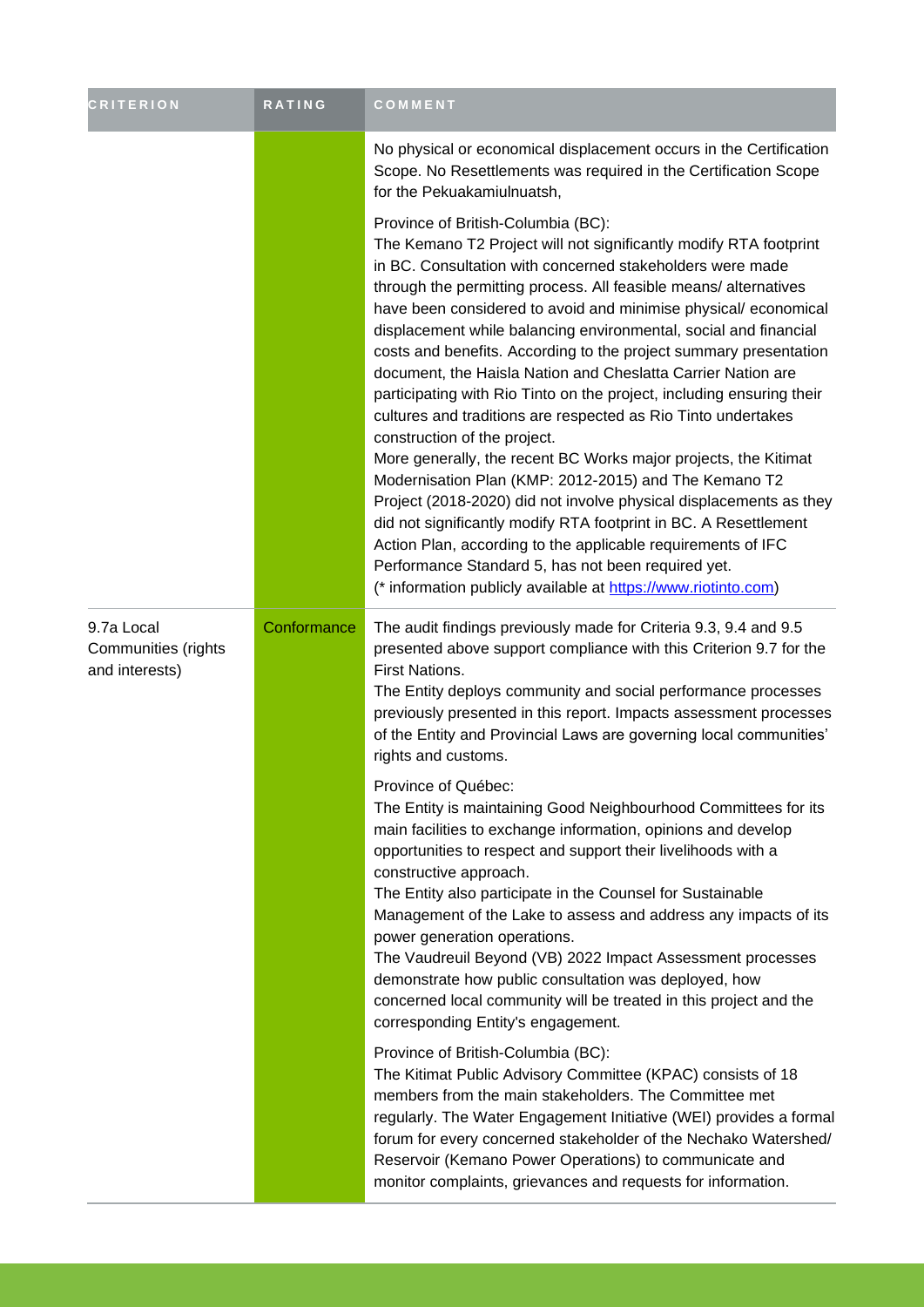| <b>CRITERION</b>                           | <b>RATING</b> | COMMENT                                                                                                                                                                                                                                                                                                                                                                                                                                                                                                                                                                                                                                                                                                                                                                                                                                                                                                                                          |
|--------------------------------------------|---------------|--------------------------------------------------------------------------------------------------------------------------------------------------------------------------------------------------------------------------------------------------------------------------------------------------------------------------------------------------------------------------------------------------------------------------------------------------------------------------------------------------------------------------------------------------------------------------------------------------------------------------------------------------------------------------------------------------------------------------------------------------------------------------------------------------------------------------------------------------------------------------------------------------------------------------------------------------|
| 9.7b Local<br>Communities<br>(impacts)     | Conformance   | The audit findings previously made for Criteria 9.3, 9.4 and 9.5<br>presented above support compliance with this Criterion 9.7 for the<br>First Nations.<br>The Entity deploys community and social performance processes<br>previously presented in this report. Impacts assessment processes<br>of the Entity and Provincial Laws are governing local communities'<br>rights and customs.                                                                                                                                                                                                                                                                                                                                                                                                                                                                                                                                                      |
|                                            |               | Province of Québec:<br>The Entity is maintaining Good Neighbourhood Committees for its<br>main facilities to exchange information, opinions and develop<br>opportunities to respect and support their livelihoods with a<br>constructive approach. The Entity also participate in the Counsel<br>for Sustainable Management of the Lake to assess and address<br>any impacts of its power generation operations.<br>The Vaudreuil Beyond (VB) 2022 Impact Assessment processes<br>demonstrate how public consultation was deployed, how<br>concerned local community will be treated in this project and the<br>corresponding Entity's engagement.                                                                                                                                                                                                                                                                                               |
|                                            |               | Province of British-Columbia (BC):<br>An Environmental Effects Monitoring (EEM) program was<br>developed and implemented for the Kitimat Modernization Project.<br>The results, improvements and recommendations are shared with<br>the community.<br>The Kitimat Public Advisory Committee (KPAC) consists of 18 +<br>members from community organizations. The KPAC meets<br>regularly to communicate permits, operational information,<br>business updates and shares complaints, grievances and requests<br>for information.<br>In the watershed area, Rio Tinto has established a Water<br>Engagement Initiative (WEI) that provides an opportunity for the<br>community members, stakeholders and organizations of the<br>Nechako Watershed/ Reservoir (Kemano Power Operations) to<br>share interests, concerns and priorities with Rio Tinto. It is also an<br>avenue to monitor complaints, grievances and requests for<br>information. |
| 9.7c Local<br>Communities<br>(livelihoods) | Conformance   | For the Firsts Nations of Canada: The audit findings previously<br>made for Criteria 9.3, 9.4 and 9.5 presented above also support<br>compliance with this Criterion 9.7 for the Firsts Nations.<br>The Entity deploys community and social performance processes<br>previously presented in this report. Impacts assessment processes<br>of the Entity and Provincial Laws are governing local communities'<br>rights and customs.                                                                                                                                                                                                                                                                                                                                                                                                                                                                                                              |
|                                            |               | Province of Québec:<br>The Entity is maintaining Good Neighbourhood Committees for its<br>main facilities to exchange information, opinions and develop<br>opportunities to respect and support their livelihoods with a<br>constructive approach. A website is in place to ensure information<br>communication, transparency and feedback from and to                                                                                                                                                                                                                                                                                                                                                                                                                                                                                                                                                                                           |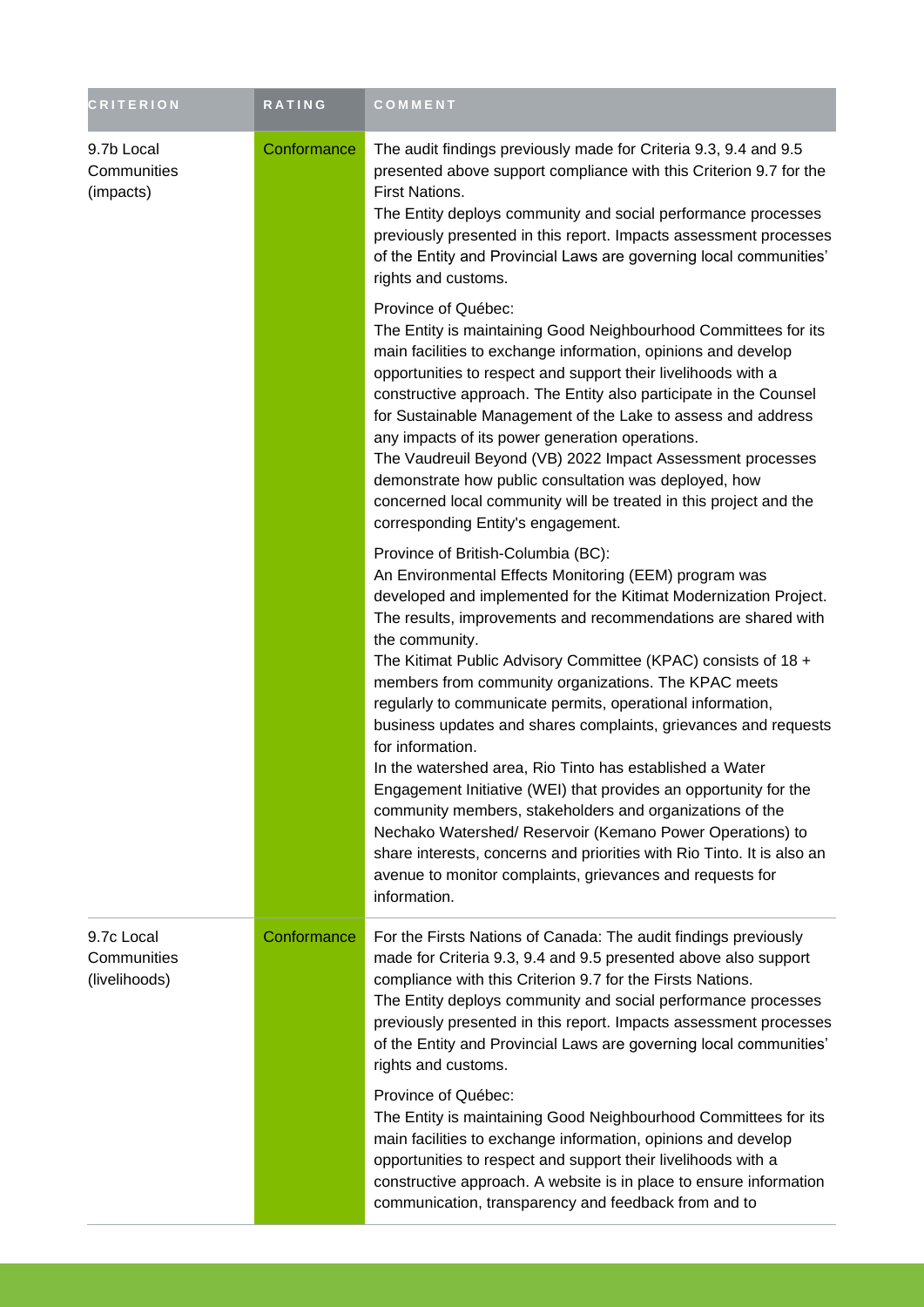| <b>CRITERION</b>                             | RATING      | COMMENT                                                                                                                                                                                                                                                                                                                                                                                                                                                                                                                                                                                                                                                                                                                                                                                                                                                                                                                                                                                 |
|----------------------------------------------|-------------|-----------------------------------------------------------------------------------------------------------------------------------------------------------------------------------------------------------------------------------------------------------------------------------------------------------------------------------------------------------------------------------------------------------------------------------------------------------------------------------------------------------------------------------------------------------------------------------------------------------------------------------------------------------------------------------------------------------------------------------------------------------------------------------------------------------------------------------------------------------------------------------------------------------------------------------------------------------------------------------------|
|                                              |             | stakeholders. The Entity also participate in the Counsel for<br>Sustainable Management of the Lake to assess and address any<br>impacts of its power generation operations.<br>The Vaudreuil Beyond (VB) 2022 Impact Assessment processes<br>demonstrate how public consultation was deployed, how<br>concerned local community will be treated in this project and the<br>corresponding Entity's Engagement.                                                                                                                                                                                                                                                                                                                                                                                                                                                                                                                                                                           |
|                                              |             | Province of British-Columbia (BC):<br>A new website has been implemented in 2018 to communicate<br>with stakeholders. This communication tool tracks requests and<br>exchanges with the local community. Mechanisms were in place to<br>have the communities involved in flood mitigation & water<br>management considerations.<br>The KPAC consists of $18 +$ members from community<br>organizations. The KPAC meets quarterly to communicate permits,<br>operational information, business updates and shares complaints,<br>grievances and requests for information.<br>In the watershed area Rio Tinto has established a Water<br>Engagement Initiative (WEI) that provides an opportunity for the<br>community members, stakeholders and organizations of the<br>Nechako Watershed/ Reservoir (Kemano Power Operations) to<br>share interests, concerns and priorities with Rio Tinto. It is also an<br>avenue to monitor complaints, grievances and requests for<br>information. |
| 9.8 Conflict-Affected<br>and High-Risk Areas | Conformance | Based on the provided objective evidence, we conclude to the<br>implementation of the following elements:<br>- A robust Security and Human Rights Program is in place,<br>supported by Group Security Standards. Rio Tinto Security<br>Standard requires a security risk assessment and a management<br>plan for each location. The risk assessment covers over 40<br>different risks and are reviewed annually.<br>- Canada is classified as a Low-Risk Country Class 1. There is no<br>conflict or high-risk areas.<br>- The classification is reviewed annually, or when serious national<br>incidents occur. No security incidents in RTA over the last few<br>years.                                                                                                                                                                                                                                                                                                               |
| 9.9 Security practice                        | Conformance | Based on the provided objective evidence, we conclude to the<br>implementation of the following elements:<br>Province of Québec:<br>- Rio Tinto Security & Human Rights and Security Risk Analysis &<br>Management are the main guidance documents, on which RTA<br>sites follow.<br>- Canada has been assessed as a Low Risk country.<br>- There are no armed personnel on RTA sites.<br>- Security management and supervisory staff have been trained in<br>2017 on Rio Tinto Risk Management Plan and all security guards<br>have been scheduled for training on this specific plan.                                                                                                                                                                                                                                                                                                                                                                                                 |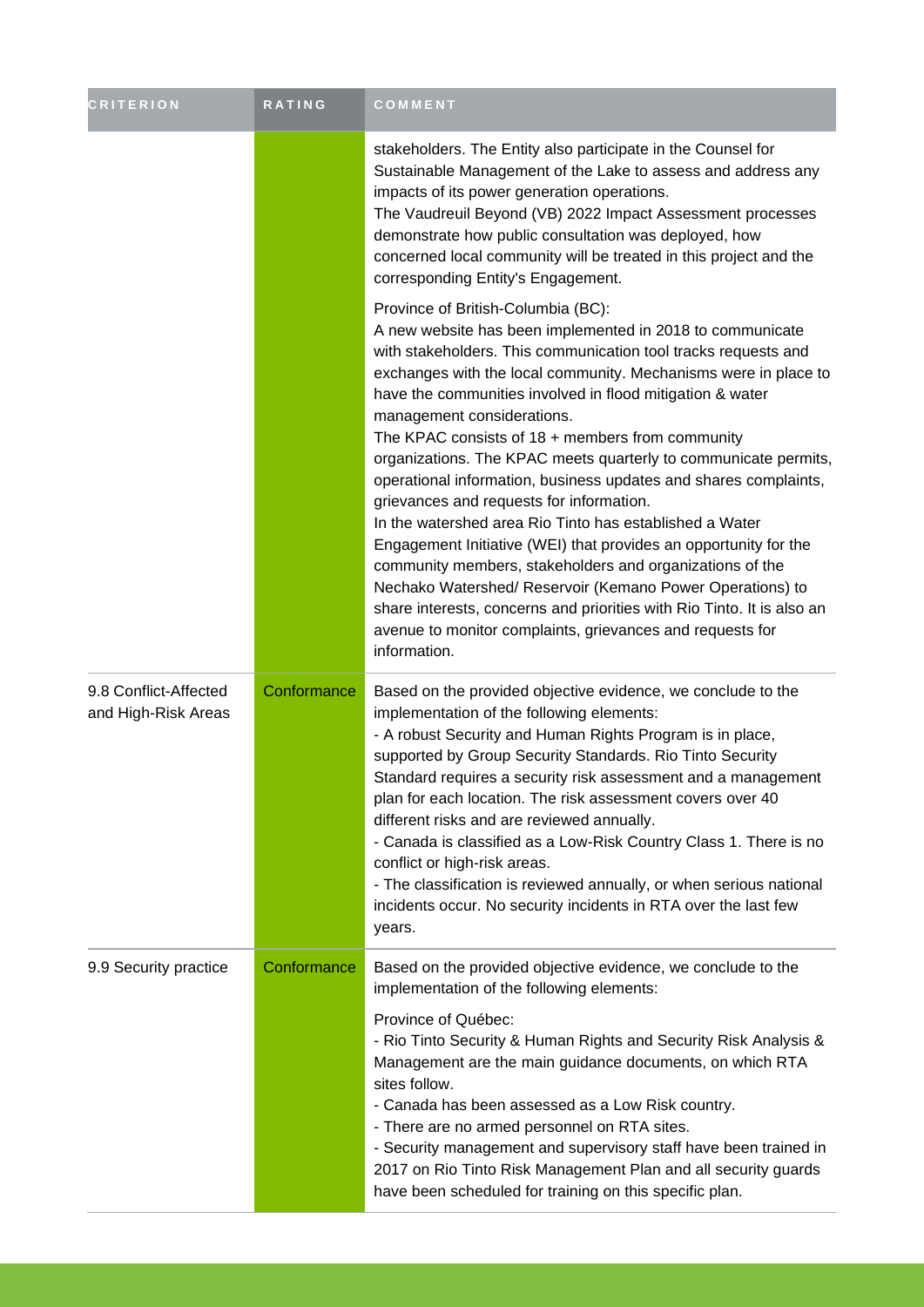| <b>CRITERION</b>                                                                                            | <b>RATING</b> | COMMENT                                                                                                                                                                                                                                                                                                                                                                                                                                                                                                                                                                                                                                                                                                                            |
|-------------------------------------------------------------------------------------------------------------|---------------|------------------------------------------------------------------------------------------------------------------------------------------------------------------------------------------------------------------------------------------------------------------------------------------------------------------------------------------------------------------------------------------------------------------------------------------------------------------------------------------------------------------------------------------------------------------------------------------------------------------------------------------------------------------------------------------------------------------------------------|
|                                                                                                             |               | Province of British-Columbia (BC):<br>- Canada has been assessed as a Low Risk country.<br>- The site has an unarmed security team. Only safety firearms are<br>used against wildlife and predators, if required.<br>- All guards have been trained and continuous training is on-going.                                                                                                                                                                                                                                                                                                                                                                                                                                           |
| Principle 10 Labour Rights                                                                                  |               |                                                                                                                                                                                                                                                                                                                                                                                                                                                                                                                                                                                                                                                                                                                                    |
| 10.1a Freedom of<br>Association and Right<br>to Collective<br><b>Bargaining (Freedom</b><br>of Association) | Conformance   | Based on the provided objective evidence, we conclude to the<br>implementation of the following elements:<br>- Rights of association and Workers are supported by Rio Tinto<br>Policies and the legislation in Canada.<br>- Unions or Workers can organise in council without interference by<br>the employer.<br>- Activities that may interfere with Freedom of Association and the<br>right to bargain collectively are covered by laws, regulations and<br>Collective Agreements.<br>- Unions are established or supported to ensure legitimate<br>representation of workers.<br>- There is evidence that there is no interference to union or<br>organizing efforts.                                                          |
| 10.1b Freedom of<br>Association and Right<br>to Collective<br><b>Bargaining (Collective</b><br>Bargaining)  | Conformance   | Based on the provided objective evidence, we conclude to the<br>implementation of the following elements:<br>- Rights of association and Workers are supported by Rio Tinto<br>Policies and the legislation.<br>- Collective bargaining is a voluntary process that takes place<br>between workers' representatives and employer representatives. It<br>usually focuses on negotiating terms and conditions of<br>employment, such as wages, hours of work, conditions, grievance<br>procedures, and the rights and responsibilities of each party.<br>- Once a Collective Agreement is concluded, there is evidence that<br>it is implemented in the company.<br>- Concluded Collective Agreements are implemented by the Entity. |
| 10.1c Freedom of<br>Association and Right<br>to Collective<br>Bargaining (alternative<br>means)             | Conformance   | Based on the provided objective evidence, we conclude to the<br>implementation of the following elements:<br>- Rights of association and Workers are supported by the Rio Tinto<br>Policies, Codes of Ethics and the Canadian legislation.                                                                                                                                                                                                                                                                                                                                                                                                                                                                                         |
| 10.2a Child Labour<br>(minimum age)                                                                         | Conformance   | Based on the provided objective evidence, we conclude to the<br>implementation of the following elements:<br>- Rio Tinto Policies are in place to avoid children under 15 years<br>old being hired by the company.<br>- Children's rights are supported by legislation in Canada<br>- A Supplier Code is applied for the Subcontractors and also<br>covers the minimum age of their employees.                                                                                                                                                                                                                                                                                                                                     |
| 10.2b Child Labour<br>(hazardous)                                                                           | Conformance   | Based on the provided objective evidence, we conclude to the<br>implementation of the following elements:                                                                                                                                                                                                                                                                                                                                                                                                                                                                                                                                                                                                                          |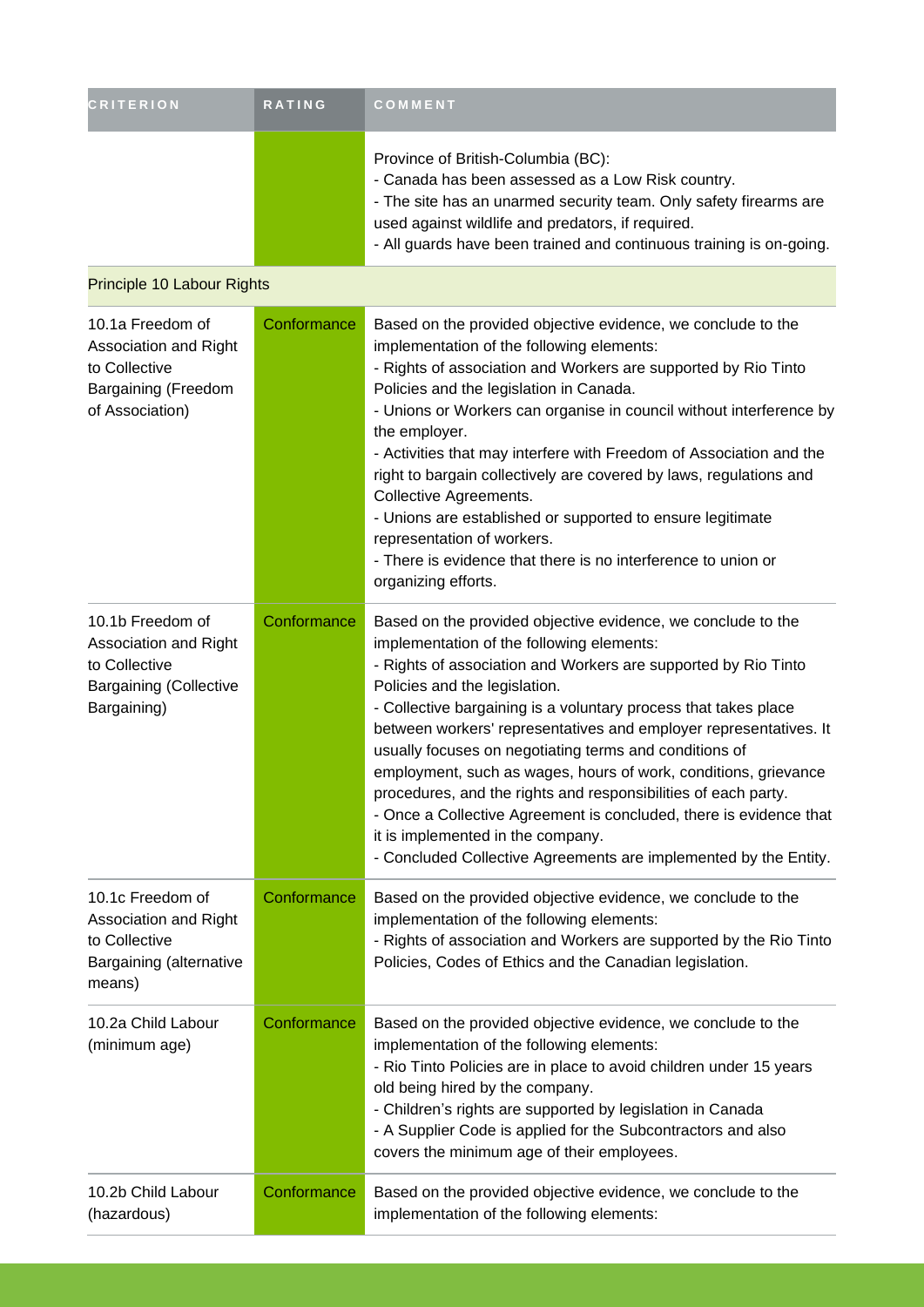| <b>CRITERION</b>                                     | RATING      | COMMENT                                                                                                                                                                                                                                                                                                                                                                                                                                                                                                                                                                                                                                                                 |
|------------------------------------------------------|-------------|-------------------------------------------------------------------------------------------------------------------------------------------------------------------------------------------------------------------------------------------------------------------------------------------------------------------------------------------------------------------------------------------------------------------------------------------------------------------------------------------------------------------------------------------------------------------------------------------------------------------------------------------------------------------------|
|                                                      |             | - In the context of hazardous work, the minimum age is considered<br>to be 18 years old (according to Rio Tinto Policies).<br>- Unsafe work is usually determined under applicable laws.<br>- Hazardous work prevention and mitigation are covered in<br>Principle 11 of this report.                                                                                                                                                                                                                                                                                                                                                                                   |
| 10.2c Child Labour<br>(worst forms)                  | Conformance | Based on the provided objective evidence, we conclude to the<br>implementation of the following elements:<br>In the event that child labour cases are identified in the supply<br>chain, the Business Conduct Office is responsible for managing the<br>confidential reporting program and responding to complaints or<br>concerns regarding compliance with child labour policies and laws.<br>This confidential reporting program* is available to all employees,<br>contractors, suppliers, clients and community members. Action<br>plans mechanisms to fill gaps (if any) would be put in place.<br>(* information publicly available at https://www.riotinto.com) |
| 10.3a Forced Labour<br>(Human trafficking)           | Conformance | Based on the provided objective evidence, we conclude to the<br>implementation of the following elements:<br>Rio Tinto Policies*, Codes of Ethics* and laws are in place to avoid<br>human trafficking that can lead to forced labour, and that, in any of<br>its forms, at the level of the company (including the Entity) and its<br>Subcontractors.<br>(* information publicly available at https://www.riotinto.com)                                                                                                                                                                                                                                                |
| 10.3b Forced Labour<br>(deposits, fees,<br>advances) | Conformance | Based on the provided objective evidence, we conclude to the<br>implementation of the following elements:<br>Rio Tinto Policies* and local regulations are in place to avoid any<br>form of deposit or recruitment fees through employment or<br>recruitment.<br>Prohibitions related to forced labour are supported by numerous<br>legislations.<br>(* information publicly available at https://www.riotinto.com)                                                                                                                                                                                                                                                     |
| 10.3c Forced Labour<br>(Migrant Workers)             | Conformance | Based on the provided objective evidence, we conclude to the<br>implementation of the following elements:<br>Rio Tinto Policies* and local regulations are in place to avoid any<br>form of deposit or guarantee payments from migrant workers.<br>Prohibitions related to migrant workers are supported by numerous<br>legislations.<br>(* information publicly available at https://www.riotinto.com)                                                                                                                                                                                                                                                                 |
| 10.3d Forced Labour<br>(Debt Bondage)                | Conformance | Based on the provided objective evidence, we conclude to the<br>implementation of the following elements:<br>Rio Tinto Policies* and local regulations are in place to avoid that<br>workers are held in debt bondage to pay off a debt.<br>Prohibitions related to hold workers are supported by numerous<br>legislations.<br>(* information publicly available at https://www.riotinto.com)                                                                                                                                                                                                                                                                           |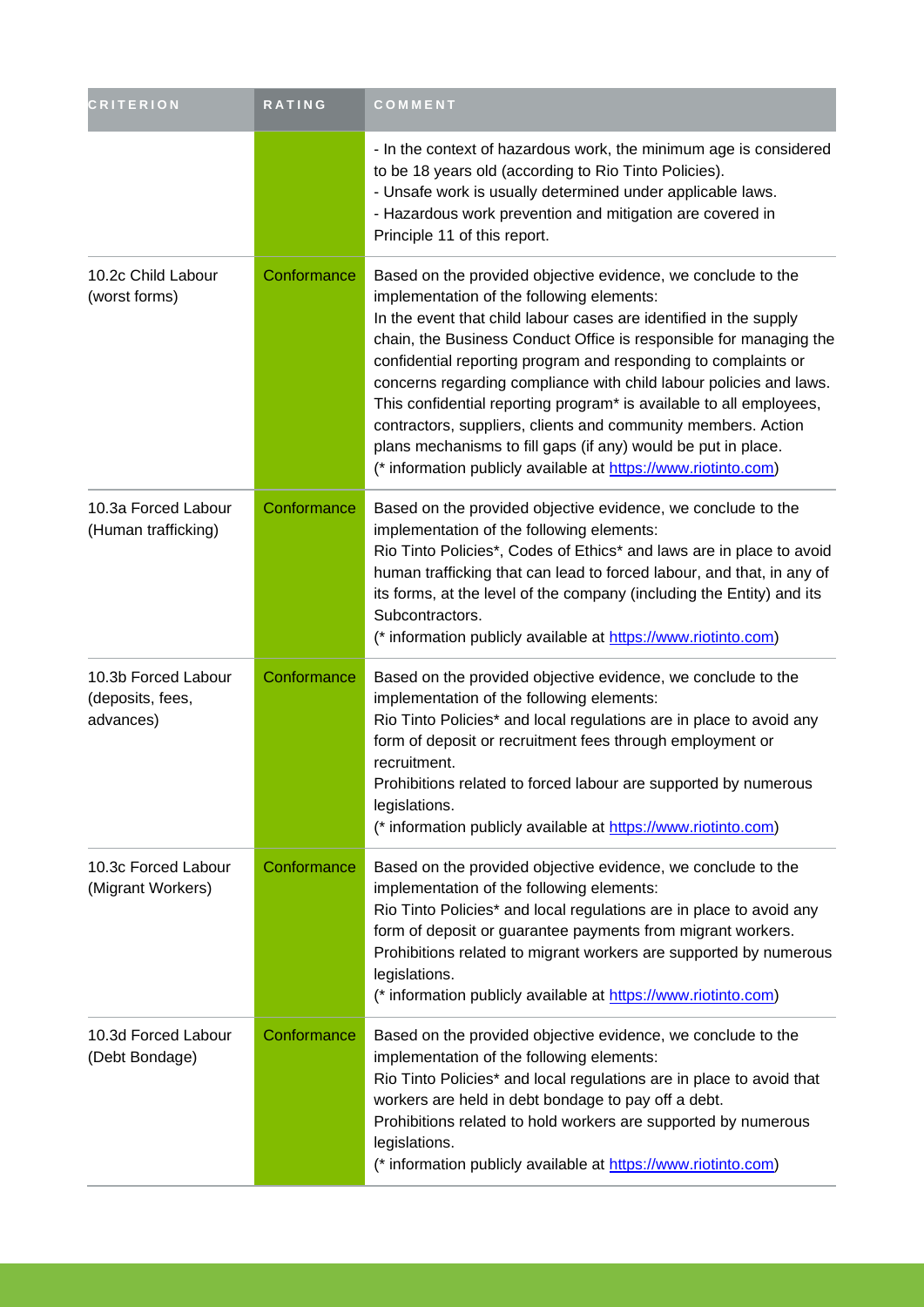| <b>CRITERION</b>                                                                   | <b>RATING</b> | COMMENT                                                                                                                                                                                                                                                                                                                                                                                                                                                                                                                                                                                                                                                                                                                                                                                                                                                                                                                                                                                                                                                                                                                                                                                                                       |
|------------------------------------------------------------------------------------|---------------|-------------------------------------------------------------------------------------------------------------------------------------------------------------------------------------------------------------------------------------------------------------------------------------------------------------------------------------------------------------------------------------------------------------------------------------------------------------------------------------------------------------------------------------------------------------------------------------------------------------------------------------------------------------------------------------------------------------------------------------------------------------------------------------------------------------------------------------------------------------------------------------------------------------------------------------------------------------------------------------------------------------------------------------------------------------------------------------------------------------------------------------------------------------------------------------------------------------------------------|
| 10.3e Forced Labour<br>(freedom of<br>movement)                                    | Conformance   | Based on the provided objective evidence, we conclude to the<br>implementation of the following elements:<br>Workers have freedom of movement in the workplace or on the<br>sites except where occupational health and safety (OHS) special<br>precaution or training is required.<br>Other than for OHS risks prevention or mitigation, Rio Tinto<br>Policies protect the freedom of free movement of workers in the<br>workplace or on and between the Entity's sites.                                                                                                                                                                                                                                                                                                                                                                                                                                                                                                                                                                                                                                                                                                                                                      |
| 10.3f Forced Labour<br>(retention of identity<br>papers, permits,<br>Certificates) | Conformance   | Based on the provided objective evidence, we conclude to the<br>implementation of the following elements:<br>Rio Tinto Policies and laws are in place to avoid that the company<br>keeps original copies of Workers' IDs, work permits, travel<br>documents or training certificates.<br>Prohibitions relating to retaining documents for obtaining forced<br>labour are supported by legislation.                                                                                                                                                                                                                                                                                                                                                                                                                                                                                                                                                                                                                                                                                                                                                                                                                            |
| 10.3g Forced Labour<br>(freedom to terminate<br>employment)                        | Conformance   | Based on the provided objective evidence, we conclude to the<br>implementation of the following elements:<br>Rio Tinto Policies* and local regulations are in place to protect the<br>rights of Workers to leave their jobs without penalty when they give<br>a notice of a reasonable length to their employer.<br>(* information publicly available at https://www.riotinto.com)                                                                                                                                                                                                                                                                                                                                                                                                                                                                                                                                                                                                                                                                                                                                                                                                                                            |
| 10.4 Non-<br>Discrimination                                                        | Conformance   | Based on the provided objective evidence, we conclude to the<br>implementation of the following elements:<br>In Canada, laws protect human rights and gender equality.<br>Prohibitions related to discrimination are supported by legislation.<br>- Rio Tinto Policies* are communicated internally to all workers<br>(awareness session, intranet site, website, posting, etc.).<br>- Senior management ensures that staff are aware of Non-<br><b>Discrimination Policies.</b><br>- Staff are aware of company policies* that are directly related to<br>their position.<br>- Awareness and reinforcement help employees to integrate<br>policies into their work and procedures.<br>- Policies* are available to external stakeholders to raise<br>awareness of company commitments (website, posting, etc.)<br>- In the event that cases of discrimination are identified, the Ethics<br>and Integrity Group is the primary contact for providing advice and<br>receiving complaints or concerns about discrimination. A reporting<br>and whistleblowing mechanism is available for all employees and<br>action plans mechanisms to fill gaps (if any).<br>(* information publicly available at https://www.riotinto.com) |
| 10.5 Communication<br>and engagement                                               | Conformance   | Based on the provided objective evidence, we conclude to the<br>implementation of the following elements:<br>- Several means and channels of communication are established<br>to ensure open communication with workers and their<br>representatives (e.g. unions, delegates), regarding working<br>conditions and any problems related to the workplace.                                                                                                                                                                                                                                                                                                                                                                                                                                                                                                                                                                                                                                                                                                                                                                                                                                                                     |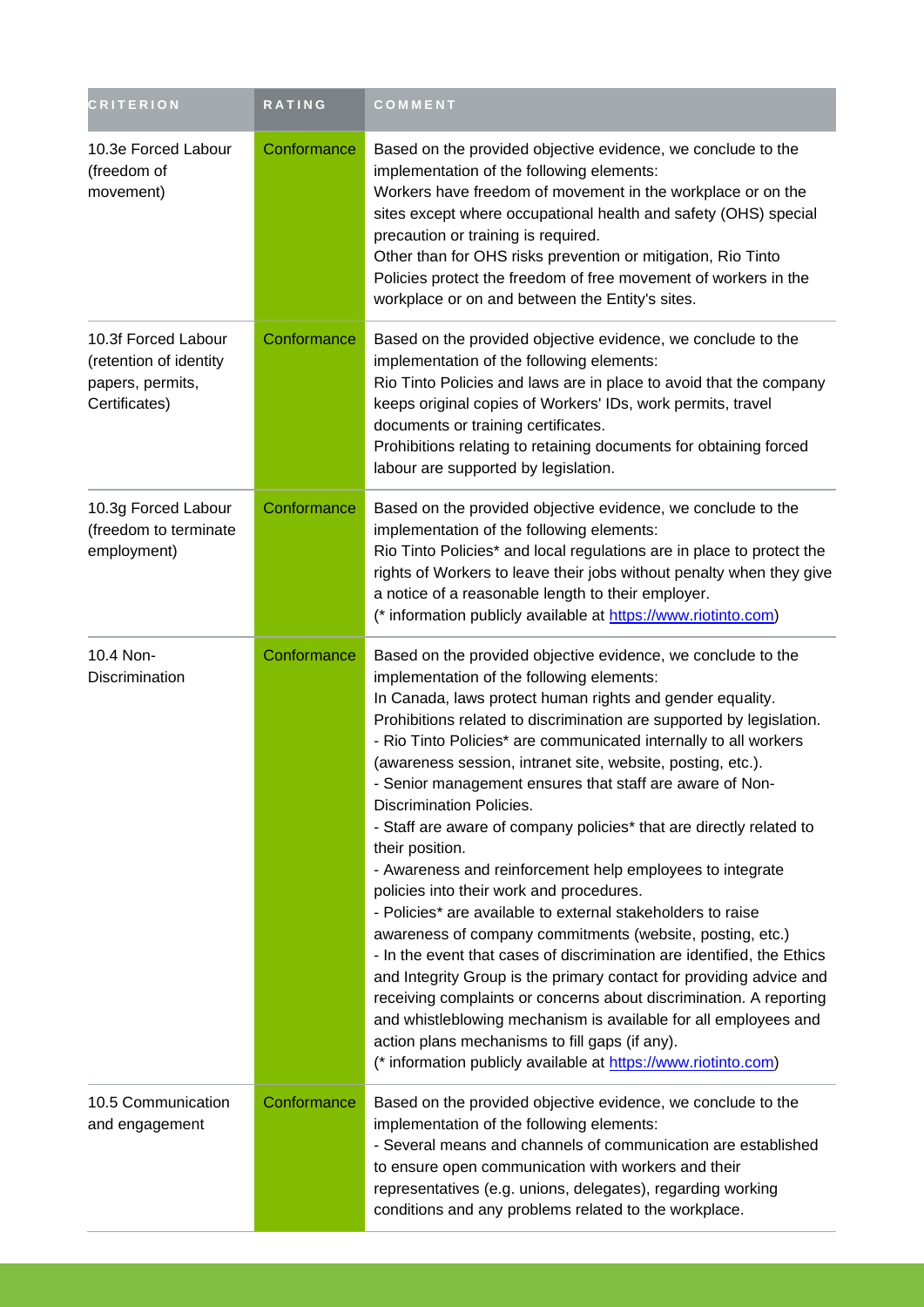| <b>CRITERION</b>                          | RATING      | <b>COMMENT</b>                                                                                                                                                                                                                                                                                                                                                                                                                                                                                                                                                                                                                                                                                                                                                                                                                                                                                                                                                                                                                                                                                                                                                               |
|-------------------------------------------|-------------|------------------------------------------------------------------------------------------------------------------------------------------------------------------------------------------------------------------------------------------------------------------------------------------------------------------------------------------------------------------------------------------------------------------------------------------------------------------------------------------------------------------------------------------------------------------------------------------------------------------------------------------------------------------------------------------------------------------------------------------------------------------------------------------------------------------------------------------------------------------------------------------------------------------------------------------------------------------------------------------------------------------------------------------------------------------------------------------------------------------------------------------------------------------------------|
|                                           |             | - These communication channels operate without threat of reprisal,<br>intimidation or harassment for participation or problem identification<br>(e.g. Talk to Peggy, Yammer, etc.)<br>See also the findings for the following criteria:<br>- 10.1 on freedom of association and the right to collective<br>bargaining<br>- 11.3 Employee engagement in health and safety.                                                                                                                                                                                                                                                                                                                                                                                                                                                                                                                                                                                                                                                                                                                                                                                                    |
| 10.6 Disciplinary<br>practices            | Conformance | Based on the provided objective evidence, we conclude to the<br>implementation of the following elements:<br>- Rio Tinto Policies* and local regulations are in place to avoid<br>unreasonable practices in the workplace to apply disciplinary<br>measures.<br>- Supervisors and subcontractors are trained in the proper<br>management of any disciplinary matter.<br>- Security guards are not allowed to take part in the personal<br>discipline. Their role is clearly limited to the security of the facilities<br>and the safety of the personnel and products located on the<br>premises.<br>- Disciplinary procedures in place and described in Collective<br>Agreements provide a fair way to deal with Workers who do not<br>meet the company's standards of work conduct and performance.<br>- Grievance procedures and resolution mechanism are a means for<br>employees to raise concerns about management practices or<br>disciplinary decisions.<br>- There are processes in place to allow Workers to report unfair<br>treatment to someone other than their supervisor. (See also 10.5).<br>(* information publicly available at https://www.riotinto.com) |
| 10.7a Remuneration<br>(living wage)       | Conformance | Based on the provided objective evidence, we conclude to the<br>implementation of the following elements:<br>- There are several policies, processes and procedures that are<br>supporting the wages and benefits.<br>- Salary scales are established which demonstrate that wages are<br>sufficient to meet the needs of Employees to maintain a decent<br>and safe standard of living in the community.<br>- Workers receive higher wages for work beyond normal. The rate<br>of these hours is fixed by contract or collective agreement.<br>- Different rates are applied for regular overtime and overtime<br>worked at night, statutory holidays and weekly rest days. All<br>workers have access to discretionary income.                                                                                                                                                                                                                                                                                                                                                                                                                                             |
| 10.7b Remuneration<br>(method of payment) | Conformance | Based on the provided objective evidence, we conclude to the<br>implementation of the following elements:<br>- Workers receive their wages regularly as stipulated in their<br>employment contracts by bank wire transfer.<br>- The correct rate is paid for regular hours and overtime worked at<br>night, weekly rest days and statutory holidays.<br>- Payments are made regularly directly to the workers, in<br>accordance with the legislation in force. Policies and local                                                                                                                                                                                                                                                                                                                                                                                                                                                                                                                                                                                                                                                                                            |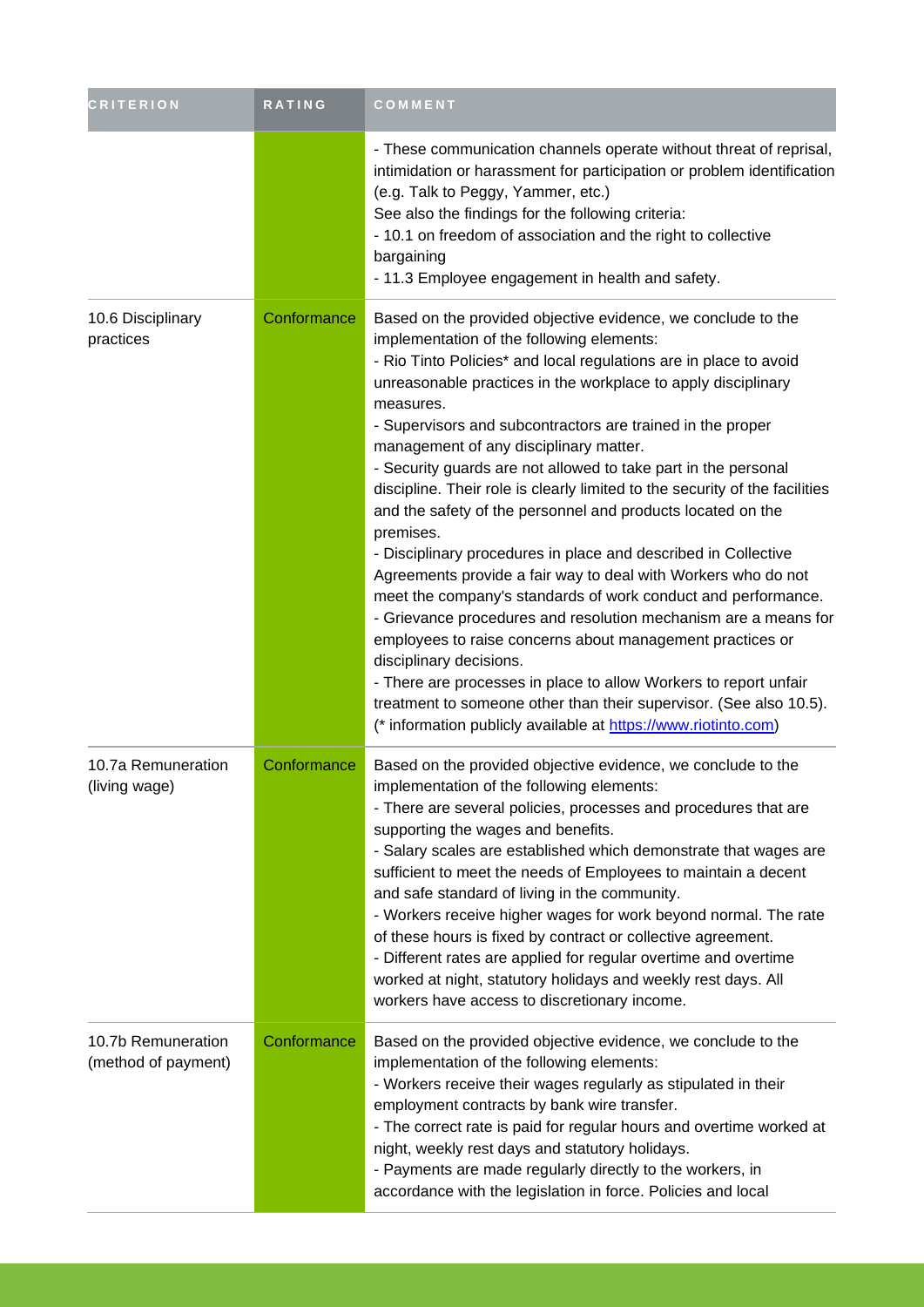| <b>CRITERION</b>                            | <b>RATING</b> | COMMENT                                                                                                                                                                                                                                                                                                                                                                                                                                                                                                                                                                                                                                                                                                                                                                                                                                                                                                                                                                                |
|---------------------------------------------|---------------|----------------------------------------------------------------------------------------------------------------------------------------------------------------------------------------------------------------------------------------------------------------------------------------------------------------------------------------------------------------------------------------------------------------------------------------------------------------------------------------------------------------------------------------------------------------------------------------------------------------------------------------------------------------------------------------------------------------------------------------------------------------------------------------------------------------------------------------------------------------------------------------------------------------------------------------------------------------------------------------|
|                                             |               | regulations are in place to avoid that payments are delayed,<br>deferred or withheld.<br>- Only deductions authorized by national and provincial legislation<br>are allowed and when they are completed, actions are taken with<br>the full consent and understanding of Workers.<br>- Clear and transparent information is provided to Workers on<br>hours worked, rates of pay and the calculation of statutory<br>deductions, so that they have complete monitoring of their income.<br>- Payment in the form of goods or services (e.g. moving, etc.) is not<br>used to create a state of dependence of the Worker on the<br>Employer and does not constitute part of Workers' wages.<br>- Any amount deducted from the salary is determined according to<br>a regular procedure. Legitimate deductions include income taxes,<br>pension contributions, union membership, etc.<br>- Workers are informed of the conditions and extent of all<br>deductions made in their pay slip. |
| 10.8 Working Time                           | Conformance   | Based on the provided objective evidence, we conclude to the<br>implementation of the following elements:<br>- There are several applicable laws relating to working time.<br>- Collective Agreements deal with hours of work, overtime, breaks<br>and holidays.<br>- Applicable laws and conventions provide processes to ensure<br>Workers are not forced to work beyond the hours allowed.<br>- Overtime is voluntary unless it is part of a legally recognized<br>Collective Agreement. Workers are not forced to work overtime<br>under threat or dismissal.<br>- Timesheets are used to record the number of hours worked by<br>each worker and to track overtime and leave.                                                                                                                                                                                                                                                                                                     |
| PRINCIPLE 11 OCCUPATIONAL HEALTH AND SAFETY |               |                                                                                                                                                                                                                                                                                                                                                                                                                                                                                                                                                                                                                                                                                                                                                                                                                                                                                                                                                                                        |

| 11.1a Occupational<br><b>Health and Safety</b><br>(OH&S) Policy (Policy)                  | Conformance | Based on the provided objective evidence, we conclude to the<br>implementation of the following elements:<br>- Rio Tinto (RT) has released Health, Safety, Environment (HSE)<br>and Communities (HSEC) Policy* which applies to all Rio Tinto<br>locations.<br>- The Policy*, has been presented to all employees and is part of<br>the HSE induction for new employees and refresher for others.<br>(* information publicly available at https://www.riotinto.com)                                  |
|-------------------------------------------------------------------------------------------|-------------|------------------------------------------------------------------------------------------------------------------------------------------------------------------------------------------------------------------------------------------------------------------------------------------------------------------------------------------------------------------------------------------------------------------------------------------------------------------------------------------------------|
| 11.1b Occupational<br><b>Health and Safety</b><br>(OH&S) Policy<br>(Workers and Visitors) | Conformance | Based on the provided objective evidence, we conclude to the<br>implementation of the following elements:<br>- The principles of the HSEC Policy are explained in a document<br>"The Way We Work"*, which is read and reviewed annually by all<br>Rio Tinto staff.<br>- The HSEC Policy* is posted in different areas of the sites and on<br>the intranet.<br>- The HSEC Policy* is presented to the visitors and the contractors.<br>(* information publicly available at https://www.riotinto.com) |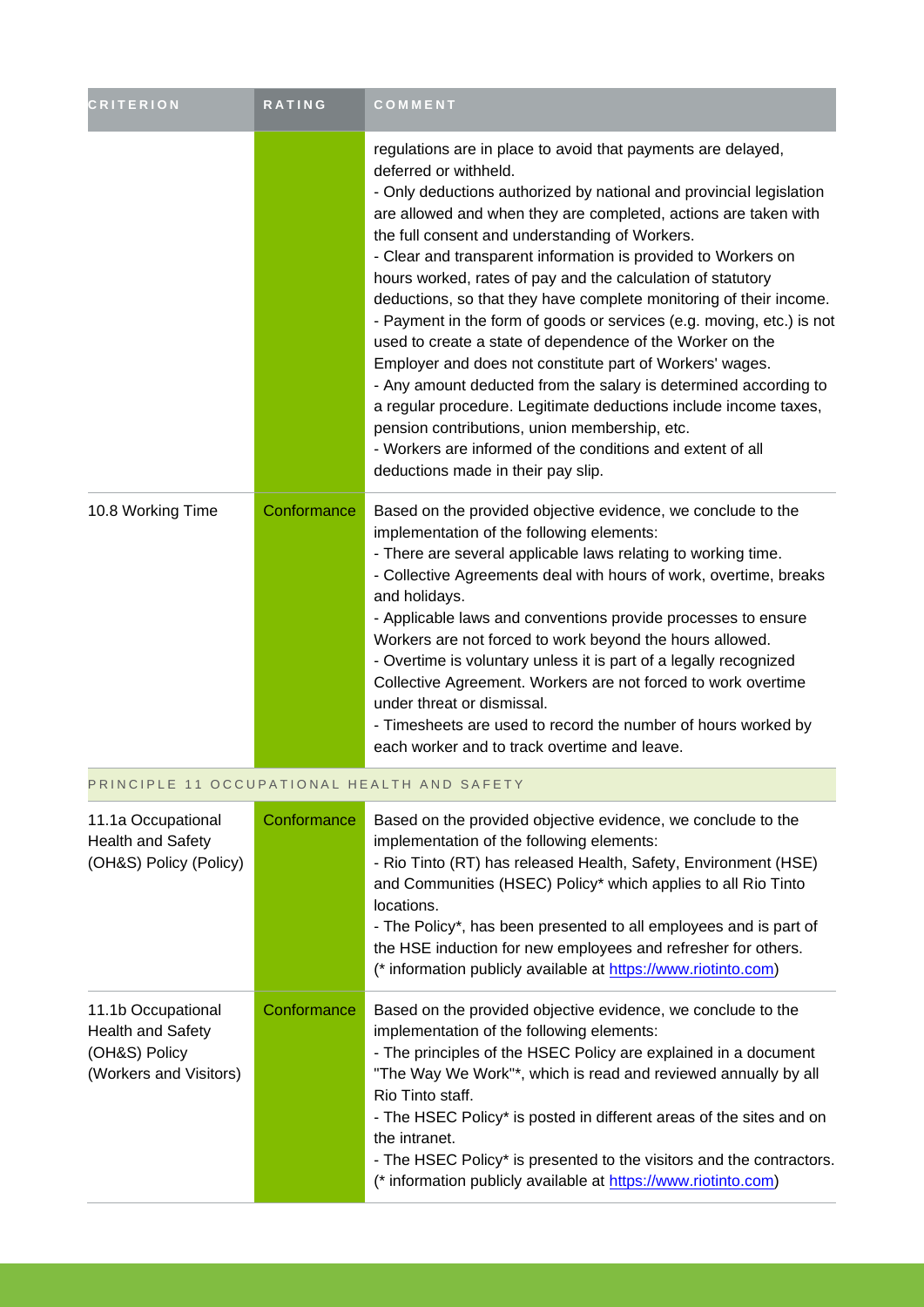| <b>CRITERION</b>                                                                                     | <b>RATING</b> | COMMENT                                                                                                                                                                                                                                                                                                                                                                                                                                                                                                                                                                                                                                                                                                                                                                                                                                                                                                                                                                                                                                                                                                                                                                                                                                                                                                                                                                                                                                                                                                                                                                                                                                |
|------------------------------------------------------------------------------------------------------|---------------|----------------------------------------------------------------------------------------------------------------------------------------------------------------------------------------------------------------------------------------------------------------------------------------------------------------------------------------------------------------------------------------------------------------------------------------------------------------------------------------------------------------------------------------------------------------------------------------------------------------------------------------------------------------------------------------------------------------------------------------------------------------------------------------------------------------------------------------------------------------------------------------------------------------------------------------------------------------------------------------------------------------------------------------------------------------------------------------------------------------------------------------------------------------------------------------------------------------------------------------------------------------------------------------------------------------------------------------------------------------------------------------------------------------------------------------------------------------------------------------------------------------------------------------------------------------------------------------------------------------------------------------|
| 11.1c Occupational<br><b>Health and Safety</b><br>(OH&S) Policy<br>(Applicable Law and<br>Standards) | Conformance   | Based on the provided objective evidence, we conclude to the<br>implementation of the following elements:<br>The Rio Tinto HSEC Policy* includes a commitment to the<br>prevention of injuries and illnesses, compliance with legal<br>requirements and beyond, achieving world class performance, thus<br>creating a strong safety culture. Legal watch and regulatory<br>monitoring and verification are implemented. Please also see<br>Criterion 1.1 about legal compliance.<br>(* information publicly available at https://www.riotinto.com)                                                                                                                                                                                                                                                                                                                                                                                                                                                                                                                                                                                                                                                                                                                                                                                                                                                                                                                                                                                                                                                                                     |
| 11.1d Occupational<br>Health and Safety<br>(OH&S) Policy (right to<br>stop unsafe work)              | Conformance   | Based on the provided objective evidence, we conclude to the<br>implementation of the following elements:<br>The Rio Tinto HSEC Policy* does refer to the right of Workers to<br>understand the hazards and the safe practices for their work, and<br>also includes the duty to refuse or stop any unsafe work.<br>HSE risk prevention and mitigation are regularly monitored and<br>communicated and Workers are invited to share any inputs that<br>may help continuous improvements.<br>(* information publicly available at https://www.riotinto.com)                                                                                                                                                                                                                                                                                                                                                                                                                                                                                                                                                                                                                                                                                                                                                                                                                                                                                                                                                                                                                                                                              |
| 11.2 OH&S<br>Management System                                                                       | Conformance   | Based on the provided objective evidence, we conclude to the<br>implementation of the following elements:<br>- Rio Tinto HSEC Management System* is fully implemented at all<br>RTA sites.<br>- The HSEC Management System* includes 17 elements, aligned<br>with the OHSAS 18001 standard requirements.<br>- Risks are evaluated at three (3) levels, with a Critical Risk<br>Management (CRM) Program, to manage and control critical risk.<br>- Legal obligations are defined and verified, through compliance<br>audits. A five (5) year calendar has been implemented to cover all<br>facilities and all obligations.<br>- OHS objectives, targets and action plans are prepared yearly,<br>implemented and monitored to track the achievement.<br>- The management system is regularly audited and the findings<br>and results are presented at the annual management review.<br>Over the years, the following observations have been made during<br>the BNQ audit tours and Lean Management meetings (onsite in<br>2018 and 2019 and videoconference in 2020):<br>- The OHS Management System is well implemented at the level of<br>production operations in each sector of a given plant.<br>- During the Lean Management daily follow-up meetings (held from<br>level N1 - Management to N3 - Operation), there is a strong<br>emphasis on OHS risk management according to the activities of<br>the day (it is the top priority).<br>- Critical Risk Management and critical control checklist (CCC)<br>exercises are rigorously performed at all levels.<br>(* information publicly available at https://www.riotinto.com) |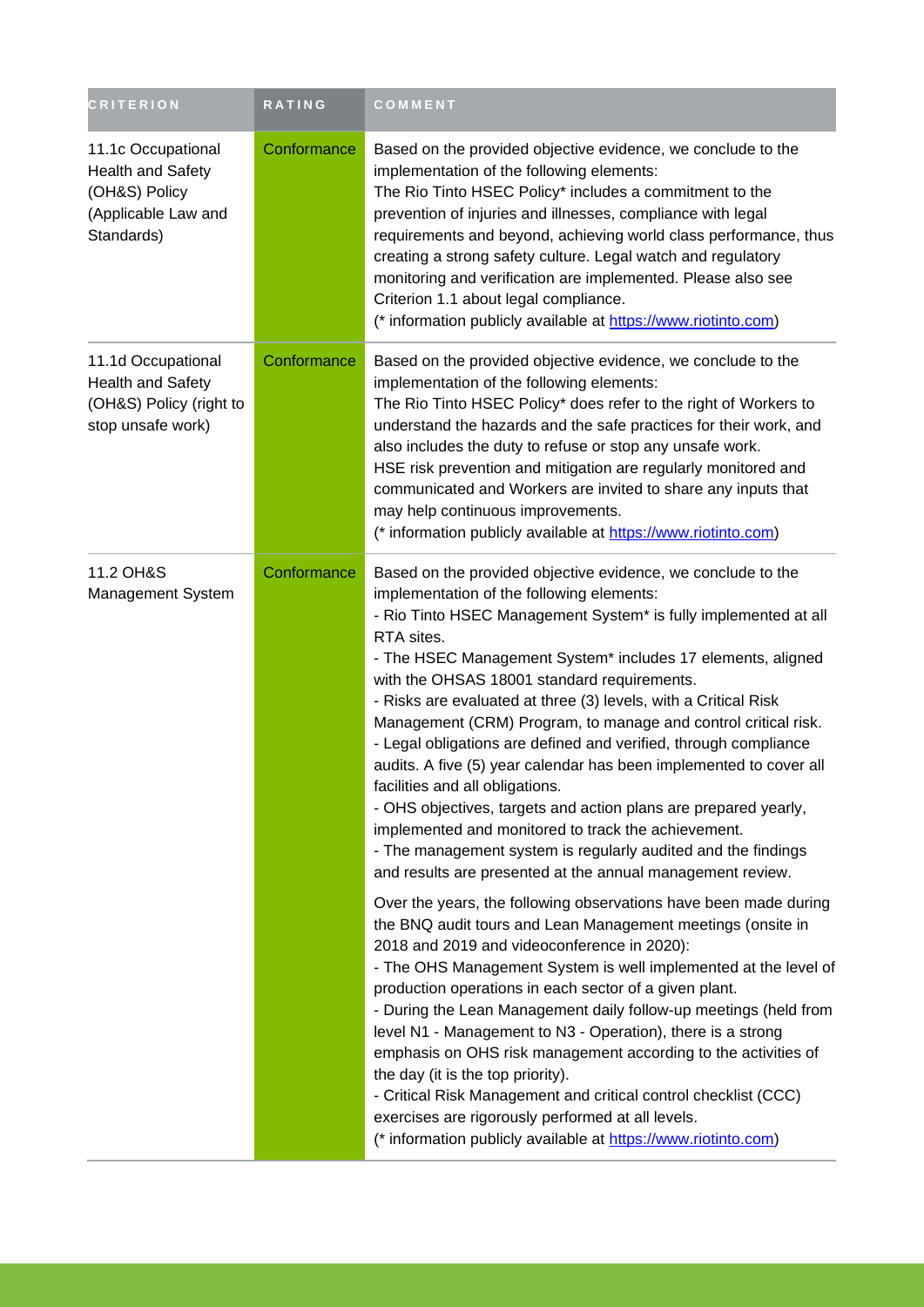| <b>CRITERION</b>                                    | <b>RATING</b> | COMMENT                                                                                                                                                                                                                                                                                                                                                                                                                                                                                                                                                                                                                                                                                                                                                                                                                                                                                                                                                                                                                                                                                                                                                                                                                                                                                                                                                                                                                                                                                                                                                                              |
|-----------------------------------------------------|---------------|--------------------------------------------------------------------------------------------------------------------------------------------------------------------------------------------------------------------------------------------------------------------------------------------------------------------------------------------------------------------------------------------------------------------------------------------------------------------------------------------------------------------------------------------------------------------------------------------------------------------------------------------------------------------------------------------------------------------------------------------------------------------------------------------------------------------------------------------------------------------------------------------------------------------------------------------------------------------------------------------------------------------------------------------------------------------------------------------------------------------------------------------------------------------------------------------------------------------------------------------------------------------------------------------------------------------------------------------------------------------------------------------------------------------------------------------------------------------------------------------------------------------------------------------------------------------------------------|
| 11.3 Employee<br>engagement on health<br>and safety | Conformance   | Based on the provided objective evidence, we conclude to the<br>implementation of the following elements:<br>- Joint Health and Safety Committees (CSS) are in place at each<br>site to improve the OHS performance and address issues,<br>including Worker's concerns and suggestions.<br>- Each Committee meets regularly, with an agenda. Minutes of the<br>meetings are recorded and posted on HSE billboards. Actions<br>arisen from the meetings are tracked in the minutes or in a<br>separated Excel file and are also posted.<br>- In addition, larger facilities such as Kitimat, Alma, Grande-Baie<br>and Laterrière smelters or the Jonquière Complex (where the<br>Arvida and AP-60 smelters are grouped together with the Vaudreuil<br>Alumina Refinery) have Prevention Safety Teams (departmental<br>teams), which report to the Site Safety Committee and address<br>local specific issues.<br>- Internal noise and respiratory protection programs are being<br>reviewed. The Management and H&S Coordinators are involved at<br>the beginning of the review and a draft version is presented at the<br>CSS.<br>- Health programs have been approved by the local public health<br>agencies and are implemented and are ongoing. Each site has a<br>specific health program. Medical surveillance is ongoing and each<br>year, exhaustive health sampling is conducted.<br>- The critical health risks are exposure to fluorides, PAH and noise<br>exposure. Operational controls (air extraction, venting, PPE,<br>training) are in place to protect the Workers. |
| 11.4 OH&S<br>performance                            | Conformance   | Based on the provided objective evidence, we conclude to the<br>implementation of the following elements:<br>- The OH&S performance is tracked continuously and reported on<br>a monthly basis.<br>- Lagging indicators include frequency and severity on lost time<br>and recordable accidents, all injuries, near-misses and<br>occupational illnesses.<br>- Leading indicators include Critical Risk Management (CRM),<br>maturity level, investigation of maximum reasonable outcome<br>(MRO) and closure of actions.<br>- Health and Industrial Hygiene (IH) lagging indicators include the<br>number of IH cases reported and the number of employees with<br>loss hearing, on a site basis.<br>- Health and Industrial Hygiene leading indicators include the<br>progress on the annual monitoring programs and the 5-year plan,<br>on a site basis.<br>- Similar Exposure Group (SEG) are used to monitor the exposure<br>to a specific contaminant, based on specific tasks and risk<br>exposure.<br>- Health and Industrial Hygiene monitoring results are entered and<br>monitored in specialized medical software.<br>- Data are monitored at site level, entered in the Rio Tinto Business<br>System (RTBS) and consolidated at the RTA/ Rio Tinto levels. The<br>report presents the comparison site by site. The Rio Tinto reports                                                                                                                                                                                                                                    |